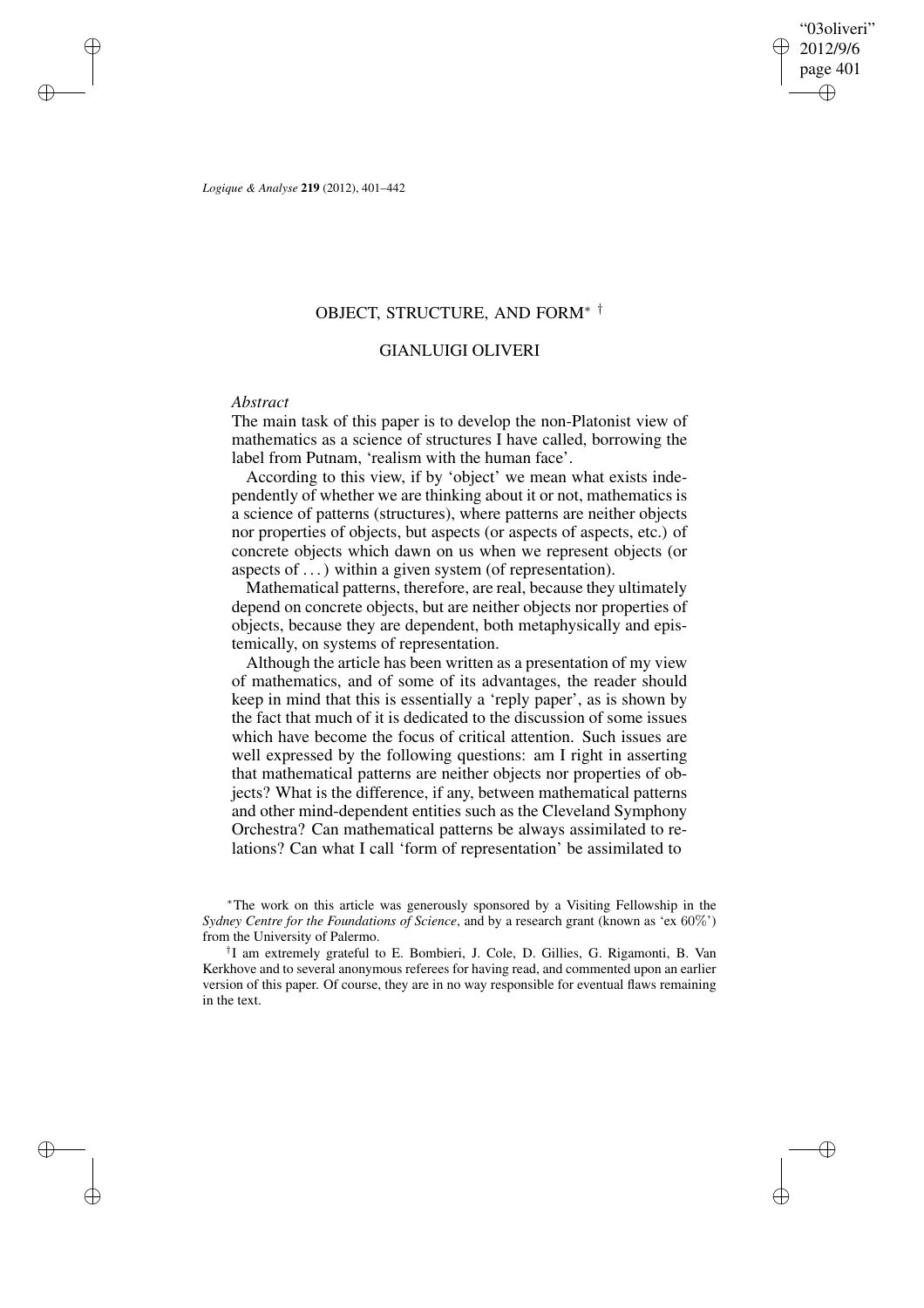#### 402 GIANLUIGI OLIVERI

"03oliveri" 2012/9/6 page 402

✐

✐

✐

✐

structure? Can the standpoint I take on mathematics, which regards it as a science of patterns, be correctly described as Aristotelian?

### 1. *Patterns, aspects, and infinity*

The main task of this paper is developing the non-Platonist view of mathematics as a science of structures I have called, borrowing the label from Putnam, 'realism with the human face'.

According to this view, mathematics is a science of patterns (structures), where (1) patterns are neither objects nor properties of objects (see on this §§2–4), but (2) are, rather, aspects (or aspects of aspects, etc.) of concrete objects which dawn on us when we represent objects (or aspects of...) within a given system of representation.

At this point, before going any further in presenting my view, it is important to clarify some basic notions involved in the two theses above.

First of all, let me say that the notion of representation is rather complex, and deserves much attention. However, for the purpose of this paper, it is sufficient to know that what I mean by 'representation of an object' is a description of the object which can be expressed by propositions.

Typical non-propositional descriptions of objects are those offered by diagrams and maps. Take, for instance, the table below of the Turing left $machine:$ <sup>1</sup>

$$
\begin{array}{cccccc}\n0 & a_0 & l & 1 \\
\vdots & \vdots & \vdots & \vdots \\
0 & a_n & l & 1 \\
1 & a_0 & h & 1 \\
\vdots & \vdots & \vdots & \vdots \\
1 & a_n & h & 1\n\end{array}
$$

### Table 1. The Turing left-machine

This is a diagram — a  $[2(n+1)] \times 4$  matrix, where  $n \in \mathbb{N}$  — representing a particular Turing machine, $^2$  a diagram which can be transformed into a description expressed by propositions of the type 'the left-machine is a Turing

<sup>1</sup> The natural numbers 0 and 1 refer to the states of the machine,  $a_0$  is the symbol for the empty cell,  $a_1, \ldots, a_n$  are the so-called 'proper symbols', 'l' stands for 'move one cell to the left of the observed cell', and 'h' stands for 'halt'.

 $2 \text{ In contrast with what some authors believe about this (see [Hermes 1975], ch. 1, §3.6, }$ p. 44), my reason for saying that the matrix in Table 1 represents the Turing left-machine, and does not actually coincide with it, is that the permutations of the set of  $< 0, \ldots, \ldots, 1 >$ 

 $\rightarrow$ 

 $\rightarrow$ 

✐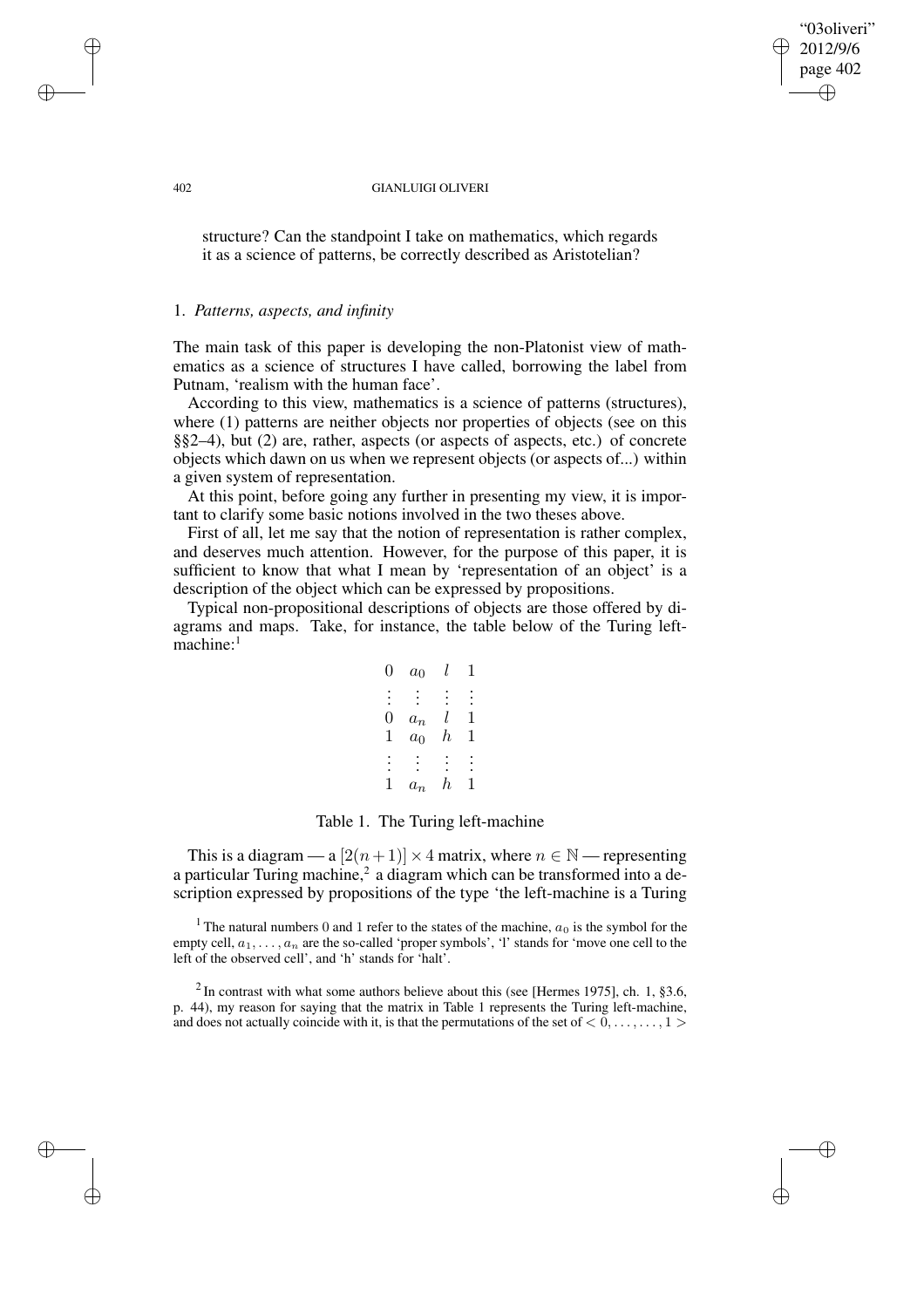$\rightarrow$ 

 $\rightarrow$ 

✐

✐

machine having the following characteristics: if the machine is in state 0 and the symbol showing in the observed cell is  $a<sub>0</sub>$ , then the observing device of the machine moves along the tape to the cell which is immediately to the left of the observed cell and the machine goes into state 1, etc. etc.'

Here the concept of description is very important, because in order, for instance, to have a representation of a dog (or of a Turing machine) it is not sufficient to be acquainted with it, we also need a(n even non-linguistic) way of identifying and re-identifying the object represented as what is represented. Moreover, I say that a given representation of an object is *faithful* just in case the proposition (or propositions) expressing it is (are) true.

Secondly, a mathematical system of representation is most simply a mathematical theory. And my reason for saying this is that mathematical theories, besides being what we might call 'deductive engines', provide us with systems of representation.

To see this, consider that mathematical theories have an important rôle in providing (linguistic) systems of representation as it is clearly exemplified by a large number of cases like that of the representation, within analytic geometry in  $\mathbb{R}^2$ , of a straight line r lying in a plane  $\alpha$  by means of the equation  $y = mx + c$ .

Furthermore, mathematical theories happen to give a substantial contribution to perceptual representations as well. This is made manifest by those very frequent cases in which some concepts belonging to a mathematical theory T, very much like the Kantian pure *a priori* intuitions of space and time, operate a pre-reflective structuring of perception which enables us to see something as a square or as a triangle, etc.

Now, with regard to the plausibility of thesis  $(2)$  — that mathematical patterns are aspects (or aspects of aspects, etc.) of concrete objects which dawn on us when we represent objects (or aspects of...) within a given system of representation — think about the following situation. On a table in a room there are three marbles which an observer  $\mathcal{O}$ , under normal conditions, can see, in one case, as the vertexes of an equilateral triangle, if he knows Euclidean geometry, and, in the other, as a set  $A$  of 3 elements, if he can count and knows set theory.

In both cases the mathematical aspect that dawns on  $\mathcal O$  depends on how he relates to each other the marbles on the table: in the first case he does so by using concepts like 'x is a vertex', 'x is a triangle having sides equal to each other in length', etc.; and in the second case by using the concept ' $x \in A$ ' and counting.

rows, and of the set of  $\langle 1, \ldots, \ldots, 1 \rangle$  rows of the matrix produce  $[(n+1)!]^2$  different  $[2(n+1)] \times 4$  matrixes which are tables of the same Turing machine.

"03oliveri" 2012/9/6 page 403

✐

✐

✐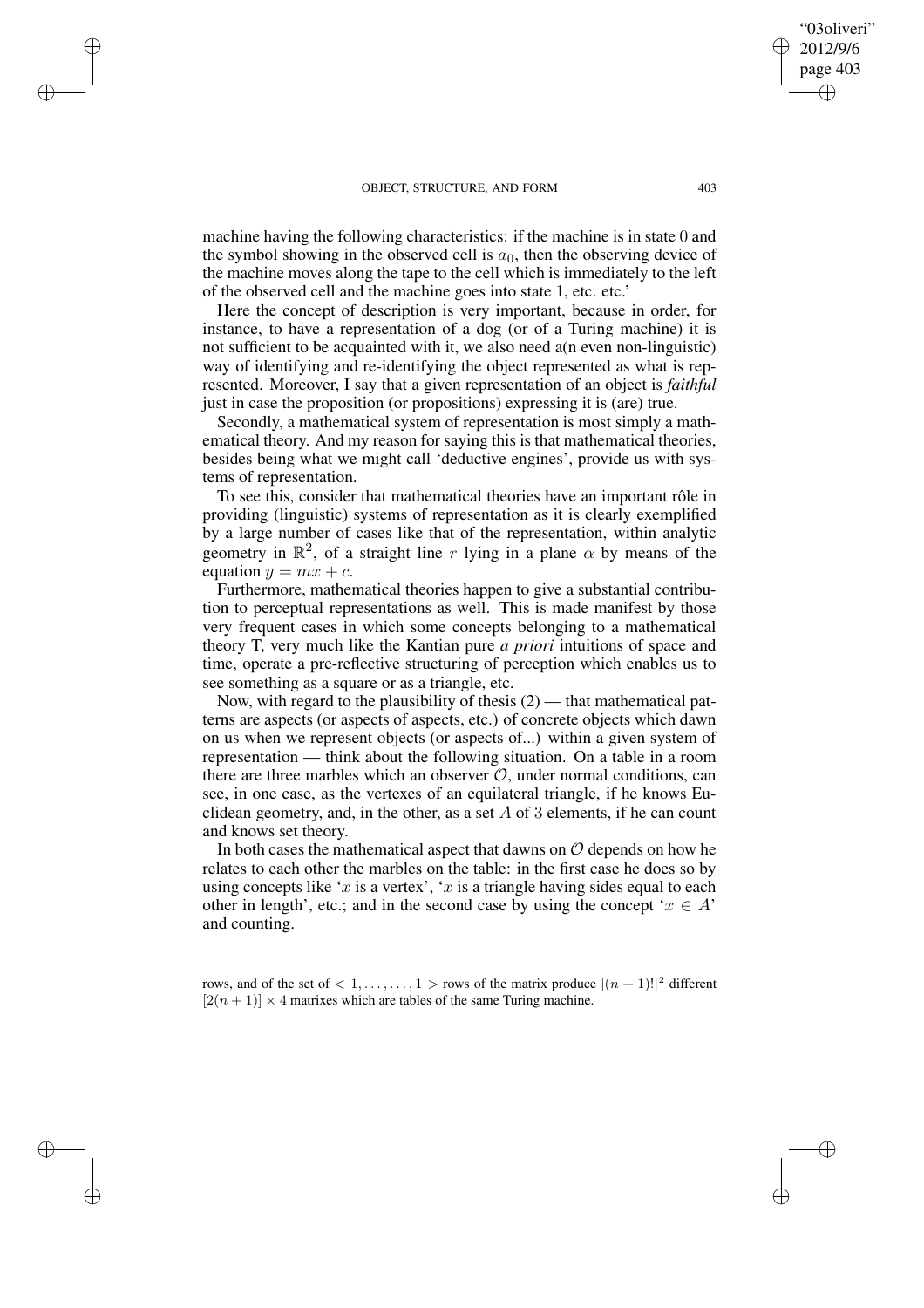# "03oliveri" 2012/9/6 page 404 ✐ ✐

✐

✐

### 404 GIANLUIGI OLIVERI

Notice that, in both the cases mentioned above,  $\mathcal O$  has criteria of identity for the patterns that dawn on him. In the first case, the criterion of identity is congruence between triangles, and in the second case is the idea that two sets are equal if they have the same elements. It is very important that we have criteria of identity for mathematical patterns, because, as Quine put it: no entity without identity.

Of course, we can have patterns of patterns. If  $\mathcal O$  subjects what he sees as an equilateral triangle to rigid motions and reflections, and knows some group theory, then he will be able to see the set of rigid motions and reflections of what he sees as an equilateral triangle as a group, i.e., the dihedral group of order 6. 3

Moreover, if, in seeing the marbles on the table as a set  $A$  of 3 elements,  $\mathcal O$  considers the possible permutations of the elements of such a set, then, if he knows some group theory, he will be able to see the set of permutations of what he sees as a set of 3 elements as the symmetric group of degree 3.

Also in the case of the two patterns of patterns mentioned above,  $\mathcal O$  has a criterion of identity: group isomorphism. Indeed, the two groups described are isomorphic to each other, i.e., they are the same group.

If (2) is correct, it follows that mathematical patterns are real, because, once I choose 2-dimensional Euclidean geometry as system of representation, the faithfulness of representing what is on the table as the vertexes of an equilateral triangle is something that would depend on the concrete objects I am representing, and their relative positions.

But, having said so, it might be worth clarifying that the dependence of mathematical patterns on concrete objects I refer to above is that typical of a structure on the set of concrete objects, and relations defined on such a set, that realize it. It, therefore, makes no sense to say that if one accepts my position — that mathematical patterns are real, because they are ultimately dependent on concrete objects — then, since the fictional characters responding to the names of 'Hamlet', 'Ophelia' and 'Falstaff', depend on the concrete object William Shakespeare who invented them, he should also concede that Hamlet, Ophelia, and Falstaff are real.

A second question that needs to be addressed here, and which I have already discussed in [Oliveri, 2007], Ch. 5, §12, is: if mathematical patterns depend ultimately on concrete objects (and on mathematical systems of representation), how do I deal with transfinite sets?

This is a very important question for the acceptability of my account of mathematics, because, since the concept of infinity has a paramount rôle in mathematics, if there were only a finite number of concrete objects in the

<sup>3</sup> The dihedral group of order 6 can also be individuated by means of a multiplication table, and as the non-abelian group of order 6.

 $\rightarrow$ 

 $\rightarrow$ 

✐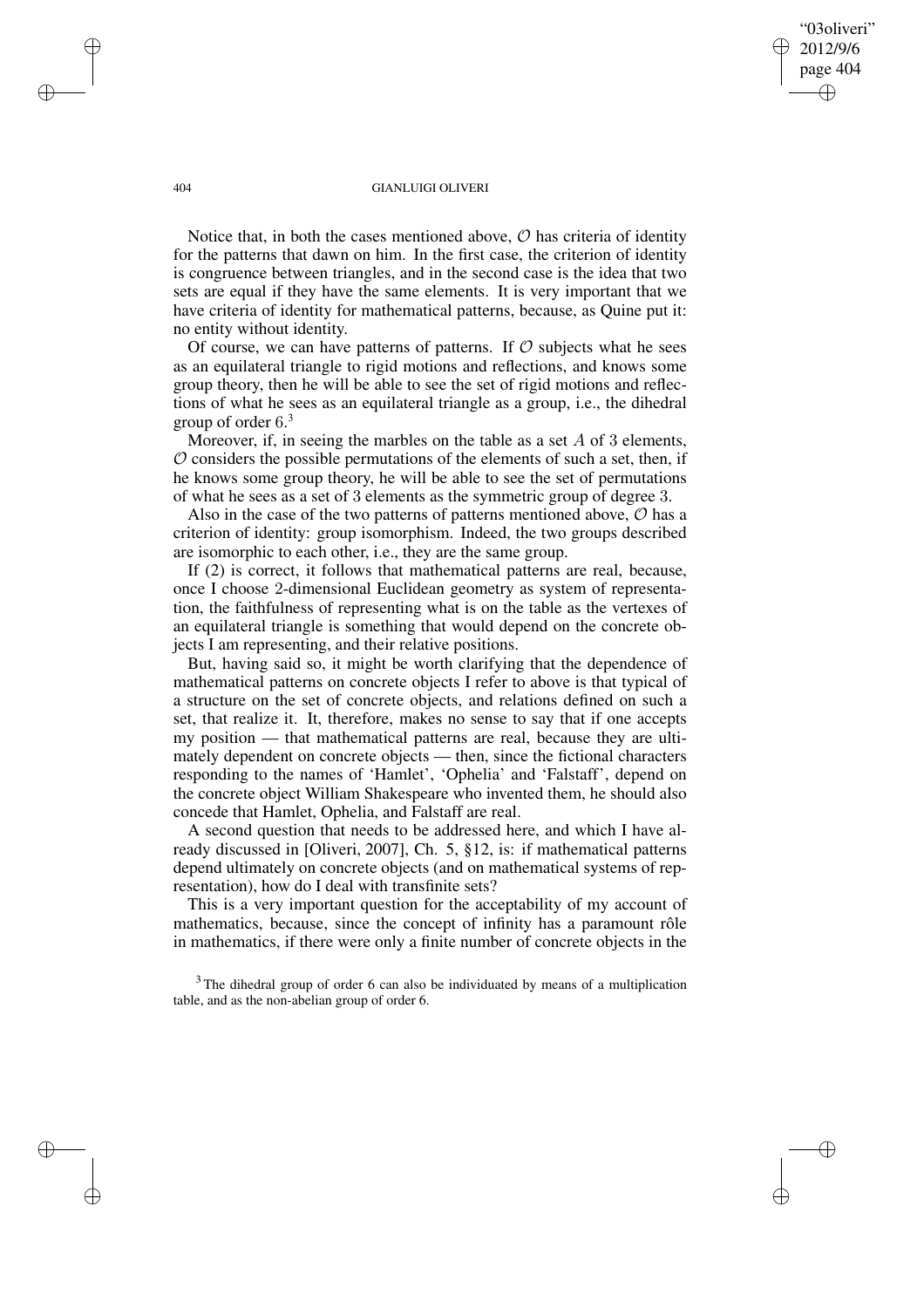$\rightarrow$ 

 $\rightarrow$ 

✐

✐

world, it would not be easy to see how 'infinite mathematical patterns' might be ultimately dependent on concrete objects, and be given to us.

The solution to the problem above originates from the consideration that some patterns are patterns of patterns. Indeed, if I say 'There are three marbles on the table', what I express in my use of the term 'three' captures a numerical pattern of a set of concrete objects that is objectively given in the sense that: (i) I can *prove* that there are three marbles on the table, and that (ii) I have identity conditions for numerical patterns of sets (cardinal numbers), identity conditions represented by bi-univocal correspondences between sets.

Now, the fact that the pattern denoted by 'three' is objectively given is what, among other things, provides the necessary and sufficient conditions for referring to the pattern denoted by 'three' as a member of another pattern.

This is because, on the one hand, it justifies treating the number three as an object and, on the other, it provides both a necessary and sufficient condition for assigning a truth-value to the expression '3  $\in$  A', where A is a given set.

Therefore, we have that whereas numerical patterns such as: one, two, three, etc., may be considered as aspects of sets of concrete objects, or as the outcome of operations on such ones, $4$  the introduction of the concept of (actual) infinity comes about as a consequence of being able to see the collection of *all* those numerical aspects as a whole.

It is important to notice that the phenomenon described here as 'seeing a collection as a whole' is an instance of aspect-seeing in which we are dealing with a pattern of patterns. The correctness of this view is confirmed by the consideration that the ability to see the collection of (the set-theoretical representations of) the natural numbers as a whole (complete totality or set) depends on the system of representation adopted.

In fact, it is only through a modification of the Euclidean concept of 'whole' — the whole is greater than the part (Euclid's axiom 5) — and the axiomatization of set theory which eliminates the known paradoxes, that it becomes mathematically meaningful to see infinite collections not simply as entities of unbounded growth, i.e., as instances of potentially infinite collections, but as infinite totalities, i.e., as entities such that, given any two of them, it makes sense to ask whether the number of elements of one is lesser, equal, or greater than the number of elements of the other.

As a confirmation of this we have the exemplary case of Galileo. Galileo found himself in an embarrassing situation when he observed that, if we consider  $\mathbb N$  as a completed totality, there appear to be as many squares of natural numbers as there are natural numbers. This is the case, he argued,

<sup>4</sup> Interesting examples of the latter type of numerical patterns are the numbers 0 and  $10^{10^{10}}$ .

"03oliveri" 2012/9/6 page 405

✐

✐

✐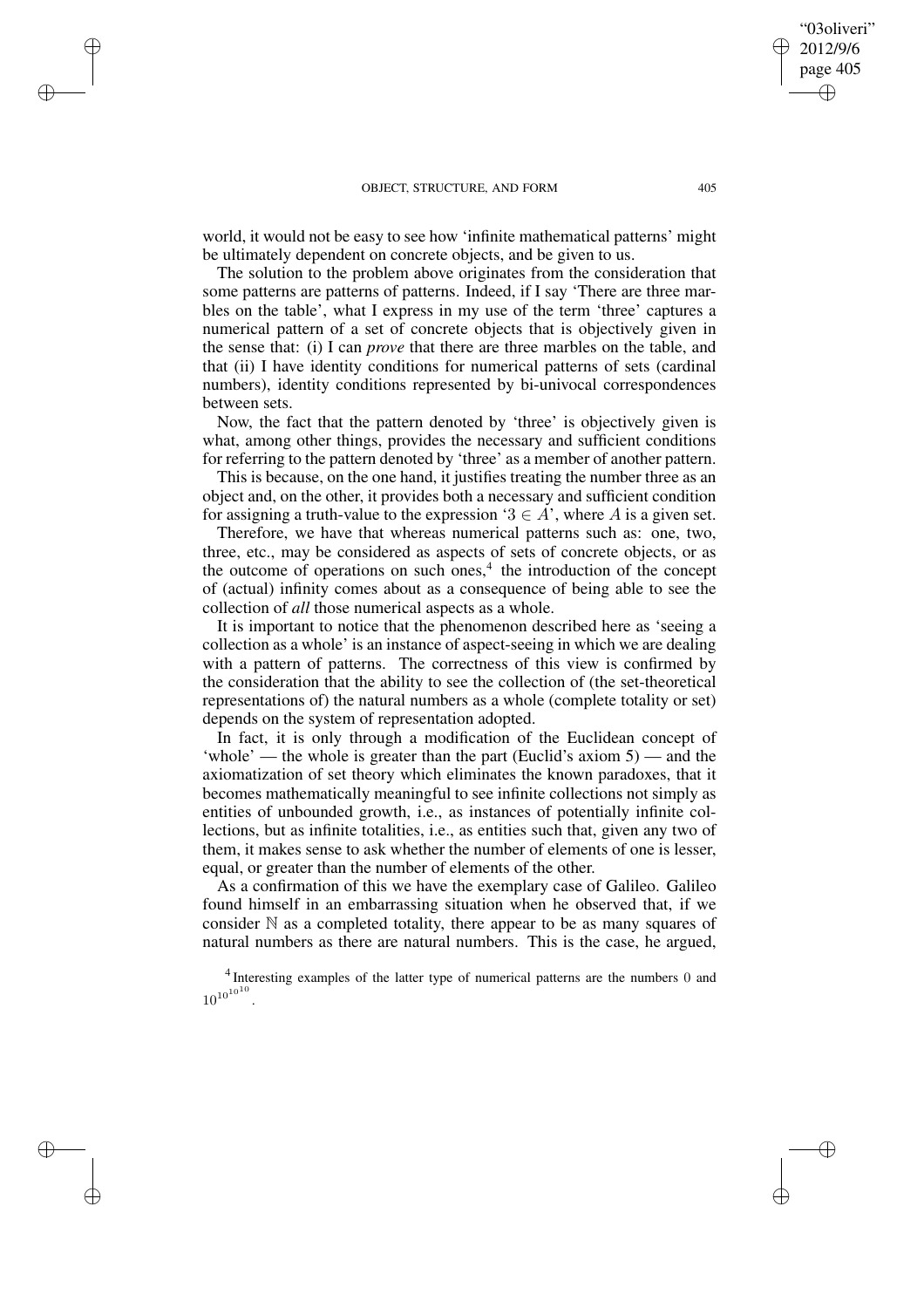### "03oliveri" 2012/9/6 page 406 ✐ ✐

✐

✐

### 406 GIANLUIGI OLIVERI

because each natural number is the root of a square number and there are as many squares of natural numbers as their roots.

The observation above was a source of embarrassment for Galileo, because, besides contradicting Euclid's axiom 5, it seemed to conflict with the other observation that the occurrence of perfect squares in the natural ordering of  $\mathbb N$  becomes more and more rare the larger the initial segment of  $\mathbb N$ we consider.<sup>5</sup> For, the latter observation suggested to him that most natural numbers are not squares of natural numbers.<sup>6</sup>

At this point Galileo, unable to deny Euclid's axiom 5 and unwilling to consider number theory to be inconsistent, to save the day, decided to reject the notion of actual infinity in favour of the old Aristotelian concept of potential infinity, and adopt an *ad hoc*, monster barring, deliberation whereby:<sup>7</sup>

# Salv. . . . attributes of equal greater and lesser are not applicable to infinities, but only to finished [terminating, completed] quantities.

A couple of centuries later, armed with a different mathematical system of representation which, among other things, got rid of Euclid's axiom 5, Dedekind operated a truly Kuhnian *Gestalt* switch when he saw the phenomenon contemplated by Galileo not as a mathematical monstrosity engendered by the perfidy of infinite collections, but as a particular instance of a mathematically fruitful property which allows us to characterize infinite sets as those collections which can be put in bi-univocal correspondence with a proper subset.

 $<sup>5</sup>$  In the first 100 natural numbers there are only 10 squares, in the first 10000 only 100,</sup> in the first 1000000 only 1000, etc.

6 [Galileo 1638], Giornata Prima, pp. 78–79:

Salv. Ma se io domanderò, quante siano le radici, non si può negare che elle non siano quante tutti i numeri, poichè non vi è numero alcuno che non sia radice di qualche quadrato; e stante questo, converrà dire che i numeri quadrati siano quanti tutti i numeri, poichè tanti sono quante le lor radici, e radici son tutti i numeri: e pur da principio dicemmo, tutti i numeri esser assai più che tutti i quadrati, essendo la maggior parte non quadrati. E pur tuttavia si va la moltitudine de i quadrati sempre con maggior proporzione diminuendo, quanto a maggior numeri si trapassa; perchè sino a cento vi sono dieci quadrati, che è quanto a dire la decima parte esser quadrati; in dieci mila solo la centesima parte son quadrati, in un milione solo la millesima: e pur nel numero infinito, se concepir lo potessimo, bisognerebbe dire, tanti essere i quadrati quanti tutti i numeri insieme.

<sup>7</sup> See [Galileo 1638], Giornata Prima, p. 79.

 $\rightarrow$ 

 $\rightarrow$ 

✐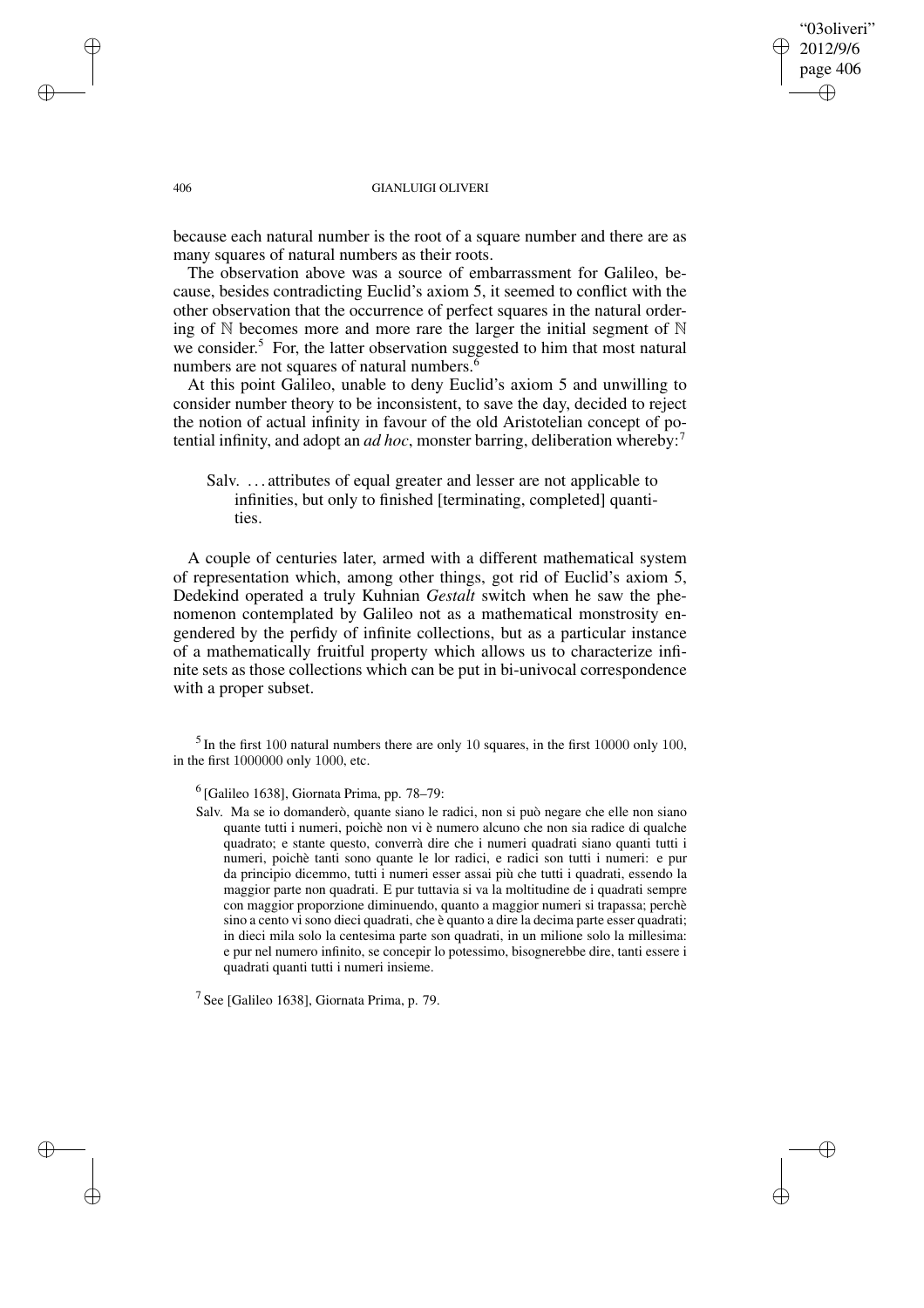$\rightarrow$ 

 $\rightarrow$ 

✐

✐

At this point, taking for granted that the account given so far explains how to deal with N, it is not difficult to see how to extend my account to transfinite sets of any cardinality following the traditional limited comprehension principles of ZFC. I will here illustrate only the case regarding what is known as the power set axiom.

If A is a set of mathematical patterns which ultimately depend on concrete objects (I am no longer going to repeat 'and on a system of representation'), a subset  $B$  of  $A$  would exemplify a pattern of mathematical patterns which ultimately depend on concrete objects and, therefore, the pattern exemplified by B would ultimately depend on concrete objects as well. (Take  $A = \mathbb{N}$ and  $B = \{x \mid x \in A \text{ and } x \text{ is even}\}.$ 

Now, if this is the case, the ability to see the collection of *all* the subsets of A,  $\mathcal{P}(A)$ , as a whole/set presents us with the exemplification of a pattern<sub>2</sub> (of a pattern<sub>1</sub> of a pattern<sub>0</sub>), which ultimately depends on concrete objects, because pattern<sub>1</sub> (and pattern<sub>0</sub>) ultimately depends on concrete objects.

Therefore, we can conclude that, if  $N$  is a set of mathematical patterns which ultimately depend on concrete objects, we can say the same thing of each element of the sequence:

 $\mathcal{P}(\mathbb{N}), \mathcal{P}(\mathcal{P}(\mathbb{N})), \dots$ 

Notice that also what I called 'the ability to see the collection of *all* the subsets of A,  $\mathcal{P}(A)$ , as a whole/set' strongly depends on the system of representation you adopt. For, if instead of ZFC, you work within Gödel's system of constructible sets, then if  $X$  is a set in  $L$  (the universe of constructible sets), the power-set of X is the set of all definable subsets of X,  $D(X)$ , which is usually smaller than  $\mathcal{P}(X)$ .

In bringing this section to a close, there is an important thing we should notice which emphasizes the purely relational character of mathematical patterns. If, in the thought experiment sketched at the beginning of this section, our observer  $\mathcal O$  had 3 coins, or 3 dice, etc. on the table instead of three marbles, and if the coins, or the dice, etc. were to each other in positions similar to the positions in which the marbles were to each other, then, under normal circumstances, he could still see the coins, or the dice, etc. as the vertexes of an equilateral triangle, in one case, and as the elements of a set of 3 elements, in the other, etc.

This last consideration shows that what is relevant to the dawning of a mathematical pattern is not the nature of certain objects, but the relation(s) in which these objects are to one another.

"03oliveri" 2012/9/6 page 407

✐

✐

✐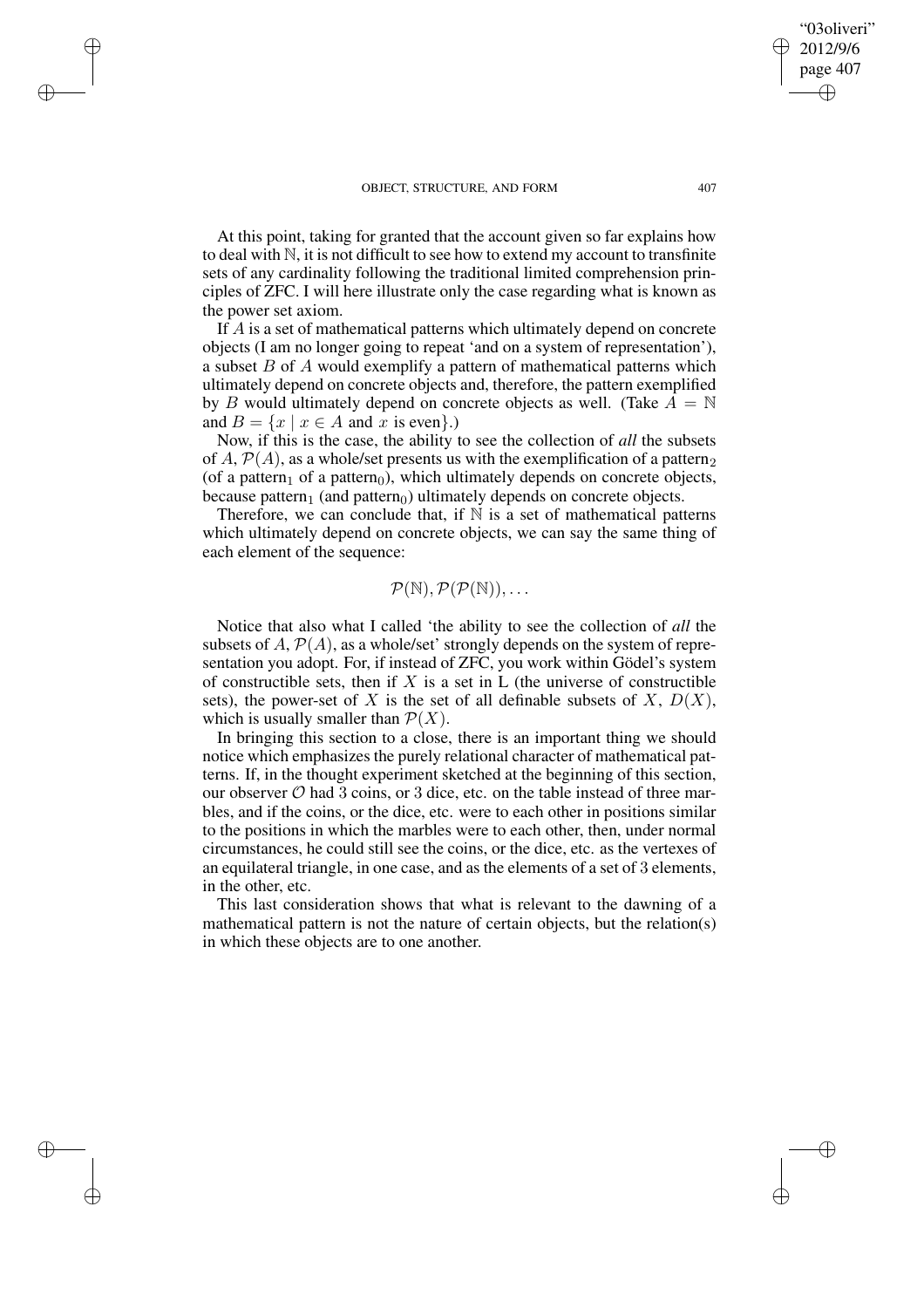#### 408 GIANLUIGI OLIVERI

"03oliveri" 2012/9/6 page 408

✐

✐

✐

✐

# 2. *Patterns, and systems of representation*

In my book I defended the view that, if by 'object' we mean what exists independently of whether we are thinking about it or not, then, given my rejection of the Platonist belief in abstract objects, mathematical patterns are neither objects nor properties of objects. (Thesis (1), §1, p. 2 of this paper.)

The main reason why mathematical patterns are not objects is that they depend, both metaphysically and epistemically, on systems of representation produced by mathematicians.

To see this consider, first, that since no concrete object is a perfect triangle, circle, square, etc. seeing something as — the process at the root of the dawning of mathematical aspects — can neither be construed as an act whereby a property, attribute of a concrete object is abstracted; nor as the consequence of that type of selective attention paid to a concrete object whose precondition is the existence of a system of representation.<sup>8</sup>

Secondly, since, as I have already said, there are no squares in nature, a necessary condition for seeing something as a square has to be knowing what a square is or, to put it in a different way, knowing what falls under the concept ' $x$  is a square'.

 $8$  Indeed, if, for the sake of argument, we assume that abstraction is a viable route to concept formation, then properties of concrete objects that might be good candidates for being 'abstracted' are those, for instance, of being transparent or opaque. In this case we can see without the aid of any instrument — whose way of functioning would have to be justified by a theory — that certain bodies let light through them, whereas others do not.

An example of a property of concrete objects of the second kind mentioned above is, instead, that of having spin  $\frac{1}{2}$ . Clearly, in this case, it being impossible for human beings to be directly acquainted with subatomic particles, we need a theory (system of representation) for both postulating the existence of such entities and interpreting the experimental evidence confirming their existence and properties, experimental evidence deriving from the unavoidable use of instruments of observation.

Now, taking for granted the presence of a common agreement among the community of experts about the fact that observer  $O$  is not dreaming, hallucinating, etc. when he sees an object  $X$ , notice that an interesting philosophical difference 'between things that we can see without instruments and things that we can see only with the help of instruments' is that, if  $\mathcal O$  is not directly acquainted with X, but needs, say, a telescope to see X, he might still be asked, like Galileo once was, how does he know that  $X$  is not a mere 'product' of the telescope generated by a defect in the lenses (or in the mirror) used etc. Of course, a satisfactory answer to such a question can only be obtained from a theory which explains, in particular, the 'workings' of the telescope.

Moreover, in contrast with what happens when  $\mathcal O$  is directly acquainted with an object X, scientists have to learn to look through a telescope, a microscope, and 'into' a bubblechamber. And such a learning process is not like training the eye to see different types of snow, but it involves, among other things, learning to take (interpreting) certain spots of light to be stars, other images to be planets, etc. (The same considerations apply to learning to use microscopes and bubble-chambers).

 $\rightarrow$ 

 $\rightarrow$ 

✐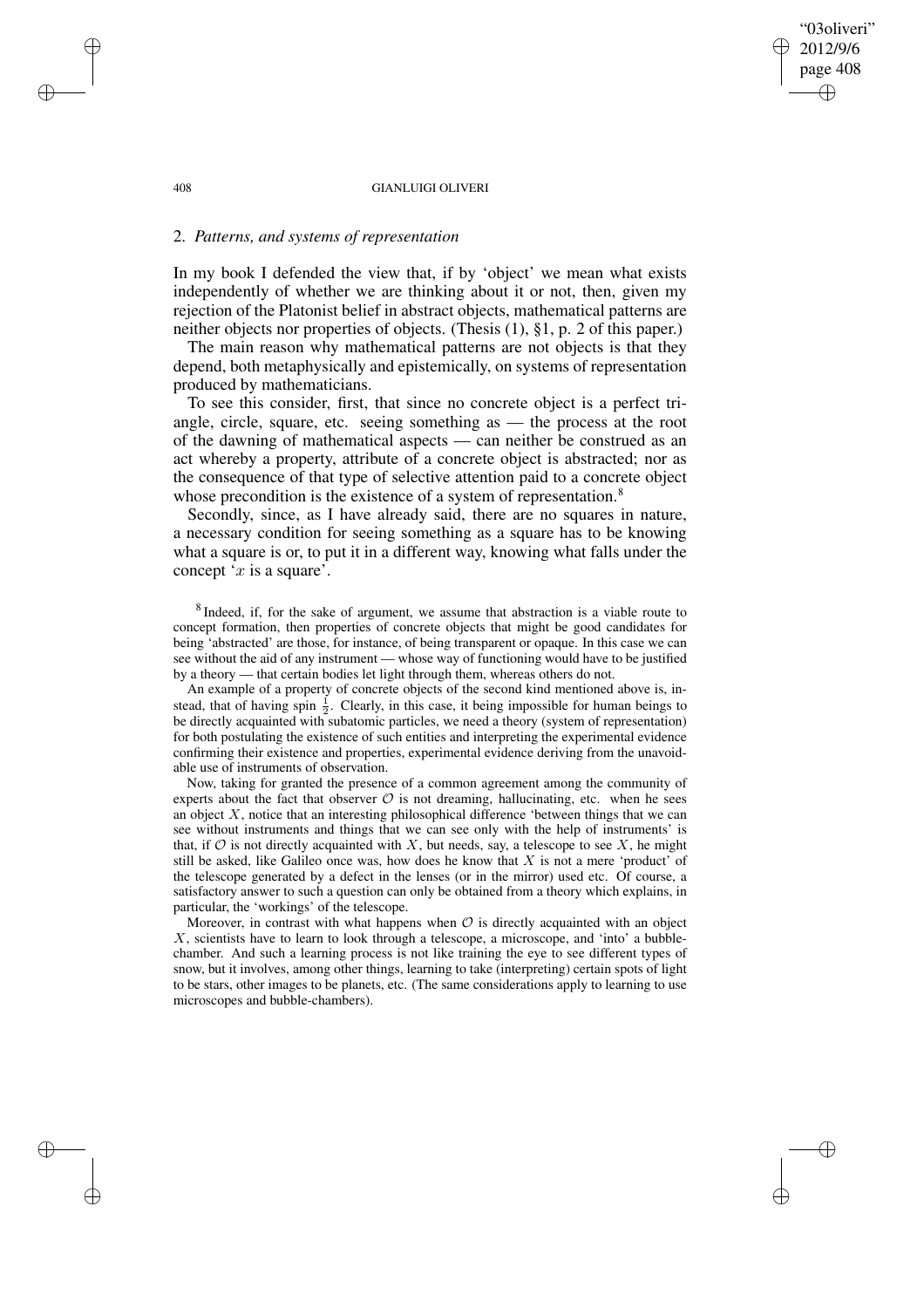$\rightarrow$ 

 $\rightarrow$ 

✐

✐

Now, given that concepts may be distinguished into well founded (sharp) and vague (fuzzy), and that in this paper I deal essentially with mathematical concepts, I am going to consider in what follows only well founded concepts.

For the concept 'x is a square' to be well founded, besides knowing the conditions that an object  $D$  must satisfy for  $D$  to be a square, we also need to know when two squares are the same, i.e., we need to have a criterion of identity for squares. An obvious candidate as criterion of identity for squares is square congruence, i.e., the idea that two squares are equal if and only if they can be made to coincide without deforming them.<sup>9</sup>

However, the very interesting thing that happens at this point is that, as soon as we introduce square congruence as a criterion of identity for squares, we produce a partition of all things we see as squares into equivalence classes — for square congruence is an equivalence relation — and each such an equivalence class is uniquely associated to an abstract structure,  $10$  i.e., to the abstract geometrical structure common to all the elements of the equivalence class.

Such an abstract geometrical structure uniquely associated with and determined by the equivalence class of congruent squares is the mathematical pattern we are going to call 'the square of side r', for  $r \in \mathbb{R}^+$ . This is very much like what happens in set theory when we use the expression 'the cardinal number 3' to refer to that abstract entity — mathematical pattern uniquely associated with and determined by the equivalence class of all sets which can be put in bi-univocal correspondence with the set  $\{*, ** , * * * \}.$ 

If this is correct, then, besides having here the beginning of an account of the emergence of abstract mathematical patterns such as 'the square of side  $r'$  and 'the cardinal number 3' from the cloud of our representations, we can also say that, since without 2-dimensional Euclidean geometry there is no concept of square, and, consequently, there are no criteria of identity for squares; and since with no criteria of identity for squares there are no equivalence classes of 'congruent squares' and, therefore, no mathematical square-patterns uniquely associated with and determined by them; it follows that without 2-dimensional Euclidean geometry there are no mathematical square-patterns.

"03oliveri" 2012/9/6 page 409

✐

✐

✐

<sup>&</sup>lt;sup>9</sup> Notice that neither knowing what a square is nor having identity conditions for squares imply that there must be effective procedures able to determine in a finite number of steps whether or not any object  $\mathfrak D$  is a square, or whether or not any two given squares  $\alpha$  and  $\beta$  are the same.

 $10$  The reason why the geometrical structure common to all the elements of a particular equivalence class of squares is abstract is that, as it has been remarked several times, there are no squares in the external world, i.e., in space-time.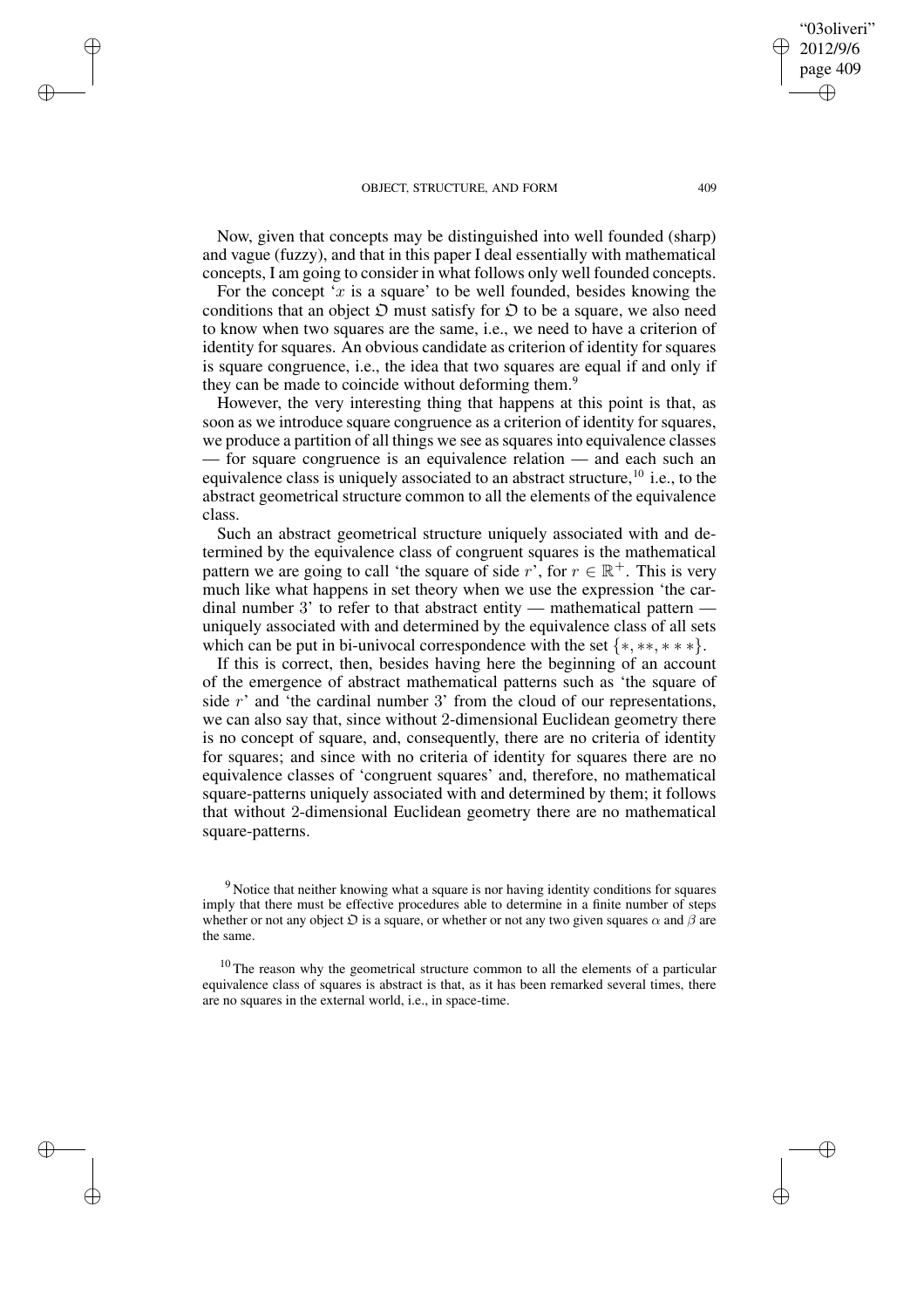"03oliveri" 2012/9/6 page 410 ✐ ✐

✐

✐

### 410 GIANLUIGI OLIVERI

At this point, given that (1) seeing something as a square can neither be construed as the outcome of an act of abstraction nor as the result of an application of that type of selective attention paid to a concrete object whose precondition is the existence of a system of representation; and that (2) without 2-dimensional Euclidean geometry there are no mathematical squarepatterns, we can conclude that the dependence of mathematical patterns on appropriate systems of representation cannot simply be epistemic, but must also be metaphysical.

Lastly, with regard to the notion of mathematical system of representation, i.e., mathematical theory, it is important to observe that these mathematical systems of representation are not given *a priori* in the mind, but are rather the product of human activity. It is precisely this feature of mathematical systems of representation (of being the product of human activity) that led me to say that considering mathematics as a science of patterns is a form of realism with the human face.

# 3. *Patterns are not self-standing objects*

Julian Cole objects to my definition of an object — as what exists independently of whether we are thinking about it or not — that:

First, it makes nonsense of a well established tradition of referring to such items as choirs, countries, and legal corporations as social objects . . . Second, it flies in the face of a much more widely accepted characterization of an object — roughly, an item that may legitimately fall within the range of the first-order quantifiers of an appropriately formalized statement. Third, it fails to distinguish between (mind-independent) objects and (mind-independent) properties. ([Cole, 2008], p. 11.)

In reply to the points raised by Cole, I would like to say that the rationale behind my idea that if something is an object then it must exist independently of whether we are thinking about it or not is the concern about distinguishing what there is into two big classes: (A) what exists independently of human activity, and (B) what does not. Such a distinction is very important for my project, because it is preliminary to, and supports the '(structural) realism with the human face' I advocate about mathematics.

Therefore, my attitude towards objects should not be seen as part of an attempt to weaken the classical logico-linguistic Fregean distinction between saturated and unsaturated parts of a proposition, etc. For, it is only meant to add a metaphysical flavour to it by saying that an object, besides being the

 $\rightarrow$ 

 $\rightarrow$ 

✐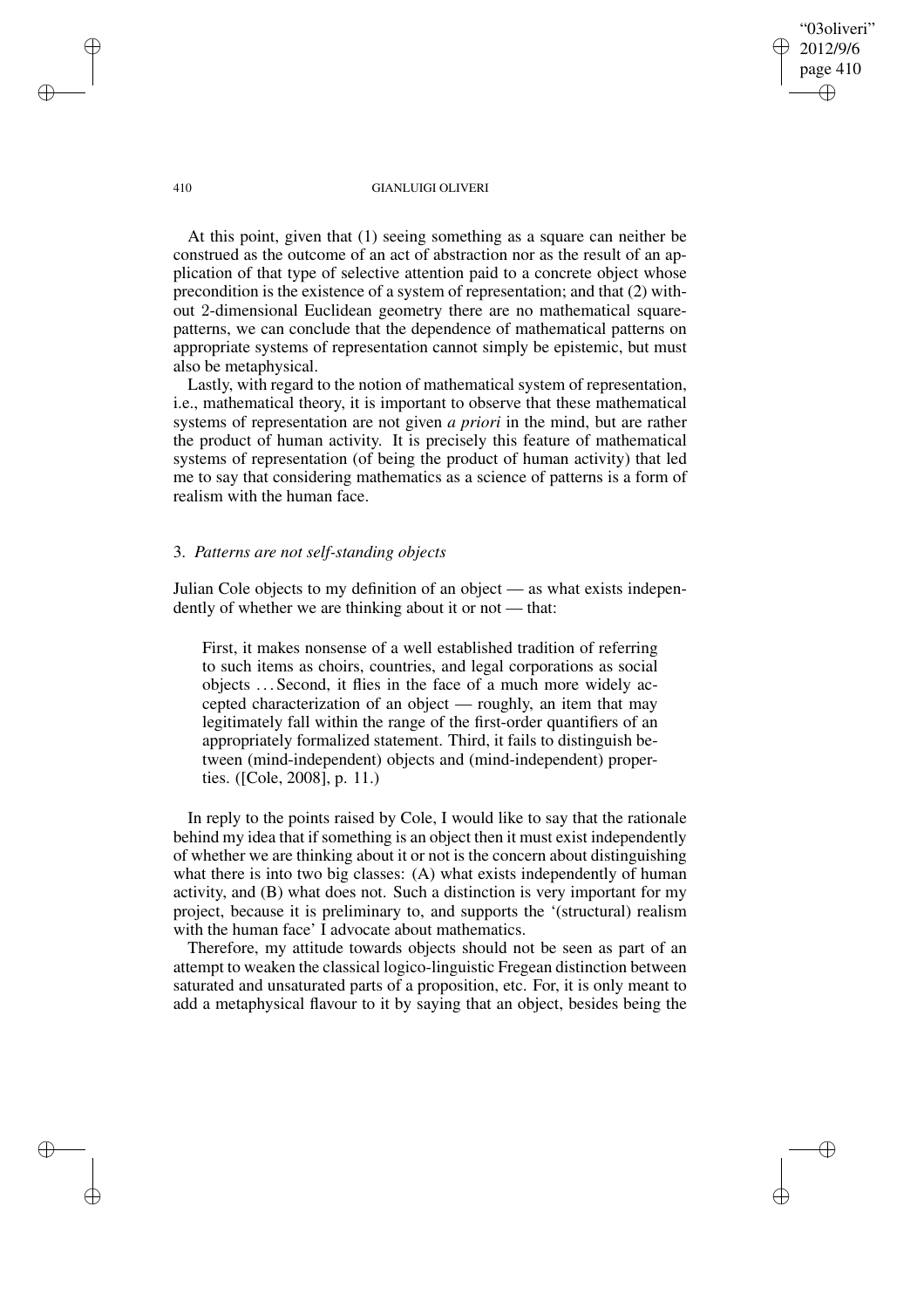$\rightarrow$ 

 $\rightarrow$ 

✐

✐

possible reference of a saturated part of a proposition, exists independently of human activity.

However, for the sake of clarity, let us ask ourselves whether the predicates 'x is an object', 'x is soluble in water', and 'x is prime' are analogous to one another or not.

Well, at first sight we notice that whereas the predicates  $x$  is soluble in water', and ' $x$  is prime' are true, the first, of some concrete entities, and, the other, of some abstract entities, the predicate 'x is an object' is not only topic neutral, but is also ontologically neutral, because it is applicable to abstract, and concrete entities alike.

The predicate  $x$  is an object' is, indeed, applicable to anything about which we can say true or false things or, to put it in a different way, to anything that falls under a concept.

The generality of the predicate ' $x$  is an object', which is part and parcel of its topic and ontological neutrality, speaks of its eminently logical nature. This is the reason why, from now on, I will take an object to be simply an element of the domain of discourse.

Furthermore, to dispel any possible source of misunderstanding on this issue. I will say that a self-standing object is an object that exists independently of whether we are thinking about it or not; and that mathematical patterns are neither self-standing objects nor properties of self-standing objects.

If my remarks concerning the meaning of 'a is an object' — in terms of 'a is an element of the domain of discourse  $D'$  — are correct, there is not only a way of distinguishing, as we have already seen, between mathematical patterns and self-standing objects, but there also is the opportunity to differentiate between objects and mathematical patterns. This is an opportunity that becomes available to us through the exploitation of the relativized notion of an object given above.

Indeed, through an opportune restriction to a given domain D, it is, now, possible to distinguish between objects in D, i.e., all the as such that  $a \in D$ , and the *n*-ary relations on D (for  $n \in \mathbb{N}$  and  $n > 1$ ), i.e., the sets of ordered n-tuples of elements of D (subsets of  $D<sup>n</sup>$ ). Clearly, *n*-ary relations on D, for  $n \in \mathbb{N}$  and  $n > 1$ , are not objects in D.

Such a distinction between objects in D, and relations on D, is philosophically relevant, because it keeps different things apart, and grounds the transferability of relations on  $D$  to domains different from  $D$  — transferability manifested, for instance, by the existence of different isomorphic models of a consistent mathematical theory  $T -$  showing that what is mathematically relevant, the study of relations, is independent of the nature of the objects belonging to a particular domain.

A beautiful example illustrating, in a simple setting, the dramatic difference concerning the mathematical importance of the 'geometrical' relations

"03oliveri" 2012/9/6 page 411

✐

✐

✐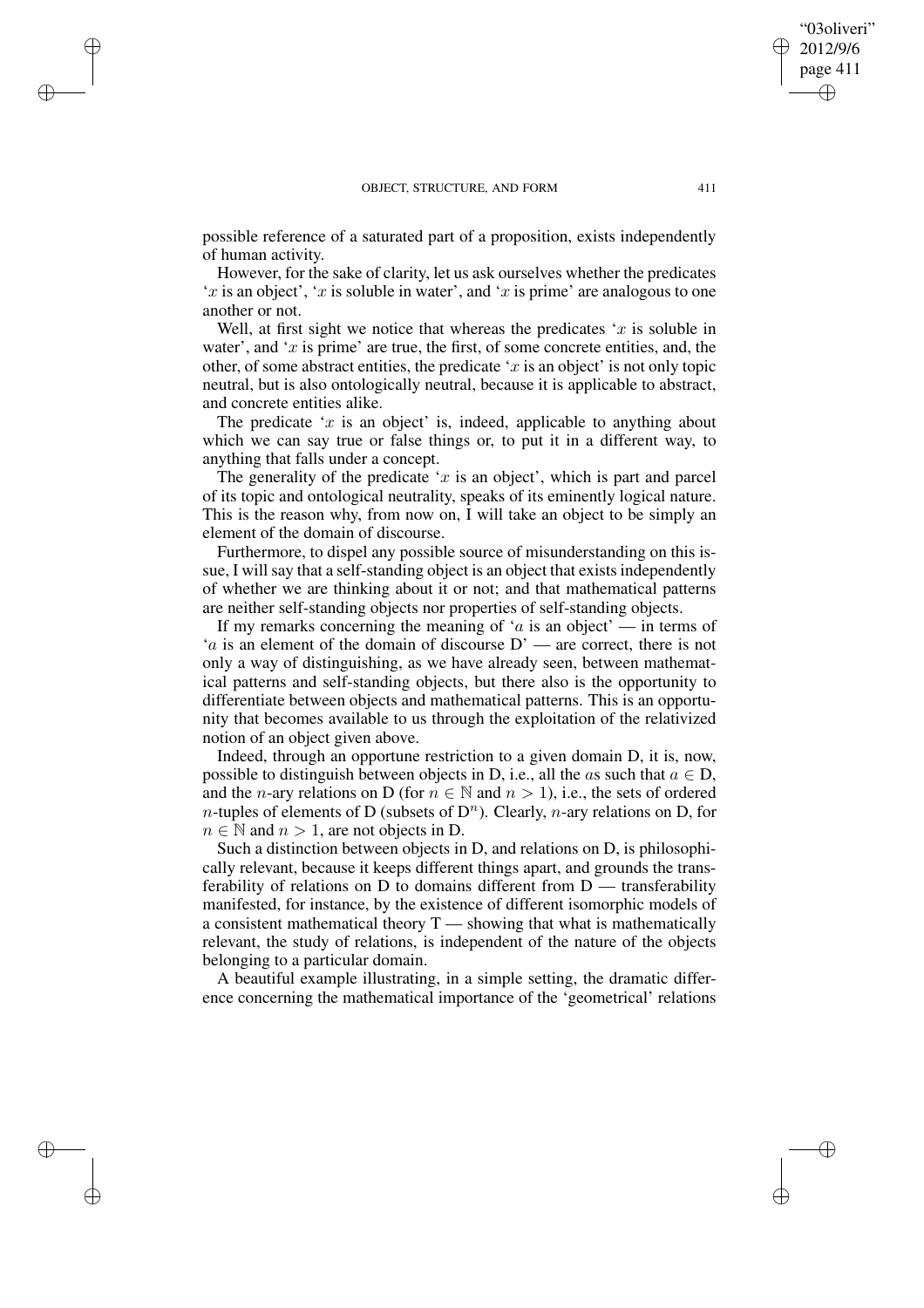✐

✐

### 412 GIANLUIGI OLIVERI

on D with respect to the purely perfunctory rôle of the objects in D is provided by the following formal system.

Let a formal system T be given such that the language of T contains a primitive binary relation 'x belongs to a set X' ( $x \in X$ ), and its inverse 'X contains an element  $x'(X \ni x)$ .

Furthermore, let us assume that D is a set of countably many undefined elements  $a_1, a_2, \ldots$ ; call 'm-set' a subset X of D; and consider the following as the axioms of T:

- Axiom 1 If x and y are distinct elements of D there is at least one  $m$ -set containing  $x$  and  $y$ ;
- Axiom 2 If  $x$  and  $y$  are distinct elements of D there is not more than one  $m$ -set containing x and y;
- Axiom 3 Any two m-sets have at least one element of D in common;
- Axiom 4 There exists at least one m-set.

Axiom 5 Every  $m$ -set contains at least three elements of D;

Axiom 6 All the elements of D do not belong to the same  $m$ -set;

Axiom 7 No  $m$ -set contains more than three elements of  $D$ .<sup>11</sup>

Now, since the language of T contains two different sorts of variables x, y and X — if x, y range over  $D = D_1 = \{A, ..., G\}$ , where  $a_1 =$  $A, \ldots, a_7 = G$ ; and X over  $D_1^*$ , where  $D_1^*$  is a set whose elements are the subsets of  $D_1$  which appear as the columns of the matrix below; we have that  $D_1 \cup D_1^*$  is the domain of the model of T represented in Figure 1.

|  | A B C D E F G |  |  |
|--|---------------|--|--|
|  | B C D E F G A |  |  |
|  | D E F G A B C |  |  |

### Figure 1. Model 1

On the other hand, if the variables x, y range over the set  $D = D_2$  ${P_1, \ldots, P_7}$ , where  $a_1 = P_1, \ldots, a_7 = P_7$ , the elements of which are 7 distinct points in a Euclidean plane  $\alpha$ ; whereas X ranges over the set  $D_2^*$ whose elements are the sets of  $P_i$  points, for  $i \in \{1, \ldots, 7\}$ , lying on the sides of, the bisectrices of, and on the circle inscribed in, the triangle below, we have that  $D_2 \cup D_2^*$  is also the domain of a model of T, a model represented in Figure 2.

 $\rightarrow$ 

 $\rightarrow$ 

✐

<sup>&</sup>lt;sup>11</sup> These axioms have been taken, with some minor alterations, from [Tuller, 1967],  $\S2.10$ , p. 30.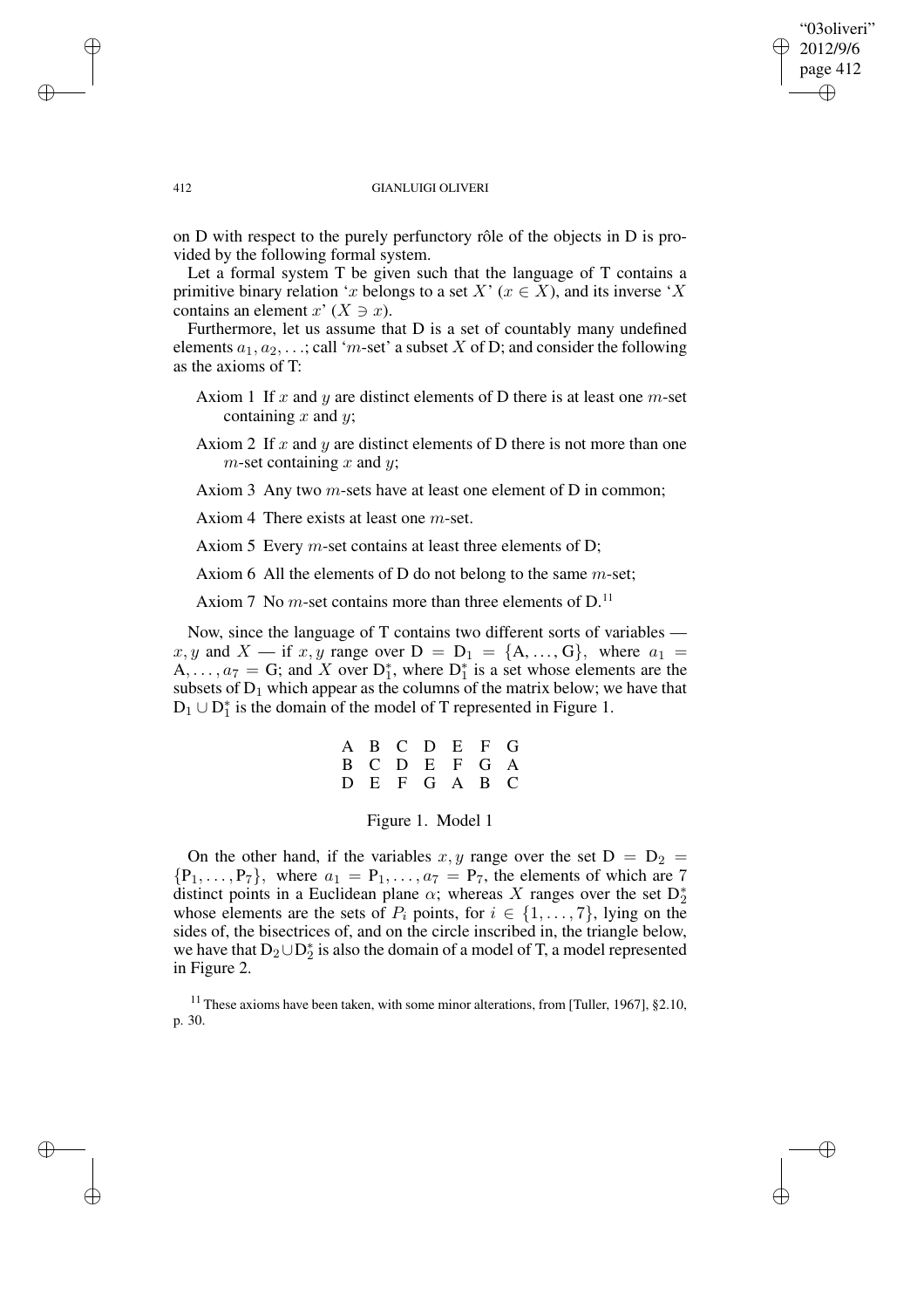$\rightarrow$ 

 $\rightarrow$ 

✐

✐



Looking at these two models of T, it is clear that:  $(D_1 \cup D_1^*) \cap (D_2 \cup D_2^*)$  $\emptyset$ ; the elements of  $D_1 \cup D_1^*$  are not even homogeneous with the elements of  $D_2 \cup D_2^*$ ; and that the two models are isomorphic to each other.<sup>12</sup>

The case of these two models of T brings out very clearly that the patterns described by the axioms and theorems of T are independent of the nature of the objects present in  $D_1 \cup D_1^*$  (the first seven letters of the English alphabet plus ...), and in D<sub>2</sub>  $\cup$  D<sub>2</sub><sup>\*</sup> (seven distinct points in a Euclidean plane  $\alpha$  plus . . .), showing that they have a different *onto-logical* status from that of the elements of  $D_1 \cup D_1^*$  and of  $D_2 \cup D_2^*$ . What this means is that such patterns differ from the elements of  $D_1 \cup D_1^*$  and  $D_2 \cup D_2^*$  not only from a logical point of view, but also with regard to what kind of entities they are (ontic difference).

With regard to the logical difference existing between the patterns described by T, and the objects (elements of  $D_1 \cup D_1^*$  or  $D_2 \cup D_2^*$ ), we need to observe that whereas the relations that generate these patterns are expressed

<sup>12</sup> The function  $\Psi: D_1 \bigcup D_1^* \mapsto D_2 \bigcup D_2^*$  such that  $\Psi(x) = f(x)$ , and  $\Psi(X) = g(X)$ — where  $f : D_1 \mapsto D_2$  and  $g : D_1^* \mapsto D_2^*$  such that  $f(A) = P_6, f(B) =$  $P_2, f(C) = P_5, f(D) = P_4, f(E) = P_7, f(F) = P_3, f(G) = P_1$  and  $g(x_i, x_j, x_k) =$  $(f(x_i), f(x_j), f(x_k))$ , for  $i, j, k \in \{1, ..., 7\}$  — shows that the two models are isomorphic to one another.

In fact,  $\Psi$  induces a bi-univocal correspondence between  $D_1 \bigcup D_1^*$  and  $D_2 \bigcup D_2^*$ , and preserves the (two primitive) relations ( $\in$  and  $\ni$ ), that is:

$$
(x, X) \in \in^{\mathcal{D}_1 \cup \mathcal{D}_1^*} \quad \text{iff} \quad (\Psi(x), \Psi(X)) \in \in^{\mathcal{D}_2 \cup \mathcal{D}_2^*} \tag{1}
$$

$$
(X, x) \in \exists^{D_1 \cup D_1^*}
$$
 iff  $(\Psi(X), \Psi(x)) \in \exists^{D_2 \cup D_2^*}$ . (2)

"03oliveri" 2012/9/6 page 413

✐

✐

✐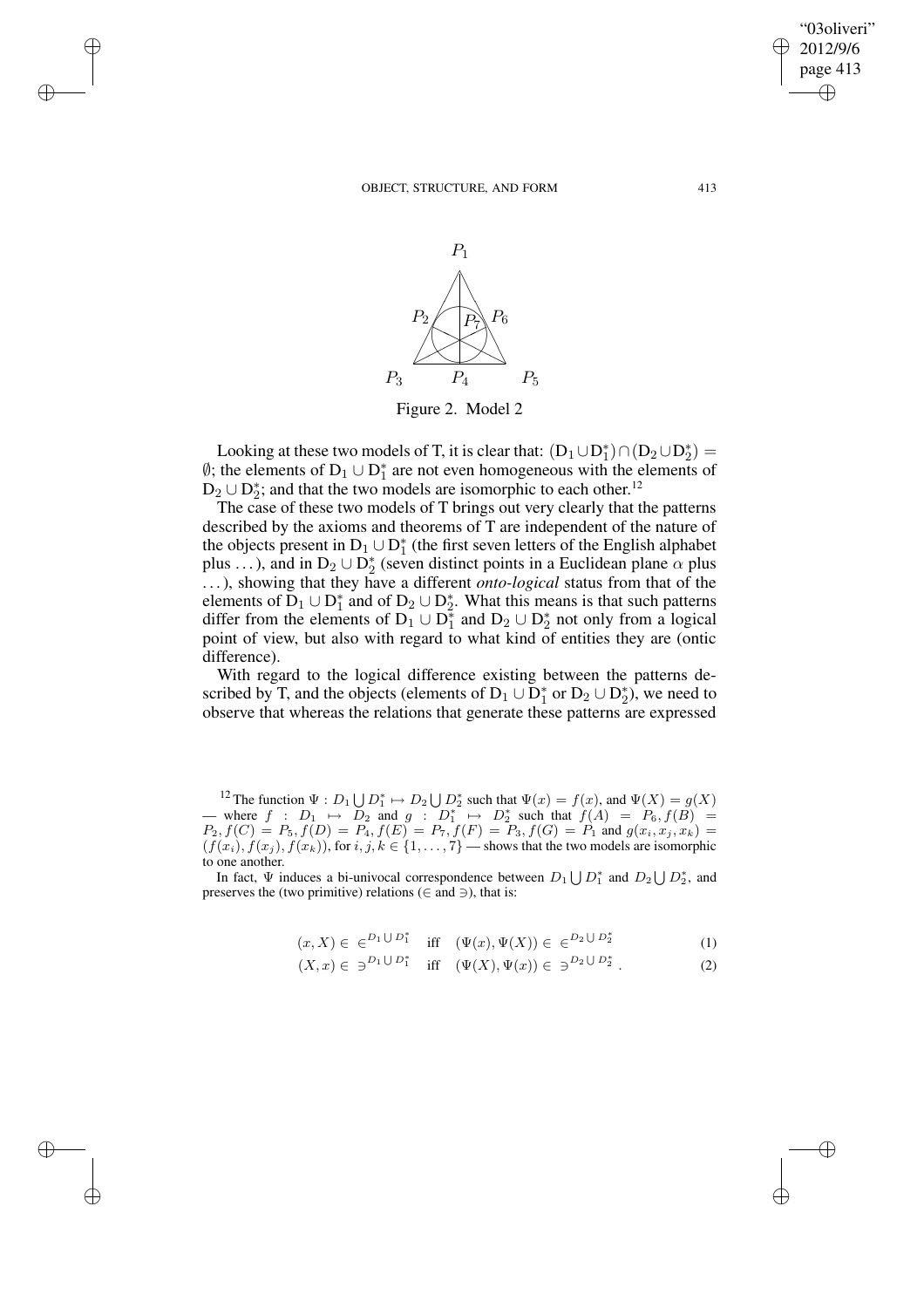"03oliveri" 2012/9/6 page 414 ✐ ✐

✐

✐

### 414 GIANLUIGI OLIVERI

by unsaturated parts of statements,<sup>13</sup> the objects (elements of  $D_1 \cup D_1^*$  or  $D_2 \cup D_2^*$ ) are expressed by saturated parts of statements (designators).

Concerning the difference relating to what kind of entities patterns described by T and objects (elements of  $D_1 \cup D_1^*$  or of  $D_2 \cup D_2^*$ ) respectively are, it is sufficient to consider that, for  $n \in \mathbb{N}$  and  $n > 1$ , an *n*-ary relation  $\Re^n$ on  $D_1 \cup D_1^*$  does not belong to  $D_1 \cup D_1^*$ , but is an element of  $\mathcal{P}((D_1 \cup D_1^*)^n)$ , and that the first occurrence of  $D_1 \cup \overline{D}_1^*$  in von Neumann's cumulative hierarchy is lower down with respect to the first occurrence in the hierarchy of  $\mathcal{P}((D_1 \cup D_1^*)^n)$ , i.e., they are two different types of entities.

Therefore, although the relations that generate such patterns might be elements of a domain  $\overline{D}^*$  — and could be said to be objects in  $D^*$  — considering them simply as objects blurs the vital *onto-logical* distinction between objects in  $D_1 \cup D_1^*$  (or  $D_2 \cup D_2^*$ ), and relations on  $D_1 \cup D_1^*$  (or  $D_2 \cup D_2^*$ ) I mentioned above.

It is such a distinction that provides with genuinely original content the view of mathematics as a science of patterns (and any other form of structural realism about mathematics) with regard to more traditional non-structuralist philosophies of mathematics.

# 4. *Patterns are not properties of self-standing objects*

Having made a case in favour of the idea that mathematical patterns are not self-standing objects (from here on I shall write '*object*' for 'self-standing object'), I am, now, going to show that mathematical patterns are not properties of *objects* either, by arguing that it is possible, in representing an *object* (a given set of *objects*), to switch from a particular mathematical pattern to a different one without any corresponding change taking place in the *object*(*s*) represented.<sup>14</sup>

To see this latter point consider the following expression:<sup>15</sup>

 $13$  In contrast with what Frege says on these matters, I am going to use the concept of statement rather than the metaphysically loaded concept of proposition.

<sup>14</sup> Notice that this is a generalization to all mathematical patterns of a point made by Frege in [Frege, 1980] (Ch. II, §§21–25, pp.  $27^e$ –33 $^e$ ) when he answered in the negative the question: Is Number a property of external things? The argument that follows in the main text is also 'Fregean'.

<sup>15</sup> Although, strictly speaking, the expression labelled by  $(*)$  is an artifact and, therefore, it is not an *object* let me consider it such, for the sake of argument. We could easily substitute for it a more cumbersome example of, say, five copses such that one of these consists of six trees, one of five trees, one of four trees, and two of two trees each.

 $\rightarrow$ 

 $\rightarrow$ 

✐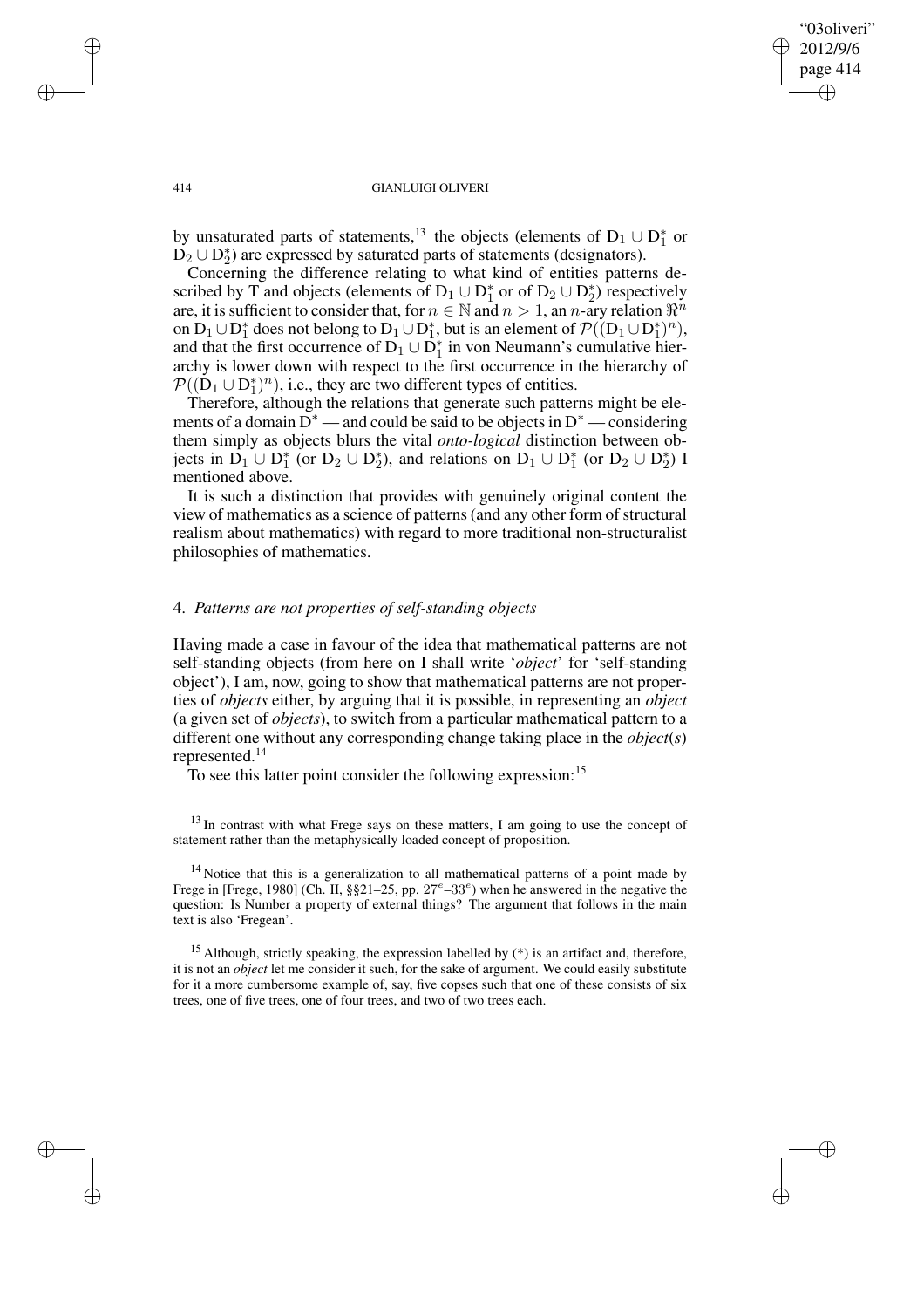$\rightarrow$ 

 $\rightarrow$ 

✐

✐

# (\*) *Quoque tu Brute fili mi*.

If we want to describe numerically what is labelled by  $(*),$  i.e., if we want to attribute a cardinal number to what is labelled by (\*), we need to specify the set of things that we intend to count. In order to do this, we have to fix the property that characterizes such a set or list its elements.

Now, if within our system of representation we choose 'Latin word'<sup>16</sup> as property/concept, then it will be true to say that the set whose elements are the Latin words labelled by (\*), and only those, contains 5 elements.

On the other hand, if within our system of representation we choose as property/concept 'letter belonging to the Latin alphabet', $^{17}$  then it will be true to say that the set of letters belonging to the Latin alphabet containing those, and only those, labelled by (\*) has 19 elements.

It is interesting to notice that although, by changing concept, we can say something true about what is labelled by (\*) switching at will from 5 to 19, this phenomenon is not correlated to any physical change taking place in what is labelled by (\*).

However, if, to describe what is labelled by (\*), we were to choose 'colour' or the 'leftmost character occurring in what is labelled by (\*)', we would be using concepts which refer to actual properties of what is labelled by (\*). For, we could not switch from one colour to another, or from one character to a different one, and say something true about what is labelled by (\*), without any physical change occurring in the entity labelled by  $(*)$ .

In spite of the arguments offered above in favour of the idea that mathematical patterns are neither *objects* nor properties of *objects*, an empiricist philosopher of mathematics might object that 'our systems of representation can reflect reality, and indeed that we are justified in thinking they do reflect reality if they are empirically confirmed'.

First of all, let me say that the systems of representation I am considering are mathematical systems of representation, i.e., mathematical theories; and that, for a system of representation to be applied to reality, you need much interpreting of the mathematical terms and concepts involved, as well as a whole host of non-mathematical concepts such as mass, energy, charge, etc.

Moreover, since, as we have already stated, there are no concrete *objects* that are perfect circles, squares, etc. the representations of a reality of concrete *objects* that make use of circles, squares, etc. cannot in any case be thought of as reflections (pictures) of concrete *objects*.

<sup>16</sup> In the copse example the property/concept playing the rôle of 'Latin word' would be 'copse'.

<sup>17</sup> In the copse example the property/concept playing the rôle of 'letter belonging to the Latin alphabet<sup>7</sup> would be 'tree'.

"03oliveri" 2012/9/6 page 415

✐

✐

✐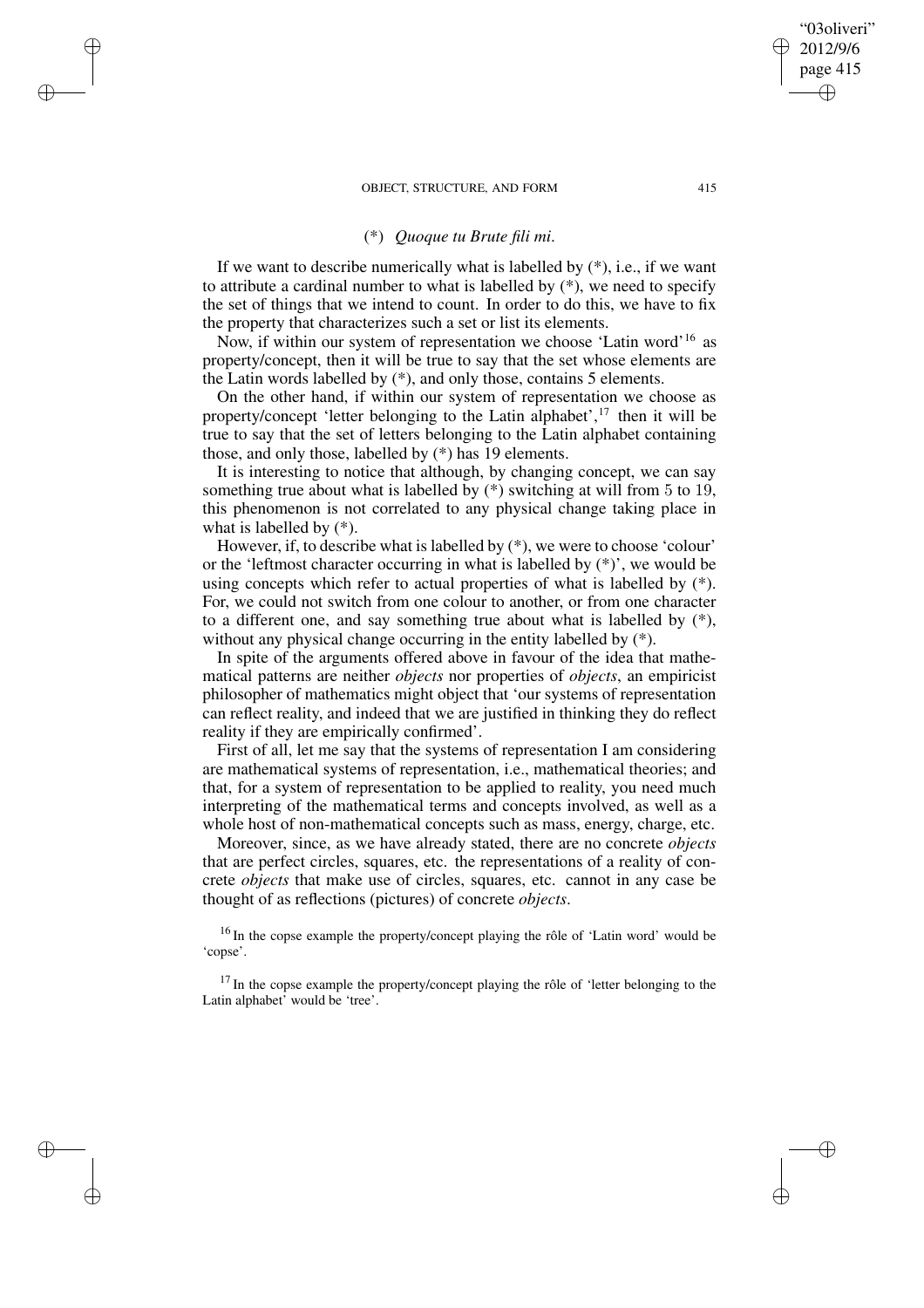### "03oliveri" 2012/9/6 page 416 ✐ ✐

✐

✐

### 416 GIANLUIGI OLIVERI

Indeed, such representations are, in my opinion, the outcome of the production of models of a reality of concrete *objects*; these are models that arrange/order the phenomena in such a way as to simulate the portion of reality that is the object of study allowing, at the same time, the possibility of carrying out measurements, calculations, predictions, etc.

Therefore, the success of a model involving circles, squares, etc. in simulating a certain portion of a reality of concrete objects should not be taken as a confirmation of the fact that circles, squares, etc. are embodied in concrete *objects*, but, rather, as what corroborates the correctness of the more modest claim according to which circles, squares, etc. are good approximations of the concrete *objects* they are modeling.

Furthermore, against the argument I produced above in support of the view that mathematical patterns are not properties of *objects*, someone might say that 'numbers are properties of sets, so that, before assigning a number, one has to specify a set. The phrase "the entity labelled by (\*)" does not specify a set because of the ambiguities pointed out, and so, unless these ambiguities are resolved, we cannot assign a number to (\*)'.

True, the impossibility of individuating one and only one number to be associated to the entity labelled by (\*) depends on the fact that numbers are properties of sets, and on the fact that the phrase "the entity labelled by (\*)" does not specify a set, because it is a designator, not a concept.

However, I fail to understand how this would be incompatible with my claim that numerical patterns are not properties of *objects*. Quite the opposite, I should think.

For, in the case of *Quoque tu Brute fili mi*, what we call 'set' (of Latin words present in ..., of characters belonging to the Latin alphabet present in . . .) is the product of an activity of segmentation of an object, activity of segmentation which consists either in an application of brute force — i.e., we produce a list of the elements of our set, a list that is justified neither by a concept nor by a rule — or in the use of a concept (x is a Latin word, x is a character belonging to the Latin alphabet) or of a rule.

Such an activity of segmentation of an *object*  $D$  aims at seeing  $D$  as a totality of elements; in other words, it is a way of describing  $D$  as a set of  $a, b, c, \ldots$ ; and cardinality is, therefore, a property of a description (it is some kind of second-order property), and not of an *object* (it is not a firstorder property).

At this point some considerations are in order:

First, an immediate consequence of this discussion is that there is no 'natural' numerical description of what is labelled by (\*). This conclusion is very important, because it is the deep reason behind the view that any abstractionist account of numbers (and of mathematical entities in general) has to be wrong.

 $\rightarrow$ 

 $\rightarrow$ 

✐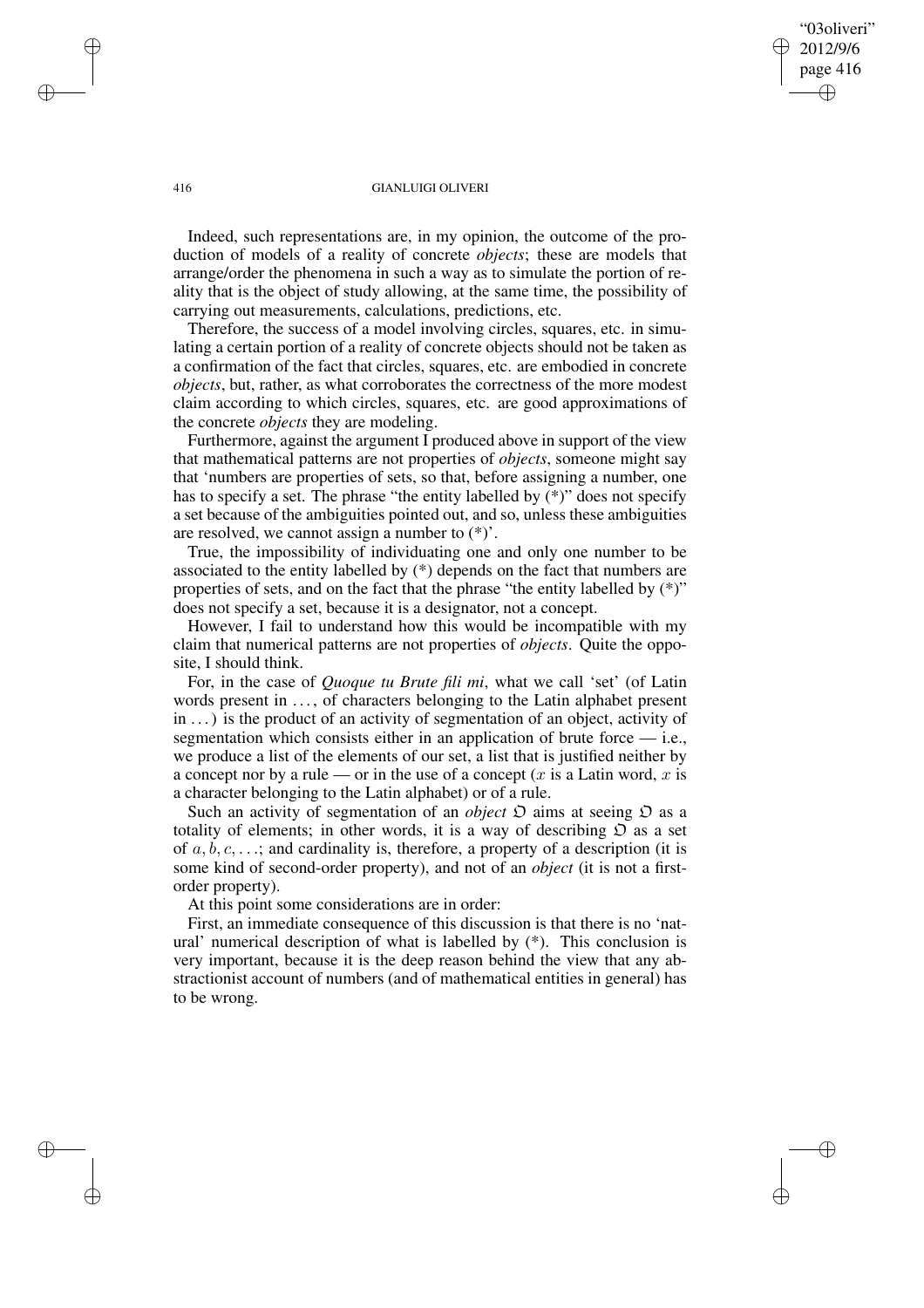Secondly, my assertion that mathematical patterns are neither *objects* nor properties of *objects* (they are relations) aims at expressing that (i) mathematical patterns (relations) are always defined on a domain D, and that (ii) although mathematical patterns are real, they depend, both epistemically and metaphysically, on mathematical systems of representation (mathematical theories).

# 5. *Patterns, structure, and form*

 $\rightarrow$ 

 $\rightarrow$ 

✐

✐

In defending my view that mathematics is a science of patterns, where patterns are aspects of concrete objects, or aspects of aspects of concrete objects, etc. I argued that mathematical patterns are neither *objects* nor properties of *objects*. I claimed that mathematical patterns are, rather, forms of either perceptual or linguistic representations.

In what I have been saying about these things, I have also tried to emphasize that such forms of representation are abstract, relational entities, and that my position on mathematics, which sees it as a science of patterns, is a version of structural realism.

But, having stated this much, it is legitimate to wonder about the plausibility of saying that abstract entities — mathematical patterns — might dawn on us.

To address the worry above, we need to draw a distinction between iconic and symbolic representations. A representation is iconic if it is a picture of the object represented. On the other hand, a representation is symbolic if it refers in a non-pictorial way to the object(s) represented. Examples of iconic representations are diagrams and maps, whereas a typical example of symbolic representation is offered by the way a variable represents the objects of its domain.

Now, if a set  $P_A$  is a picture (an iconic representation) of a set  $A$ , there must exist an isomorphism,  $\Psi$ , between A and  $P_A$ . For  $P_A$  needs to preserve the geometrical, topological, algebraic, etc. form of A.

Therefore, if  $P_A$  is both one of our perceptual representations and a picture of A, what is common to A and  $P_A$  is precisely that abstract entity, the form, which is the mathematical pattern that dawns on us when, for instance, we see something as a square of side r, for  $r \in \mathbb{R}^+$  (see on this §2, p. 9). This is what, in particular, justifies saying that the mathematical pattern that dawns on us is the form of our representation.

Furthermore, the possibility of dawning on us of the abstract, general, square-pattern, i.e., the possibility of simply seeing something as a square, is given by the ability to switch from a purely iconic/pictorial representational

"03oliveri" 2012/9/6 page 417

✐

✐

✐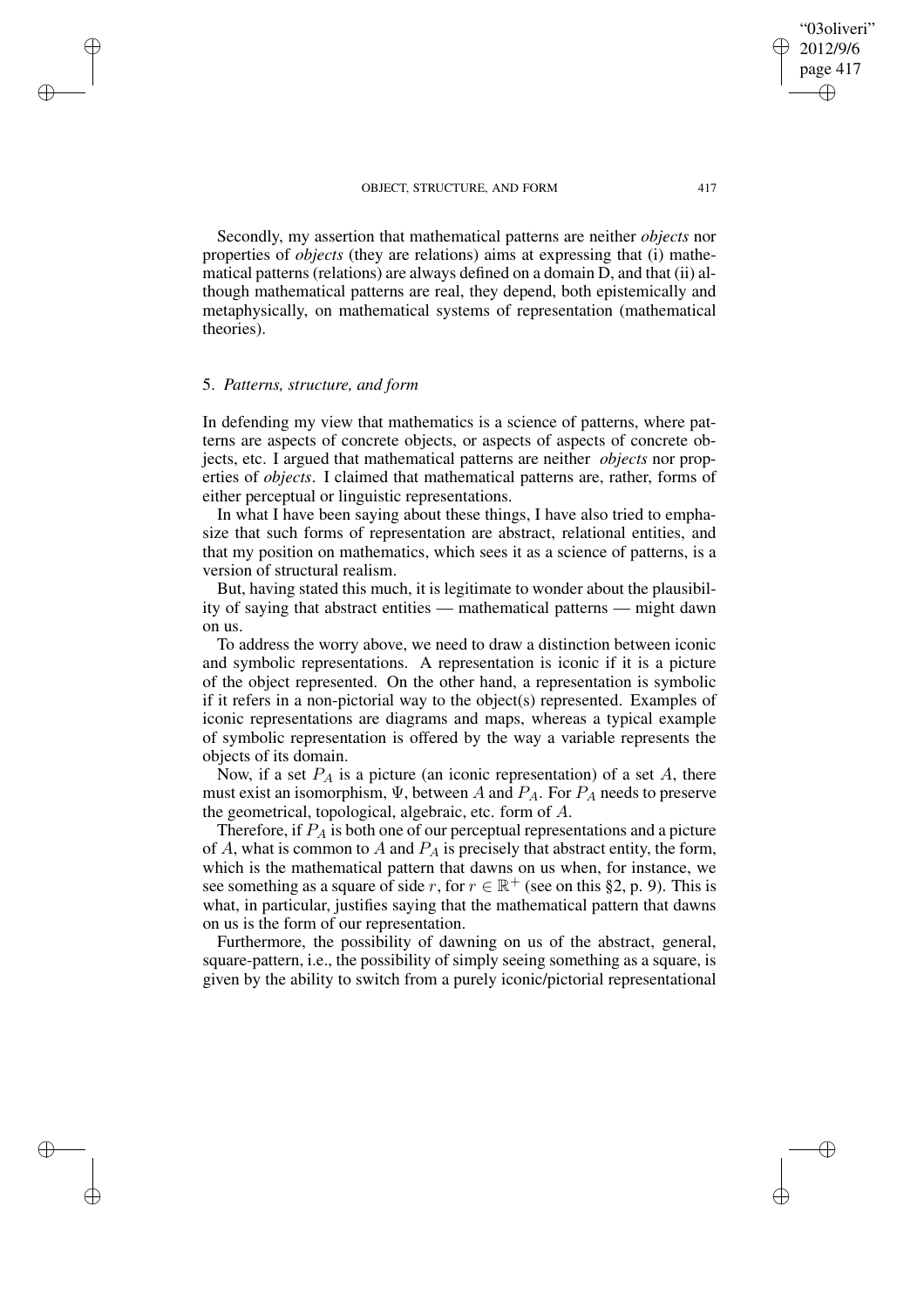### "03oliveri" 2012/9/6 page 418 ✐ ✐

✐

✐

### 418 GIANLUIGI OLIVERI

function of, say, a diagram  $\mathfrak D$  to a situation in which  $\mathfrak D$  has both an iconic and a symbolic representational function.<sup>18</sup>

This is precisely what happens when we use a diagram  $\mathcal D$  to prove a result which is true of any triangle, or of any square, etc. Indeed, in such a case the diagram  $\mathfrak D$  we draw happens to represent iconically a particular triangle, or a particular square, etc. even though it is used in the proof to represent symbolically any triangle, or any square, etc.

The crucial thing to notice here is that the abstract, general, trianglepattern, or square-pattern, etc. becomes 'visible', dawns on us as a consequence of the interplay between these two different modes of representation.

Having provided an explanation of how abstract mathematical patterns dawn on us, what I need to do now in the remaining part of this section is to show how the characterizations I offered of mathematical patterns in terms of forms of perceptual or linguistic representations, and of abstract structural entities, harmonize with one another.

It has been known for a long time that, in what we call 'perceptual representation', we can distinguish between the perceptual content of the representation — colours, sounds, smells, etc. — and the form of the representation, which is the outcome of a pre-reflective partition of the perceptual input into what we might call 'potential objects of attention'.

It is interesting to notice that the phenomenon known as aspect-seeing is a form of perceptual representation in which the potential objects of attention are what we see as triangles, squares, ducks, rabbits, etc. In the case of aspect-seeing the form of our perceptual representation is the aspect that dawns on us.

Linguistic representations, like perceptual representations, have form and content. When I see a linguistic representation such as

$$
(\ddagger) \qquad \qquad y = \frac{1}{2p} x^2
$$

its form — the way the symbols are arranged within it — imposes, through unique readability, an ordering among the meanings of the symbols present in the expression. It is the form of the linguistic representation — the intended aspect of the expression — which, revealing how the meanings of the

 $\rightarrow$ 

 $\rightarrow$ 

✐

<sup>&</sup>lt;sup>18</sup> What is at work when we draw a diagram  $\mathfrak D$  is one of the most important functions of language. Such a function consists in giving us the opportunity to free ourselves from our subjective, perceptual representations by means of artifacts (diagrams) whose representational function is not the outcome of natural connections like those obtaining between, say, a fire and the smoke produced by it, or between a concrete macroscopic object and the shadow projected by it, etc. but of convention.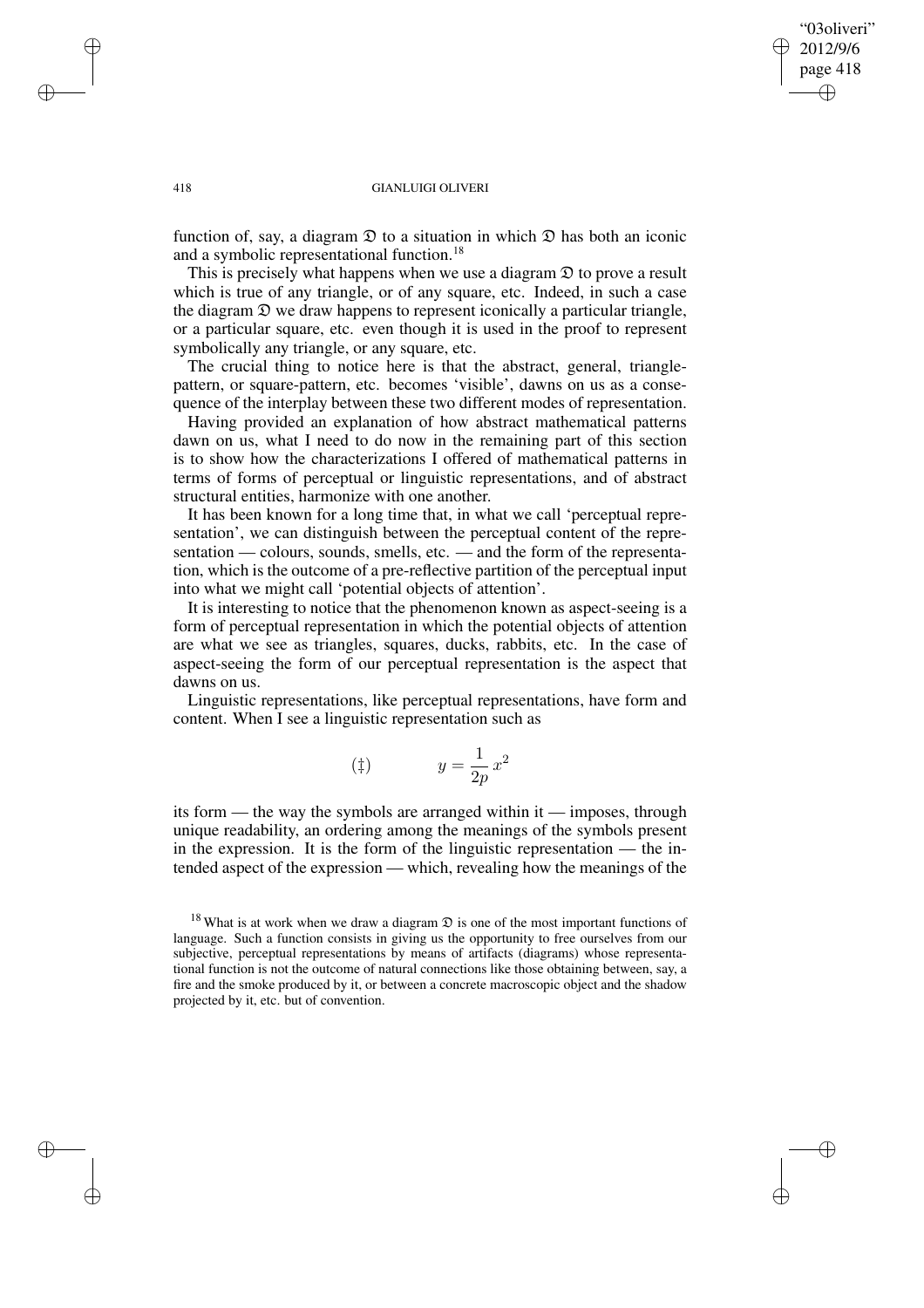elementary parts of the expression should be composed with one another, leads us to the understanding of the meaning of the expression.

Furthermore, all aspects are relational entities, i.e., all aspects are characterized by a domain of objects  $\mathfrak{D}$ , and by a set of relations  $\Re$  defined on  $\mathfrak{O}.$ 

To see this take the example of the duck-rabbit figure below.

 $\rightarrow$ 

 $\rightarrow$ 

✐

✐



Figure 3. The duck-rabbit

Here the duck aspect becomes salient (emerges), if we relate the parts of the drawing (the objects of attention) to each other in such a way as to take the drawing as facing left, the part protruding to the left as a bill, etc. In fact, if we relate these objects to each other in a different way, i.e., if we take the drawing as if it were facing right, consider the part protruding to the left as a pair of ears, etc. the aspect that dawns on us is that of a rabbit.

These considerations apply to mathematical aspects/patterns as well, and we can see this immediately in the case of the equation  $(\ddagger)$ , where the intended aspect of the expression that dawns on us is a particular type of binary relation in which the  $xs$  are to the  $ys$ .

A different type of argument in favour of the relational nature of mathematical aspects/patterns (from here on I will say just 'patterns') is the following. Take a very simple mathematical pattern like the one that dawns on us when we observe the sequence below

(*i*)  $01010101 \cdots$ 

Such a pattern is very interesting for us, because it is invariant under uniform substitution in  $(i)$  of any two symbols a and b respectively for 0 and 1.

From this it follows that such a mathematical pattern has a relational nature, because it is independent of what kind of things are the elements that appear to be related to one another in such-and-such a way. This argument can be easily generalized to any mathematical pattern using the (appropriate) concept of isomorphism.

"03oliveri" 2012/9/6 page 419

✐

✐

✐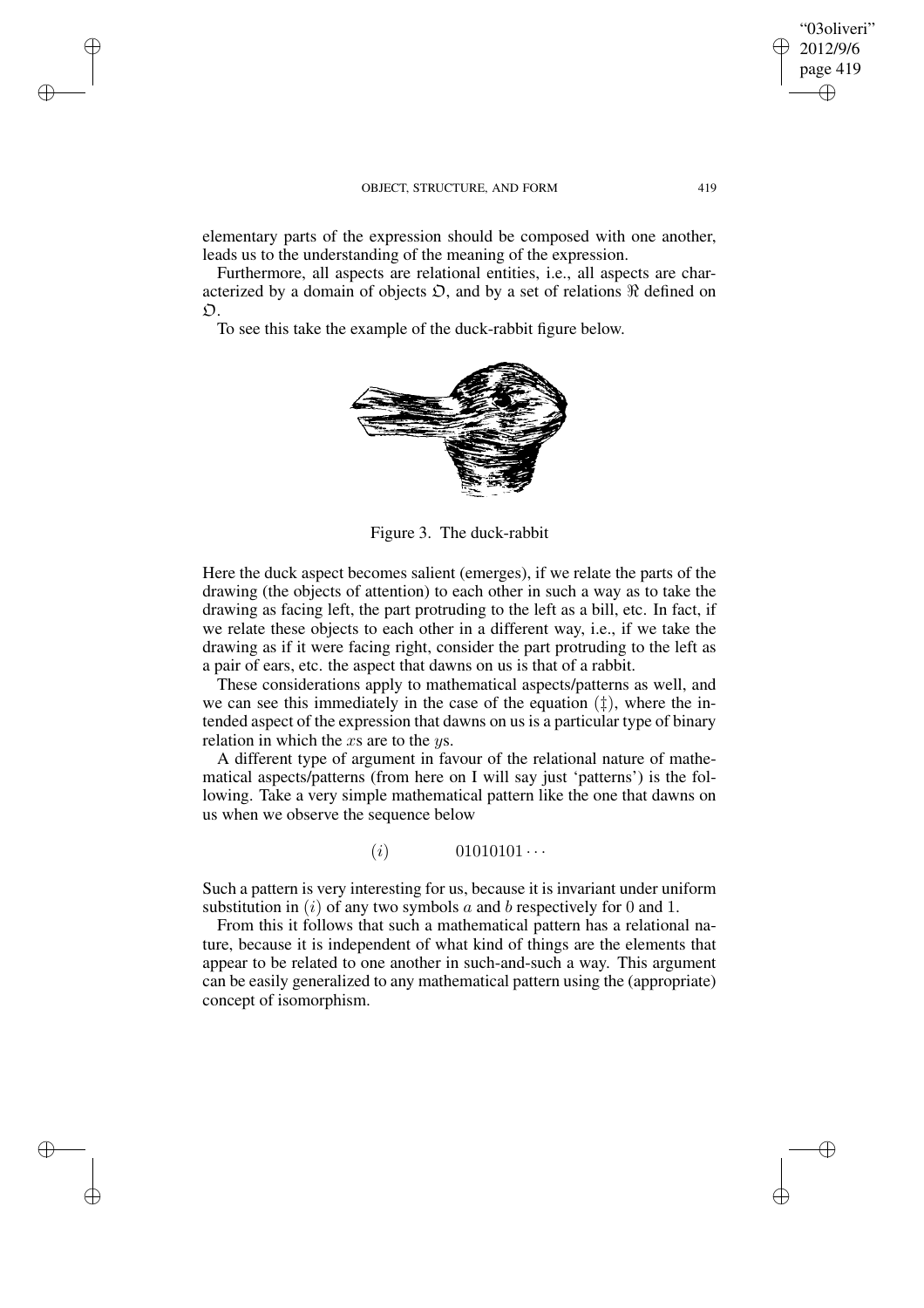#### 420 GIANLUIGI OLIVERI

"03oliveri" 2012/9/6 page 420

✐

✐

✐

✐

These considerations, if correct, provide an answer in the affirmative to Bombieri's question: Can mathematical patterns be always assimilated to relations?

Another interesting consequence of what has been shown by the argument above is that, since the mathematical patterns that dawn on us are independent of the nature of the objects represented as being related to one another in such-and-such a way, the mathematical patterns that dawn on us have to do only with the form of the representation.

Lastly, as is well known, mathematical structures are relational entities, and usually, the properties of the relations defined on the domain of the structure are specified by an appropriate set of axioms. Not only groups, rings, fields, vector spaces, topological spaces, etc. are relational entities, but so is also the finite geometry structure characterized by Axioms 1 to 7 of  $\S 3$ .<sup>19</sup>

Therefore, also in the case of mathematical structures, what really matters from a mathematical point of view is the formal aspect of it, that is, the relations defined on a given domain  $D$  not (the nature of) the objects belonging to D.

This allows us to conclude that, in the mathematical case, the form of a perceptual or linguistic representation — the mathematical aspect that dawns on us when we see something as — ought to be understood in structural terms.

Such a conclusion is very important, because, besides substituting a precise concept — structure — for a vague one — form (of representation) it can be used to draw a clear distinction between my position and any kind of Aristotelianism about mathematics along the following lines.

According to Aristotle, form is not, as for Plato, an abstract entity that exists independently of being thought and separately from its (partial) realizations in sensible objects. For Aristotle, form is an activity that individuates, specifies, actualizes, something that otherwise would exist only potentially in matter. 20

<sup>19</sup> Such a structure can be expressed as the triple  $(D_1 \cup D_2, \in, \ni)$  such that  $x \in X$  and  $X \ni x$  are defined if and only if x is an element of  $D_1$  (x is an element of D) and X is an element of  $D_2$  (X is an *m*-set).

 $20$  [De Ruggiero, 1967], vol. II, Ch. V, §4, pp. 35–36:

. . . the form of an entity is the act by means of which the entity is individuated and determined; its matter is, instead, what can be subjected to such an act, and is in itself mere potentiality, that is, that lack of determination upon which the determining force of the act is exercised. Thus the dyad matter-form intersects the dyad potentiality-act ( $\delta \acute{v} \nu \alpha \mu \varsigma$ -'ενέ $\varrho \gamma \epsilon \iota \alpha$ ), in which form, in contrast with Platonism, is revealed as an activity which *specifies* matter.

 $\rightarrow$ 

 $\rightarrow$ 

✐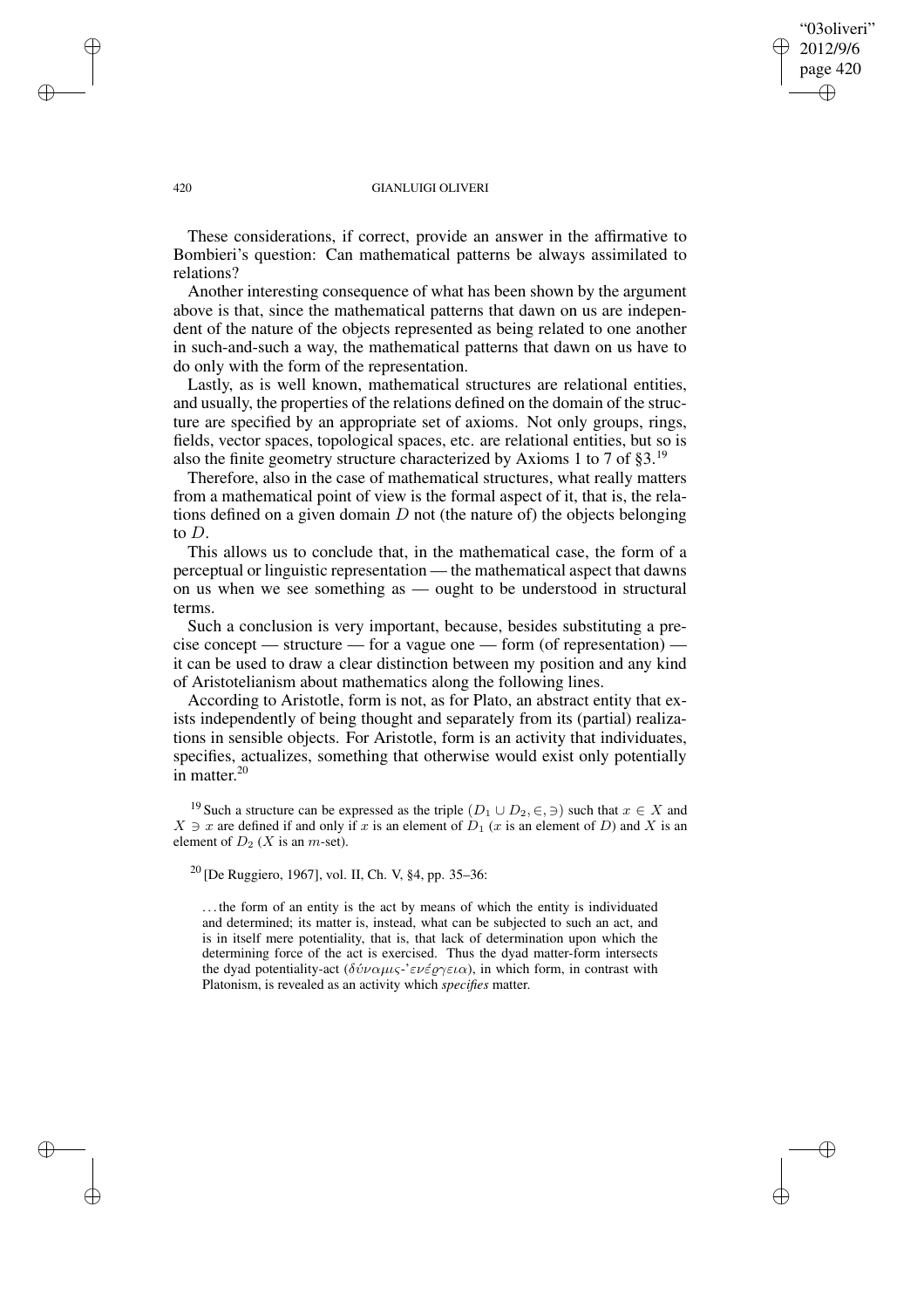$\rightarrow$ 

 $\rightarrow$ 

✐

✐

On the other hand, the idea I defend that mathematical patterns are forms of perceptual or linguistic representations differs deeply from Aristotle's position on form. For, even though, according to such an idea, mathematical patterns are, both metaphysically and epistemologically, mind-dependent entities, they are, nevertheless, abstract structures. And this implies that mathematical patterns cannot be construed as activities leading to the actualization of potentialities.

However, independently of the considerations above, for Gillies,  $21 \text{ my}$ view of mathematical patterns commits me to a form of Aristotelianism in the broad sense. According to Gillies, a philosophy of mathematics is Aristotelian in the broad sense if it implies that 'mathematical entities are embodied in the material world, and so exist there'.

The reason that leads Gillies into thinking that my position on mathematical patterns commits me to Aristotelianism in the broad sense must be that, if mathematical patterns are, as I say, aspects, or aspects of aspects, etc. of concrete objects, it seems to follow that the aspect of  $k$  that dawns on me when I see k as a  $\lambda$  cannot exist separately from k.

Although I agree with Gillies that what he means by 'Aristotelianism in the broad sense' captures an essential feature of Aristotle's view of mathematics, I do not think that what I call 'mathematical pattern' exists embodied in a material object. And the reason for this is that, since mathematical patterns are neither *objects* nor properties of *objects*, they cannot be embodied in material objects.

It is possible to convince oneself that this is, indeed, the case, if we reflect on the fact that, when we deal with mathematical patterns, the material object we see as a square is not a (perfect) square, because its sides are not perfectly straight, etc.; neither 19 nor 5 are properties of the material object *Quoque tu Brute fili mi*; etc.

Therefore, although mathematical patterns depend on material objects, or on aspects of material objects, or on aspects of aspects of material objects, etc. — as well as on systems of representation — they are never embodied in material objects.

To see this more clearly consider  $(t)$ .  $(t)$  is a material object, because it consists of ink on paper; and what I called 'the intended aspect of  $(\pm)$ ' depends on (‡), and can be determined through the unique readability of the formula.

However, to be able to read the formula (with understanding), we need to know the meaning of its component parts, i.e., we need to know that 'y' is a symbol for a variable, ' $\dots = \dots$ ' is a symbol for the equality relation, etc.

 $21$  The points relating to Gillies's criticism of my view of mathematics which I will be addressing in what follows are contained in an unpublished manuscript of his on mathematical realism and in private correspondence we have exchanged over the years.

"03oliveri" 2012/9/6 page 421

✐

✐

✐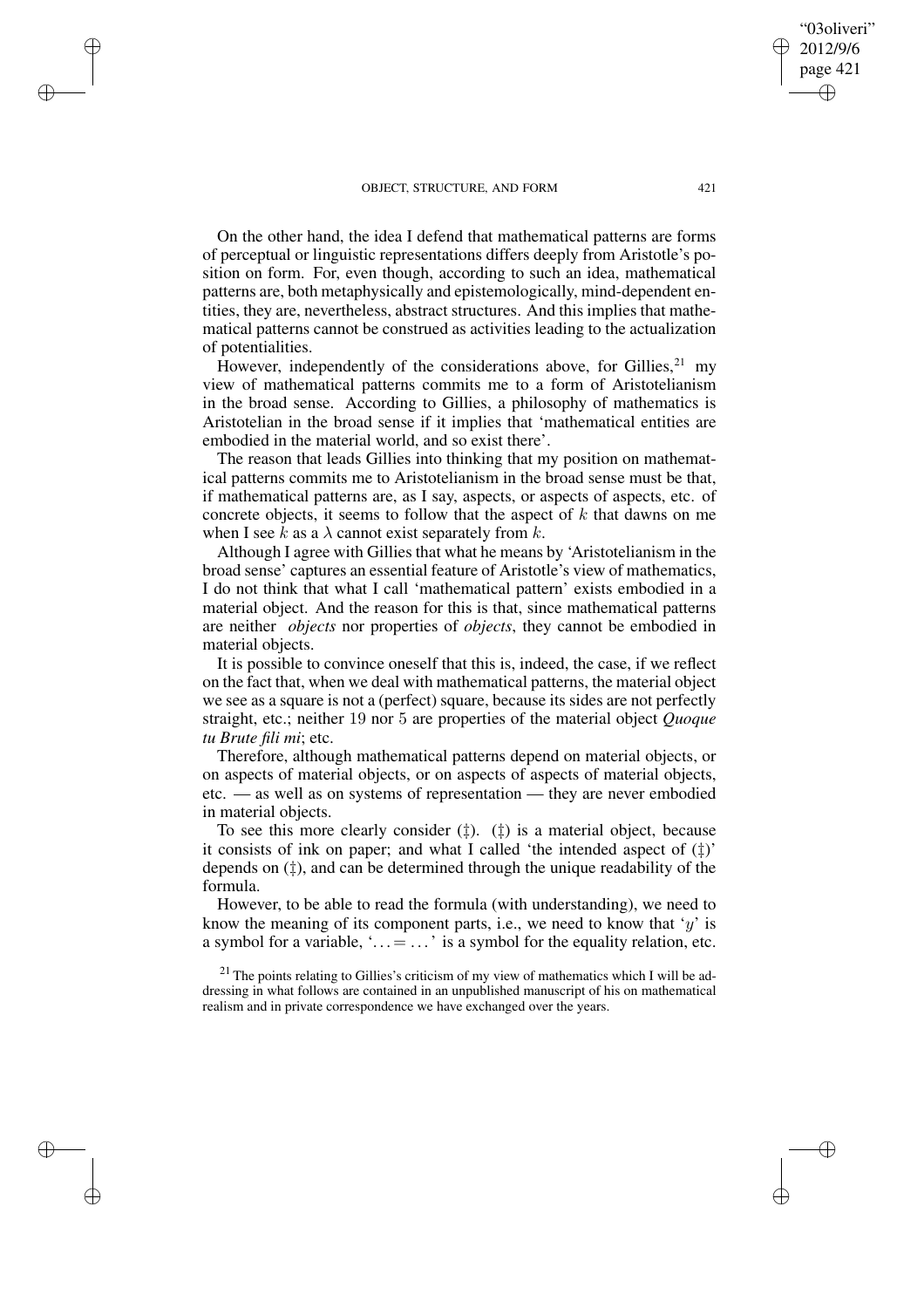### "03oliveri" 2012/9/6 page 422 ✐ ✐

✐

✐

### 422 GIANLUIGI OLIVERI

and we also need to have mastered a reading algorithm such as: start reading the formula from its leftmost symbol then . . .

Now, since being-a-symbol-for-a-variable is not a natural property of the material object  $y$ , i.e., to use Searle's efficacious terminology, it is not a brute fact that  $y$  is the symbol for a variable, but it is, rather, something that has been established by convention (likewise for  $=$ , 1, 2, etc.), and since also the reading algorithm that must be applied to (‡) is based on a given convention relative to how to write well-formed formulae,<sup>22</sup> the intended aspect that dawns on us when we read ( $\ddagger$ ) (with understanding) depends on  $(\ddagger)$ , but is neither embodied in it nor in any other material entity, because the relation . . .refers to . . . that is at the root of any kind of convention (coding) is not *ipso facto* natural, i.e., it is not a brute fact that 'x refers to  $\bar{x}$ ' is true.

A very important consequence of what we have just shown, namely, that mathematical patterns, although dependent on material objects (or on aspects of material objects, or on aspects of aspects of material objects, etc.), are not embodied in material objects; and of the previously established fact that mathematical patterns are both metaphysically and epistemically dependent on systems of representation (mathematical theories) is that mathematical reality is not made of Searlean brute facts, but it consists of mind and worlddependent, abstract entities. These are entities that emerge as a consequence of the invention of opportune systems of representation (mathematical theories).

But, if mathematical patterns are mind and world-dependent entities, they are *a fortiori* mind-dependent entities, and since the realm of mind-dependent entities contains different types of things, perhaps, as Cole observes, saying something about what distinguishes mathematical patterns from other minddependent entities might help us in gaining a better understanding of the nature of mathematical patterns.

The problem of what distinguishes mathematical patterns from other minddependent entities will be at the very heart of the next section where, as a by-product of the discussion of such an issue, it should become clearer how it is possible to reconcile the abstract nature of mathematical patterns with the idea that they do not exist independently of us.

### 6. *Mathematical patterns, and other mind-dependent entities*

Within the realm of mind-dependent things, we come across all sorts of entities: money, countries, political parties, symphony orchestras, etc. But not all these entities bear a strong resemblance to mathematical patterns,

 $22$  Writing formulae in Polish notation leads to changes in the reading algorithm.

 $\rightarrow$ 

 $\rightarrow$ 

✐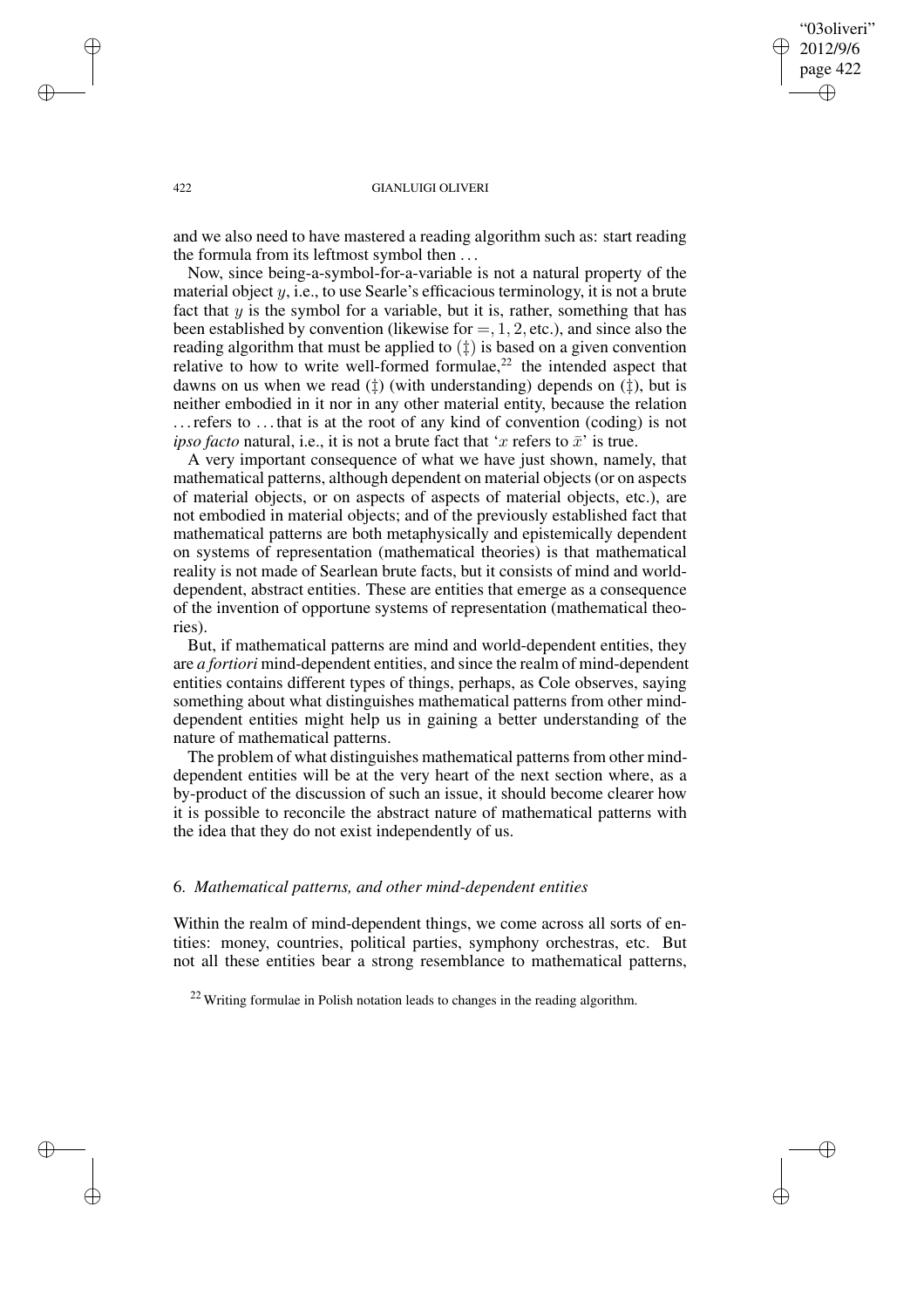$\rightarrow$ 

 $\rightarrow$ 

✐

✐

because: (i) mathematical patterns become perspicuous to us as a consequence of the purely representational function of language, whereas money, countries, political parties, symphony orchestras, etc., are entities which come into being as a consequence of the performative (and not simply representational) function of language; (ii) mathematical patterns are universals, whereas money, countries, political parties are particulars; (iii) we can causally interact with money, countries, political parties, and symphony orchestras, but we cannot causally interact with mathematical patterns; (iv) the truth of statements about the existence and properties of mathematical patterns can be justified independently of experience, not so the truth of statements relating to the existence and properties of mind-dependent entities like money, countries, political parties, symphony orchestras, etc.

With regard to point (i) above, consider that the representational function of language is not sufficient for entities like money, countries, political parties, symphony orchestras, etc. to come into existence. The reason for this is that the mind-dependent entities mentioned above are, among other things, consequences of social construction, social construction in which the performative function of language, in the way of formal or informal, implicit or explicit, agreements attributing certain functions to certain entities is essen- $\overline{\text{tial}}^{23}$ 

To see this more clearly consider that, since performing the rôle of money is independent of the nature of the actual medium/vehicle chosen — paper, metal coins, traces in computers' memories, etc. — it follows that for something like money to exist people have to agree (formally or informally, implicitly or explicitly) to attribute the function of money to certain bits of paper or to . . . , and treat these things accordingly. (Similar considerations apply to countries, political parties, symphony orchestras, etc.)

In the case of mathematical patterns, things are quite different. In fact, although to see the object below as a square I need to know in advance what a square is, the dawning of the square-aspect on me is not the outcome of a formal or informal, implicit or explicit, agreement concerning the attribution of squareness to the object below (see Figure 4). For, seeing something as a square, besides being dependent on a system of representation being in place, is also dependent on an object. In other words, under normal circumstances, knowing what a square and a circle are, I could not see the object represented in Figure 4 as a circle, and such an impossibility would be determined by the object.

<sup>23</sup> See on this [Searle, 1995], Ch. 1, The Assignment of Function, pp. 13–23.

"03oliveri" 2012/9/6 page 423

✐

✐

✐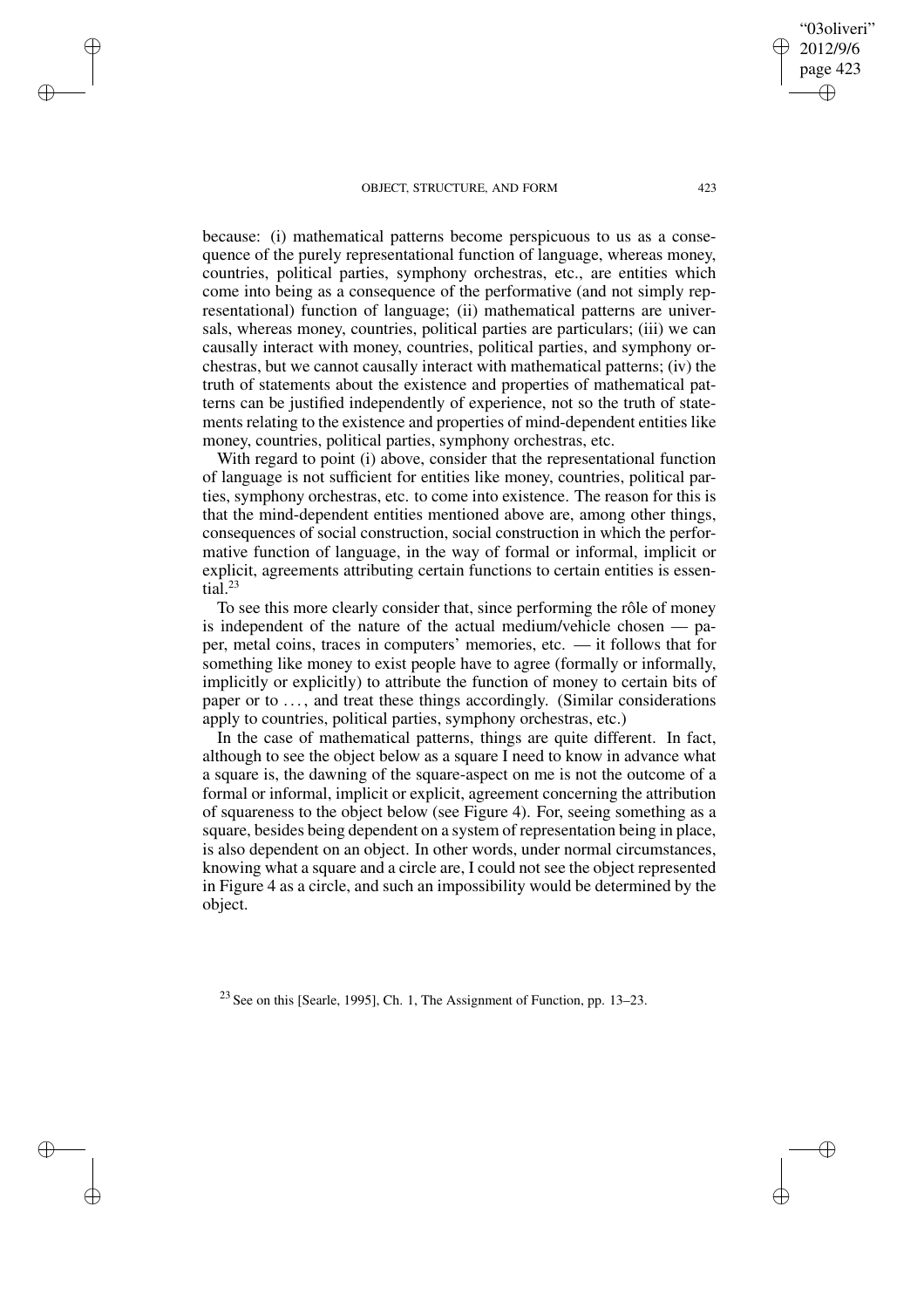"03oliveri" 2012/9/6 page 424 ✐ ✐

✐

✐

### 424 GIANLUIGI OLIVERI



### Figure 4

To this someone might reply that, in contrast with what I have just argued, 'a given mathematical system of representation, and associated mathematical structure(s), is always something to which the relevant portion of the mathematical community agrees, even if only implicitly, much as a relevant group of people must agree to take a particular piece of paper to be a \$20 bill'.

In responding to this objection, I want to dispute that what brings about agreement in mathematics is *much as* what leads to 'accepting a particular piece of paper to be a \$20 bill'. For, in mathematics, in most cases, the source of agreement is proof, i.e., it is a consequence of the belief in the truth of shared assumptions, and of the hardness of the logical 'must'. And in those situations where proof is not forthcoming — because, for instance, we are dealing with axioms — paraphrasing what Gödel once said, the truth of such statements imposes itself upon us even in the face of strong, and apparently overwhelming, opposition and/or consensus.<sup>24</sup>

I want to mention here two very well known cases. The first concerns the introduction of a new axiom and the other he elimination of an old and celebrated axiom.

The first case is that of the Axiom of Choice. As is well known, when Zermelo introduced it in 1904 to prove the well ordering theorem the vast majority of the mathematical community rejected it. But, after a while, the opinion of most members of the mathematical community concerning the Axiom of Choice changed as a consequence of the fact that the Axiom of Choice, and some of its equivalents such as Zorn's Lemma, unpredictably proved to be invaluable in a large number of mathematical theories.

The unexpected mathematical 'success' of the Axiom of Choice and of some of its equivalents showed to the mathematical community that, rather than simply being a non-self-evidently true *ad hoc* hypothesis introduced to fix the problem of proving the well ordering theorem, the Axiom of Choice

 $\rightarrow$ 

 $\rightarrow$ 

✐

<sup>&</sup>lt;sup>24</sup> What makes a statement belonging to a given system of representation true is, of course, the structure associated to the system of representation.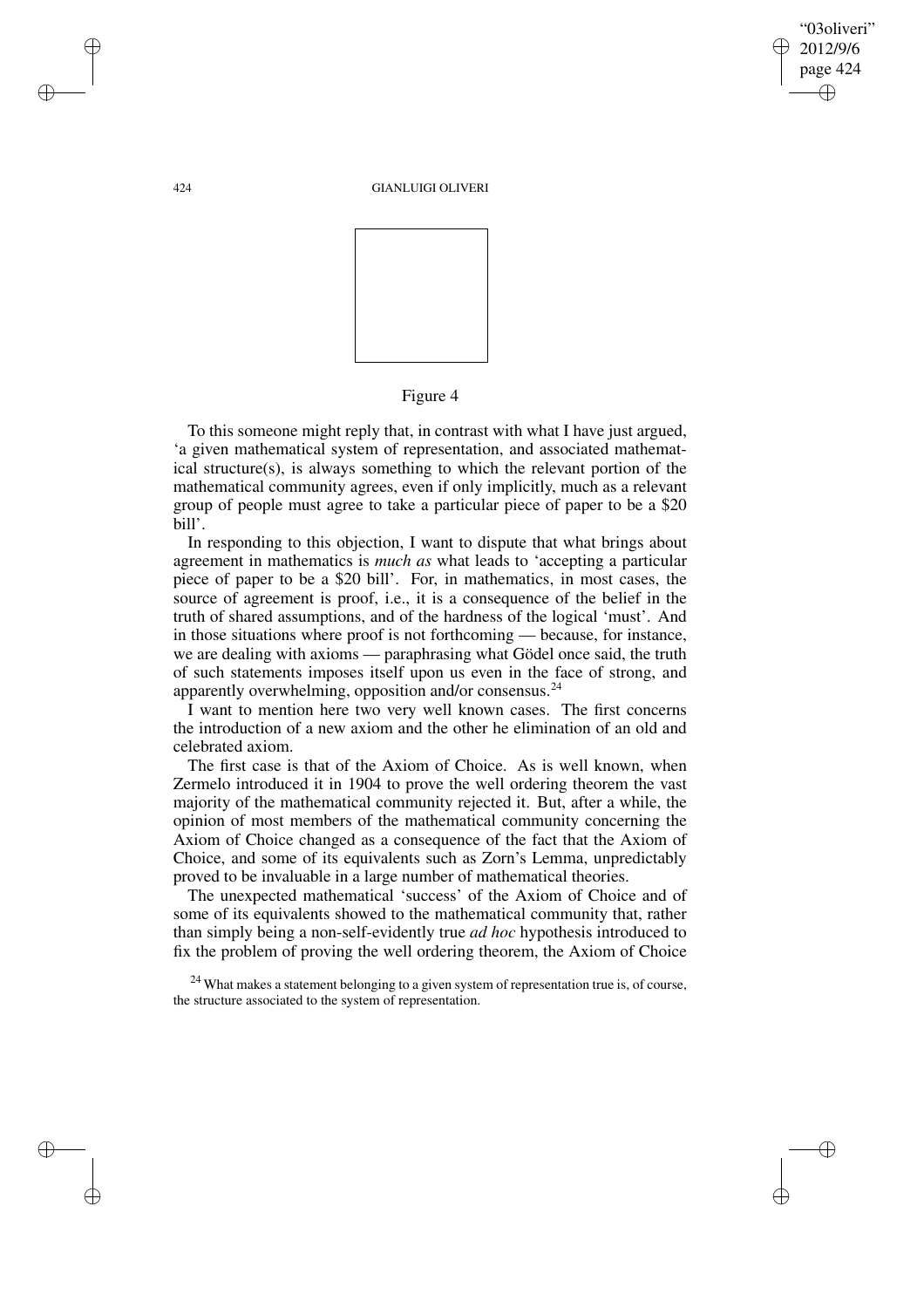$\rightarrow$ 

 $\rightarrow$ 

✐

✐

describes some important features of a very general mathematical structure, i.e., it is true in such a structure.

The second case is that of Euclid's fifth axiom: the whole is greater than the part. This is a particularly intriguing case, because in spite of thousands of years of unanimous and unquestioning support received by our axiom from the mathematical community, in the  $19<sup>th</sup>$  century it was eventually discovered that Euclid's fifth axiom is false in general and that, therefore, it cannot be part of the set of principles which lie at the foundations of mathematics.

What the two examples above show is that in mathematics it makes sense to think of a situation in which, within the same mathematical community using the same mathematical system of representation (mathematical theory), one man can be right about, for instance, the introduction of the Axiom of Choice or the rejection of Euclid's fifth axiom while everyone else is wrong.

From this it follows that whereas in mathematics the agreement to accept/reject certain principles as an integral part of mathematical theories is the consequence of the truth/falsity of the statements expressing these principles, on the other hand, the truth of statements like 'That is a \$20 bill' is a consequence of the community's agreement to treat that particular piece of paper as a \$20 bill.

Furthermore, what I called 'the logical must' is the source of what we might call 'mathematical obligation', i.e., in mathematics we are obligated to accept statement  $C$ , because we accept statements  $A$  and  $B$ , and because  $C$ is a (proven) logical consequence of  $A$  and  $B$ . But, when it comes to money, the source of the obligation to accept certain pieces of paper as \$20 bills has nothing to do with truth and the relation of logical consequence, but rather with the prescriptive nature of the relevant legislation which is founded upon the community's implicit/explicit agreement on the government's attribution of a normative function to what something must be like to be a \$20 bill.

One thing we should notice here is that this last point takes good care of worries like the following: if proofs are only possible, because there is prior agreement about what represents what, then this may have more in common with the establishment of notes as currency than the case made here can cope with.

To see this consider that, if the sources of obligation in mathematics are truth and the relation of logical consequence, whereas in the case under examination — 'That is a \$20 bill' — the source of obligation is ultimately the community's implicit/explicit agreement on the government's attribution of a normative function to what something must be like to be a \$20 bill, it follows that, whatever mathematics and the regulated practice of dealing with \$20 dollar bills may have in common, this has to do neither with the reasons why we correctly agree that, in one case, the statement 'That is a \$20 bill' is true and, in the other, that the statement 'There are infinitely many primes'

"03oliveri" 2012/9/6 page 425

✐

✐

✐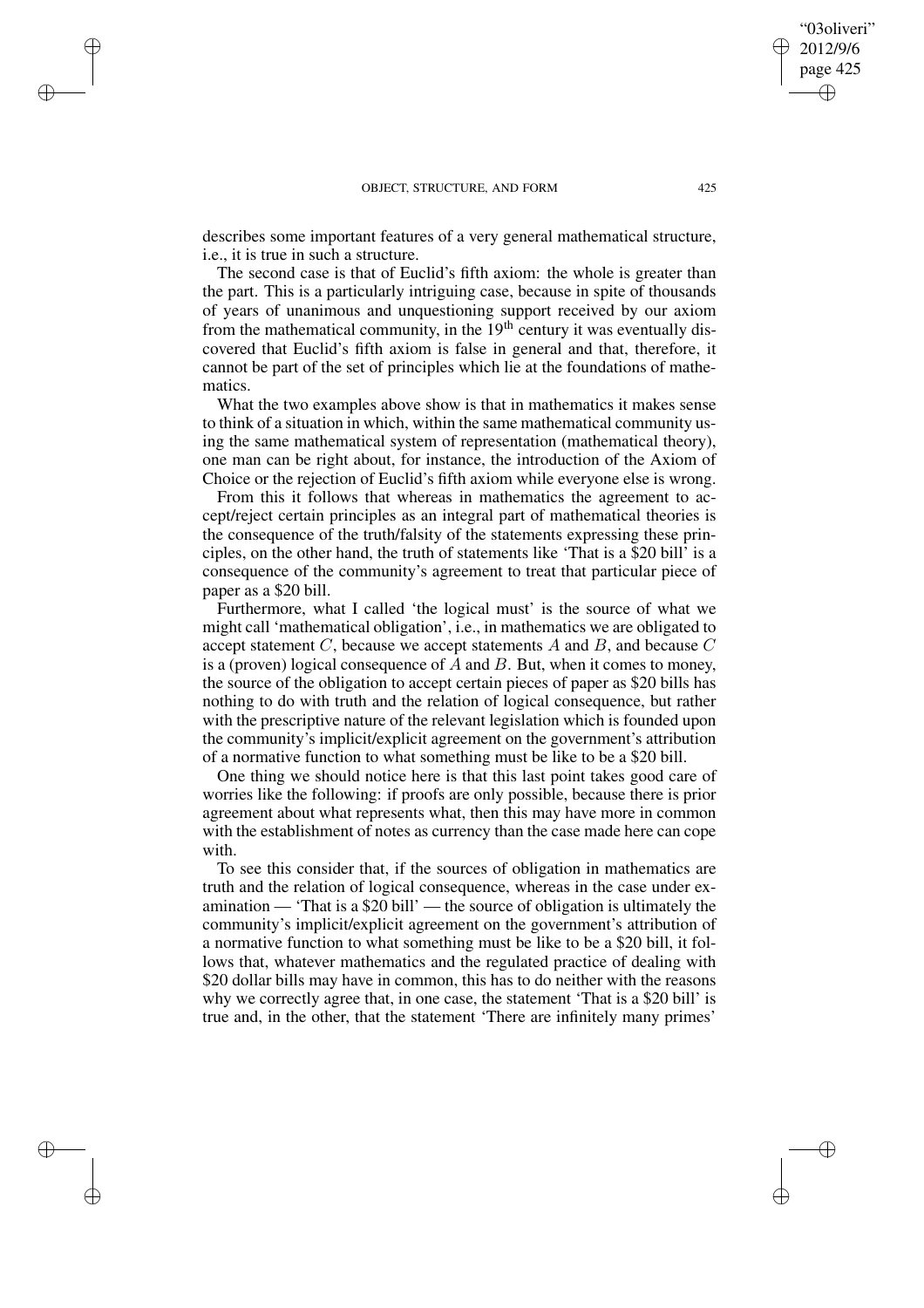### "03oliveri" 2012/9/6 page 426 ✐ ✐

✐

✐

#### 426 GIANLUIGI OLIVERI

is true nor with the direction of the arrow between agreement and truth in these two cases.

In fact, as I have argued above, whereas in the case of 'That is a \$20 bill' the community's implicit/explicit agreement on the government's attribution of a normative function to what something must be like to be a \$20 bill is a necessary condition for the statement 'That is a \$20 bill' to be true, this is not the case for mathematical statements, e.g., for statements like the Axiom of Choice or like 'There are infinitely many primes'.

A second objection runs as follows, 'we should acknowledge that just as accepting such systems of representation as the US Constitution, and the articles of incorporation of the Microsoft Corporation or the Cleveland Symphony Orchestra are performative actions that are responsible for these social-institutional entities existing, so, too, should we acknowledge that accepting a particular mathematical theory that characterizes a certain type of mathematical structure is a performative action that is responsible for that structure existing'.

Now, it seems to me that the US Constitution is not a system of representation, but rather a social contract in which basic functions are attributed to certain offices, and parties, basic rights and obligations are established, etc. The system of representation relevant to the US Constitution is that part of the theory of justice that deals with what is touched upon in the US Constitution.

Of course, the theory of justice relevant to social contracts need not be expressed in text-book form or in academic publications. It can simply appear as part of a (an even oral) tradition which comes together with religious myths, and other things as, for instance, in Sophocles's *Antigone*.

If this is correct, it follows that in accepting the theory of justice relative to the subjects touched upon in the US Constitution, and in the articles of incorporation of the Microsoft Corporation and of the CSO there is no performance of an action leading to the coming into existence of the US, of the Microsoft Corporation, or of the CSO. These — the US Constitution, etc. are separate things, they are explicit acts or deeds.

With this I do not intend to deny that mathematical language is an institution. The thing I want to say is that, in contrast with what happens in socialinstitutional cases, once we have taken on board a particular mathematical system of representation, say classical number theory, the dawning upon us of a particular aspect of, for example, the set of prime numbers — that this is an infinite set — does not depend on anybody's will, that is, it depends neither on a contract nor on a majority's vote or on a jury's decision.

On the contrary, for such entities as the US, the Microsoft Corporation, the CSO to come into existence you need the consensus, the agreement to attribute certain functions to certain people, to respect such functions (and

 $\rightarrow$ 

 $\rightarrow$ 

✐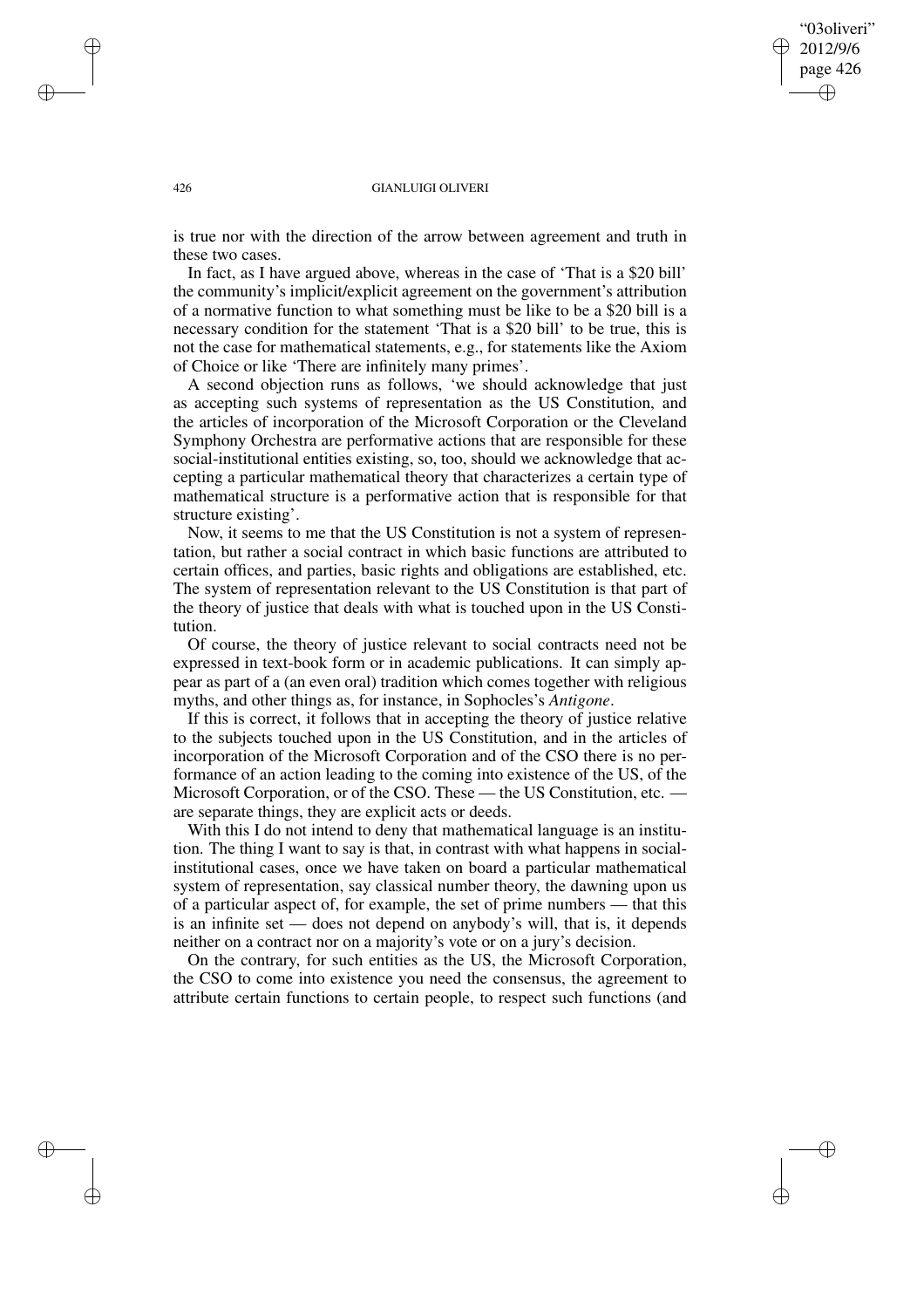$\rightarrow$ 

 $\rightarrow$ 

✐

✐

✐

"03oliveri" 2012/9/6 page 427

✐

✐

people) in your daily dealings, the instruments (and institutions) to enforce the respect of ... etc.

To see this, consider a situation in which the consensus is withdrawn from some such social construct, even before the relevant system of representation, and the relevant legislation, have been modified. Well, in such a situation the social construct *de facto* ceases to exist. Take the social construct of Public Executioner in a country where the death penalty is officially contemplated in current criminal law, but where no court of justice dares condemning someone to death, because the vast majority of the citizens of this country has come to abhor such a thing, etc.

The last objection to my argument in favour of (i) that I am going to examine here is that 'all that there is to there being a symphony orchestra in front of me is there being a group of people in front of me who meet certain criteria — those specified by the social practices surrounding symphony orchestras — just as, all that there is to there being a square in front of me is there being a two-dimensional figure in front of me that meets certain criteria — those specified within certain mathematical practices'.

Indeed, for an orchestra to be there in front of me, rather than being there a group of worshippers of a strange musical religion whose behaviour is indistinguishable from that of an orchestra, many things need to be in place. These are things like shared decisions about the functions attributed (conventionally) to some of the actions the players perform, etc. functions which need to have nothing to do with the observable structure of their behaviour. (Notice here how conventionally attributing functions to actions that the players perform takes good care of the otherwise mysterious notion of meaning.)

Therefore, for an orchestra to be there in front of me, or for an orchestra to exist, it would not be sufficient to have a group of people in front of me whose behaviour satisfies certain criteria specified by the social practices surrounding symphony orchestras. Not so with circles and squares. To see something as a square, i.e., for the pattern 'square' to exist, it is sufficient, under normal circumstances, to know what a square is, and to have a visual experience of an object like the one in Figure 4.

Concerning point (ii) above, *if by 'particular' we mean what occupies a unique portion of space-time*, <sup>25</sup> it is clear that money, countries, political parties, symphony orchestras, are particulars, because they occupy a unique portion of space-time. Money is represented by physical objects such as banknotes and coins, countries have a territory and borders, political parties and symphony orchestras have members.

<sup>&</sup>lt;sup>25</sup> Although I have used a conditional formulation, someone may still want to object to my characterization of particulars that there are particulars which do not occupy a unique portion of space-time. Unfortunately, there is no room here to argue this point.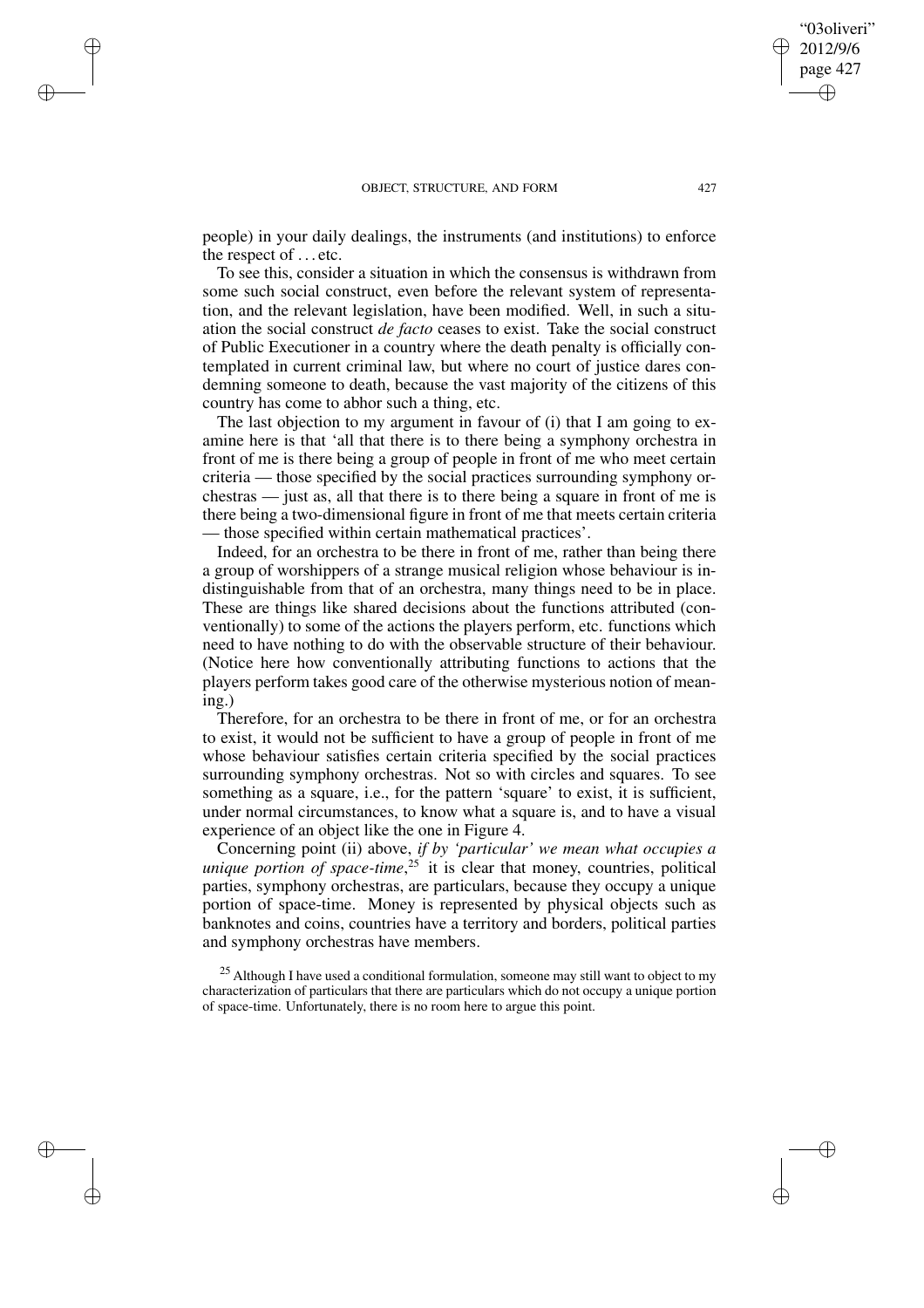### "03oliveri" 2012/9/6 page 428 ✐ ✐

✐

✐

### 428 GIANLUIGI OLIVERI

On the other hand, groups, rings, fields, vector spaces, topological spaces, etc. are aspects (or aspects of aspects, etc.) of domains of objects which, besides differing from one another in terms of the nature of their elements, can occupy simultaneously different portions of space-time.

Imagine seeing a certain drawing on a piece of paper as an equilateral triangle, and considering its possible rigid motions and reflections. Then imagine seeing marbles on a table as the elements of a set of cardinality 3, and examining the possible permutations of this set. It makes sense to say that you can see the rigid motions and reflections of what you see as an equilateral triangle, and the permutations of what you see as a set of three marbles, as two different (also spatially) simultaneous realizations of the elements of the same abstract group, a group which has, therefore, the status of a universal.

It is possible to attack this argument saying that ' "one dollar bill", "symphony orchestra", etc. are abstract universals such that each of them would not exist were it not for the existence of certain social practices. Thus, they are within an abstract part of social-institutional reality'.

As a reply to the objection above, notice, first, that my claim made in point (ii) is not: social-institutional reality consists of particulars; but the more modest conjunction of the following: (1) money, countries, political parties, and symphony orchestras are part of social-institutional reality; (2) they are particulars;<sup>26</sup> (3) although squares and prime numbers are — both metaphysically and epistemically — dependent on systems of representation, they cannot be conceived as particulars, because they do not occupy a portion of space-time.

Secondly, of course 'one dollar bill' is a universal! It is the property common to all and only the elements of the set  $1DB = \{x \mid x$  is a one dollar bill}. But what is the relevance of this to the discussion?

It seems to me that the only thing that really matters here is that the property of being a one dollar bill, although neither physical nor chemical, exists *in re* (and not *ante rem*), and is realized by those concrete objects which, as

 $\rightarrow$ 

 $\rightarrow$ 

✐

<sup>&</sup>lt;sup>26</sup> Someone might want to object to my treatment of money as a particular that 'it does not make sense to talk about the exact position in space-time of the money I have in my bank deposit, because the bank has invested it elsewhere, i.e., exchanged it for who-knows-what'.

Now, the answer to this objection is that when you pool your money together with the money of the other bank account holders, the expression 'your money at time  $t$ ' refers to the actual banknotes and coins, that, all being well, will be eventually paid to you at time  $t$ , if you ask the bank to do so. Where such banknotes and coins are before time  $t$ , and whether there is a way of determining their exact position in space-time before you actually collect them (at time  $t$ ) are intriguing, but, all the same, purely epistemologic questions, which have nothing to do with the fact that, at any time  $t$ , such things occupy a scattered but, nevertheless, unique portion of space-time.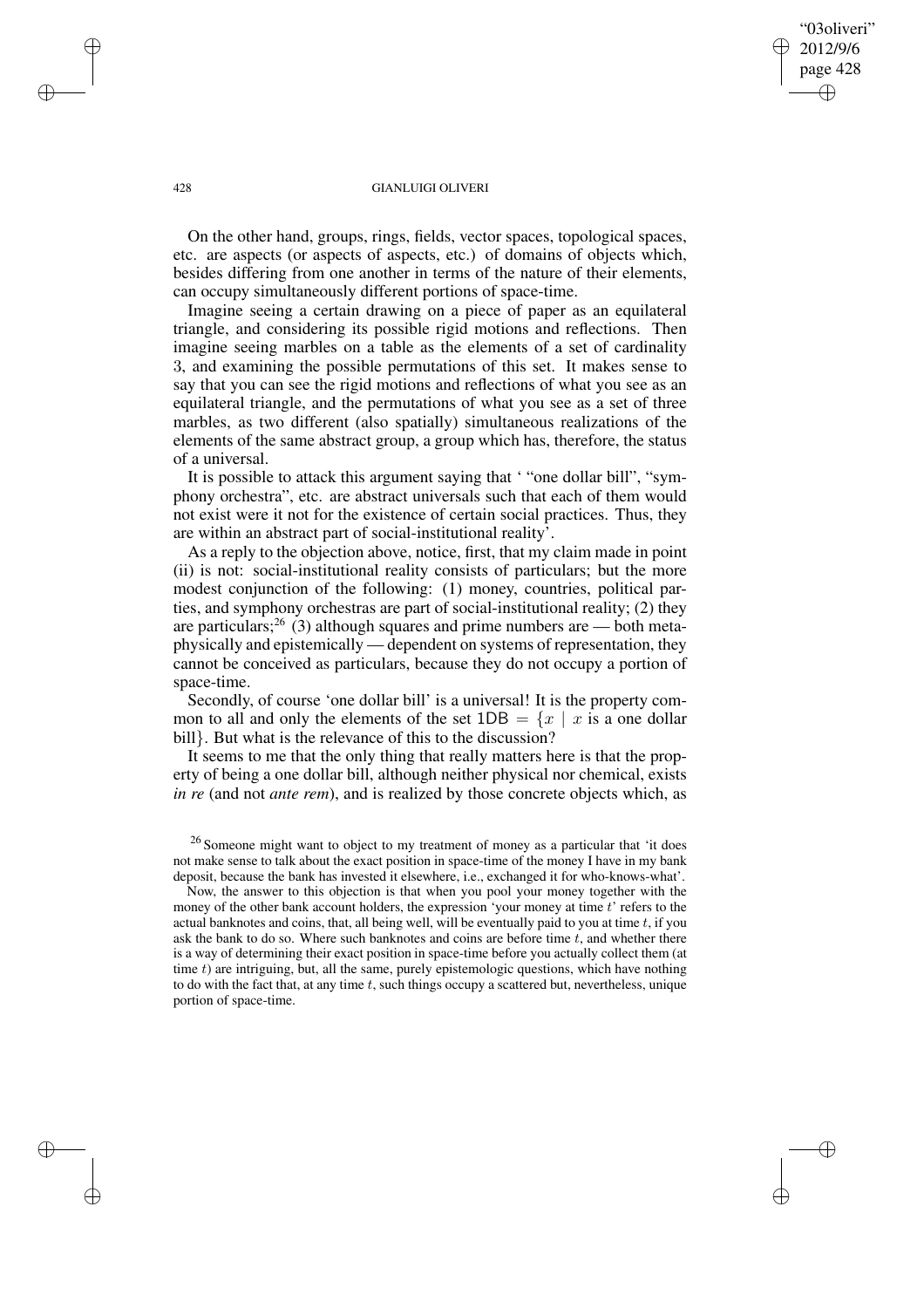$\rightarrow$ 

 $\rightarrow$ 

✐

✐

a consequence of the attribution of certain functions to them, have become the pieces of one of our social games.

With regard to the fact that certain concrete objects actually realize (have) the property of being a one dollar bill, consider that there are public and objective criteria set in place by the monetary authorities which establish whether or not a certain piece of paper is a one dollar bill; and that severe measures are taken to prevent the circulation of fake one dollar bills.

In contrast with what happens with properties like being a one dollar bill, the properties of being a square, a prime number, etc. are realized by no concrete object.

Thirdly, I might want to object to the idea that 'one dollar bill', 'symphony orchestra', etc. belong in the abstract part of social-institutional reality that the only thing that such universals do is providing a certain level of description of concrete objects, i.e., the concept 'one dollar bill' provides a level of description of a concrete object as a piece of a particular social game, but, nevertheless, the same concrete object could also be described in a different way (at a different level), if we chose, for instance, concepts belonging to chemistry or (at yet another level) to physics.

Notice that inventing a social game in which we call certain concrete things 'one dollar bill', i.e., stating the rules of the game, etc. neither, in and of itself, conjures up or appeals to abstract entities — the Platonic one-dollarbill-form — nor does it obtain the one dollar bill concept via abstraction from concrete entities, because being a one dollar bill is neither a physical nor a chemical property of a concrete object. As Wittgenstein pointed out, inventing a social game is simply matter of establishing public and objective criteria for the correct use of the pieces/expressions of the game, etc.

A second objection against point (ii) goes as follows, 'it is wrong to identify countries with their citizens and landmasses, and political parties with their members, etc. etc. (something which is a consequence of the claim present in (ii) that they are particulars).'

Now, it seems to me that a country may be regarded as a domain D of different sorts of entities, a domain on which the game-relations belonging to a given set  $\Re$ , i.e., the conditions for the correct use of the elements of D within a game G, are defined. But, the fact that a country is an entity which can be described by an expression having the form  $(D, \mathcal{R}, G)'$  does not imply that a country is an abstract entity, if the structure  $(D, \mathcal{R}, G)$  exists only *in re*. (A particular, besides consisting of a domain of more or less scattered objects, has what I might call a 'form'.)<sup>27</sup>

"03oliveri" 2012/9/6 page 429

✐

✐

✐

<sup>27</sup> This idea — that countries, Supreme Courts etc. are *in re* structures — provides an elegant and satisfactory answer to both Uzquiano's questions: (a) what sort of object is the Supreme Court? and (b) what is the relation in which the set of justices serving as Supreme Court Justices is to the Supreme Court? (See [Uzquiano, 2004], §1, p. 137.) This is an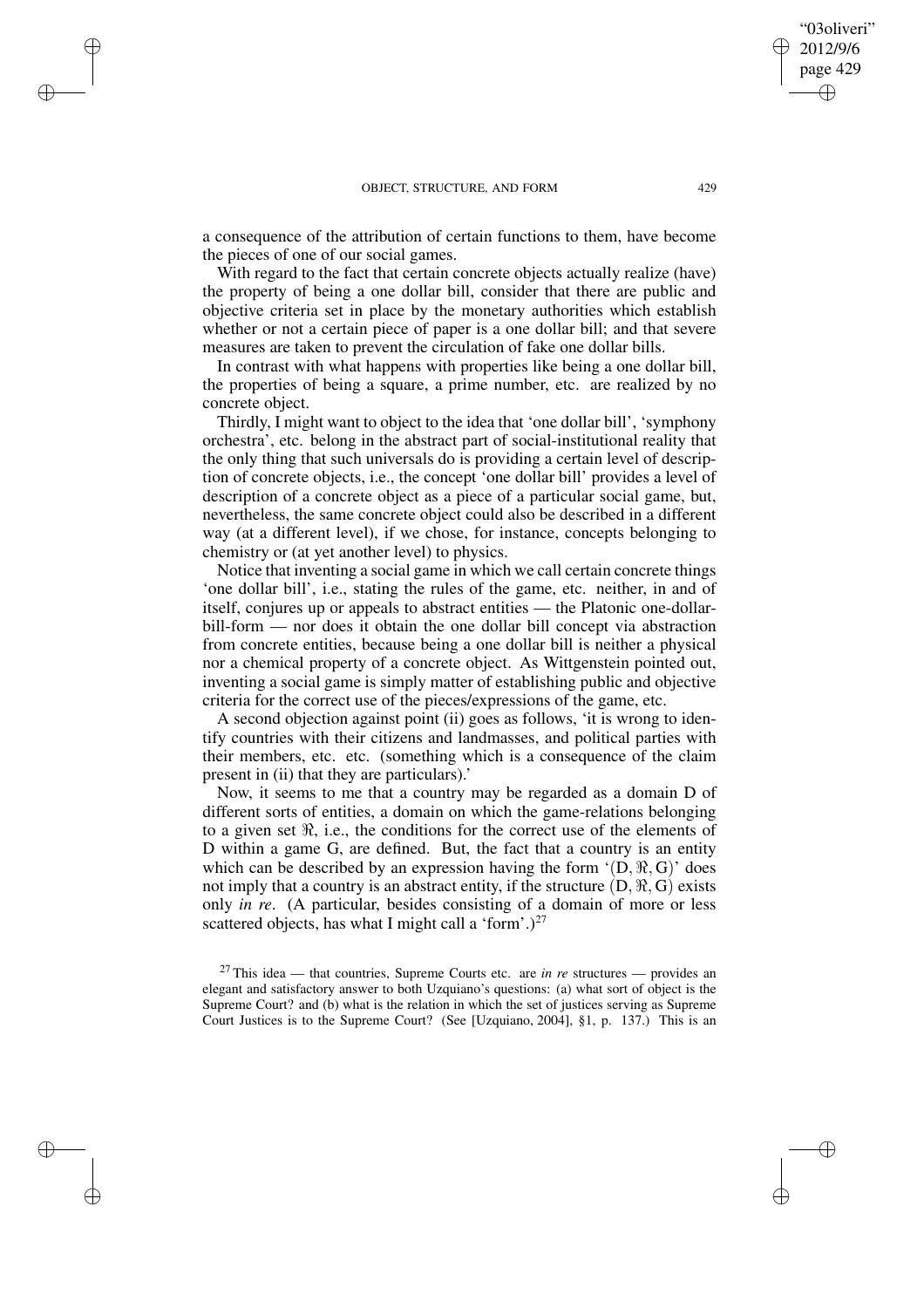"03oliveri" 2012/9/6 page 430 ✐ ✐

✐

✐

### 430 GIANLUIGI OLIVERI

However, there is an important difference between *in re* structures, and mathematical structures, besides that concerning the fact that mathematical structures are neither *in re* nor *ante rem*. Such a difference has to do with the consideration that whereas mathematical structures are stable over time (they are not subject to change), *in re* structures are stable (internally and externally) only for a certain interval of time.

'But', someone might ask, 'if mathematical structures are stable over time, whereas systems of representation are not, how can the latter sustain the former?'. The long and the short of the reply to such a question is that systems of representation do not change either. For, when we modify a given system of representation  $\mathfrak{S}$ , not simply in the sense of making explicit all the implicit assumptions used in proving the theorems of  $\mathfrak{S}$ , but, rather, by generating extensions  $\mathfrak{S}^+$  (or restrictions  $\mathfrak{S}^-$ ) of  $\mathfrak S$  which alter the set of theorems we can prove in  $\mathfrak{S}^+$  (or in  $\mathfrak{S}^-$ ) with respect to  $\mathfrak{S}$ , we actually produce a new system of representation which then exists 'alongside' S.

One more difference — point (iii) above — existing between entities like money, countries, political parties, symphony orchestras, etc. and mathematical patterns is that you can causally interact with the former entities, but not with the latter. For instance, you can employ or sack members of an orchestra, and can donate money to a political party or vandalize some of its buildings,<sup>28</sup> but can in no way interact causally with mathematical patterns, for instance, by altering their properties.

At this point someone might say 'But, if we cannot causally interact with mathematical patterns, how can we say that they are dependent, among other things, on human activity?' Well, they are dependent on human activity, because they are dependent, both metaphysically and epistemically, on systems of representation which are the product of human activity, i.e., if there were no systems of representation there would not be mathematical patterns either (see §2) and, therefore, there would be nothing to know about them.

Having said so, we need to keep in mind that such a relation of dependence, though a necessary condition for seeing something as . . . , is by no means sufficient. It cannot, therefore, be conceived as what causes us to see  $X$  as  $\dots$ , but as one of the reasons why we see  $X$  as  $\dots$ 

Now, it is important to observe that, although we can causally interact with our perceptual representations in all sorts of ways — by making pressure on our eye balls, taking LSD, etc. — there is no conflict whatsoever between

answer that is along the same lines as the usual considerations paid to entities such as groups, rings, fields, vector spaces, etc. in mathematics.

 $28$  It is interesting to notice that the interactions with this type of entities work both ways. We can go to a concert given by the Cleveland Symphony Orchestra, buy things with money, receive the citizenship of a country, etc.

 $\rightarrow$ 

 $\rightarrow$ 

✐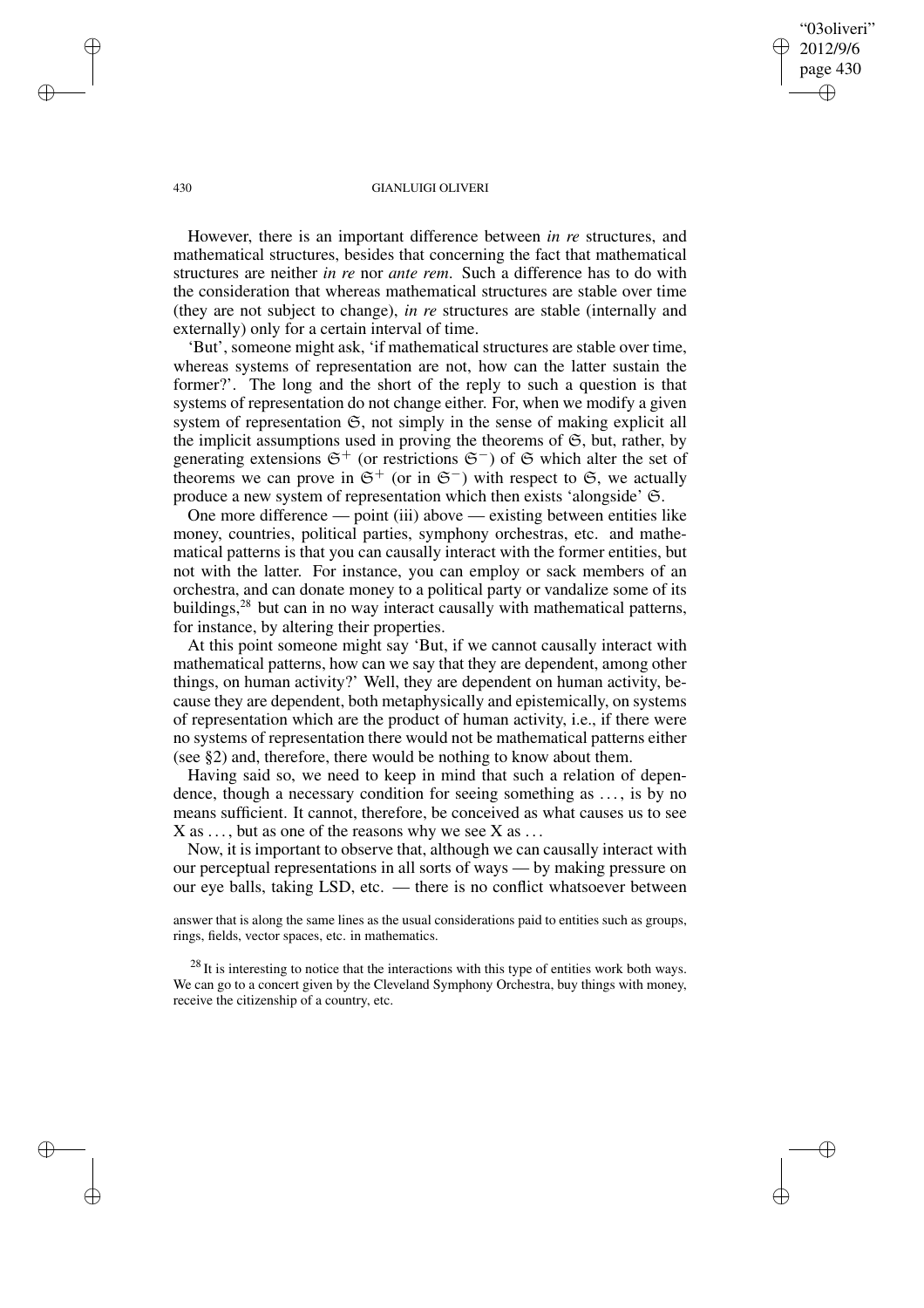$\rightarrow$ 

 $\rightarrow$ 

✐

✐

this fact and my assertion that we cannot causally interact with mathematical patterns.

In fact, whereas a particular perceptual representation is an extensional entity — it is realized by the firing of a certain cluster of neurons, etc. — the mathematical pattern realized by the form of the perceptual representation is, instead, an abstract entity, i.e., it is the geometric, algebraic, topological, etc. abstract structure associated with the equivalence class of entities which are isomorphic to the form of our perceptual representation (see §§2 and 5).

These considerations explain the common phenomenon according to which, if we consider, for example, analytic geometry, we know that, within an analytic geometry system of representation, we can learn to see things as spheres, cylinders, etc. and we can easily prove that, for instance, the volume of a sphere of radius r is  $\frac{4}{3}\pi r^3$ ; that the volume of a sphere of radius r is  $\frac{2}{3}$  the volume of the circumscribed equilateral cylinder, etc. and although drugs, powerful dictators, media moguls and mafia men, etc. have the power to interfere with individual representations in all manners of ways (causing us hallucinations, etc.), there is nothing they can do about the mathematical patterns themselves, and their properties.

An objection against (iii) is that 'we cannot causally interact, in a strict sense, with countries, political parties, and symphony orchestras; we causally interact with the members of political parties and symphony orchestras and this causal interaction might result in a change in the properties of these political parties and symphony orchestras'.

It seems to me that the claim that we do not causally interact with countries, political parties, and symphony orchestras is clearly false, as witnessed, for example, by the dramatic cultural, political, economical, etc. changes caused to several European countries by the Napoleonic wars, and by the solid, scholarly work of many reputable historians aimed at finding the causes of the rise and fall of the Roman Empire, of the separation of Pakistan from India, of Germany into West and East Germany at the end of the Second World War, etc.

The programmes of political parties consist precisely of promises (not) to cause certain changes to symphony orchestras, the military, financial institutions, the university, etc. and the reason why we vote for such parties is to make (im)possible for such changes to be brought about. It is common, daily experience that what governments do causes actual changes to such entities as I have mentioned above.

Moreover, how come that a relevant interaction with the members of the Cleveland Symphony Orchestra (hiring or sacking them) has no causal efficacy on the orchestra? Surely sacking the whole lot of them, and stopping any form of funding of the CSO, would cause (be sufficient to bring about) the end of the orchestra, wouldn't it?

"03oliveri" 2012/9/6 page 431

✐

✐

✐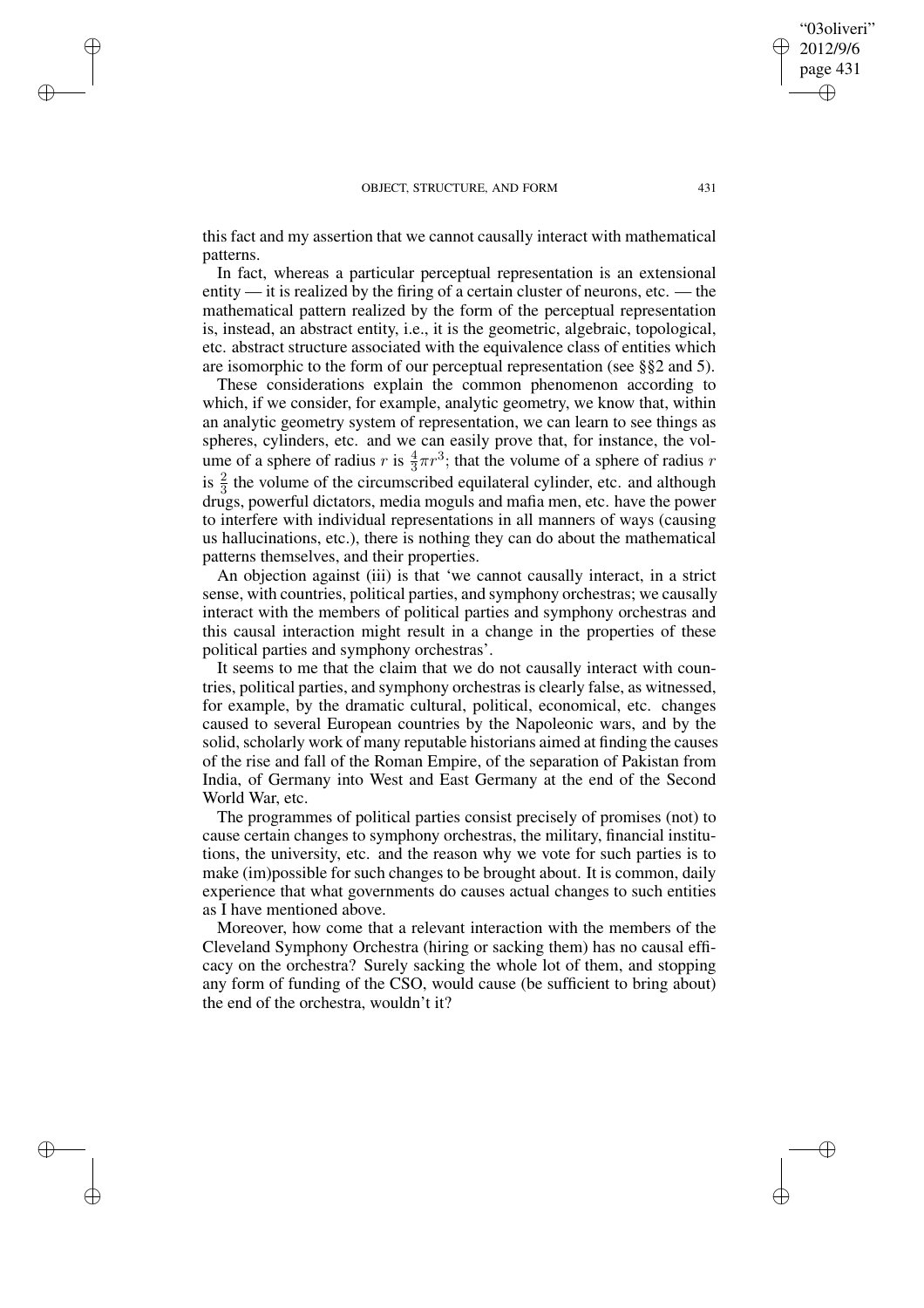# 2012/9/6 page 432 ✐ ✐

✐

✐

"03oliveri"

### 432 GIANLUIGI OLIVERI

According to another objection 'we can interact with mathematical structures. We do so by causally interacting with the portions of the mathematical community that are responsible for developing or sustaining the mathematical theory that characterizes the mathematical entities in question. As is well known, the initial form of such theories/systems of representation frequently differs significantly from their final form'.

To the above objection it is possible to reply that the fact that 'the initial form of such theories/systems of representation frequently differs significantly from their final form' is a consequence of the struggle that the mathematical system of representation must engage against the anomalies and puzzles generated by its introduction. This phenomenon has nothing to do with psycho-sociological considerations, even though such factors play the important rôle of catalysts.

Lastly — point (iv) — as is well known, the truth of assertions like ( $\alpha$ ):

$$
(\alpha) \quad e^{\pi i} = \cos \pi + i \sin \pi,
$$

can be justified, independently of experience, by means of a mathematical proof.

But, the truth of assertions of type  $(\beta)$ :

# $(\beta)$  The Cleveland Symphony Orchestra had more than one member on the first of September 1999

can only be justified by procedures from which experience cannot be expunged — you need to access the relevant records, etc.

To the claim that the truth of assertions like  $(\alpha)$  can be justified independently of experience, an empiricist philosopher might reply that 'of course we can give proofs of assertions like  $(\alpha)$ , but such proofs will always proceed from some assumptions or axioms. So  $(\alpha)$  will only be true if the assumptions/axioms used in its proof are true, and these assumptions/axioms will need to be justified empirically'.

First, in §4 of my paper I argue (along Fregean lines) that any abstractionist account of numbers has to be wrong, because, in particular, there is no natural numerical description of *Quoque tu Brute fili mi*.

But, now, if, by means of a generalization of the argument above — a generalization based on the idea that mathematical patterns are neither *objects* nor are they properties of *objects* — it is correct to say that there is no natural mathematical description of objects of our experience, it follows that neither the axioms nor any other statement belonging to a mathematical theory can be justified empirically.

Secondly, according to the position I defend, the axioms of a mathematical theory describe (are true in) an abstract structure which exists neither *in re*

 $\rightarrow$ 

 $\rightarrow$ 

✐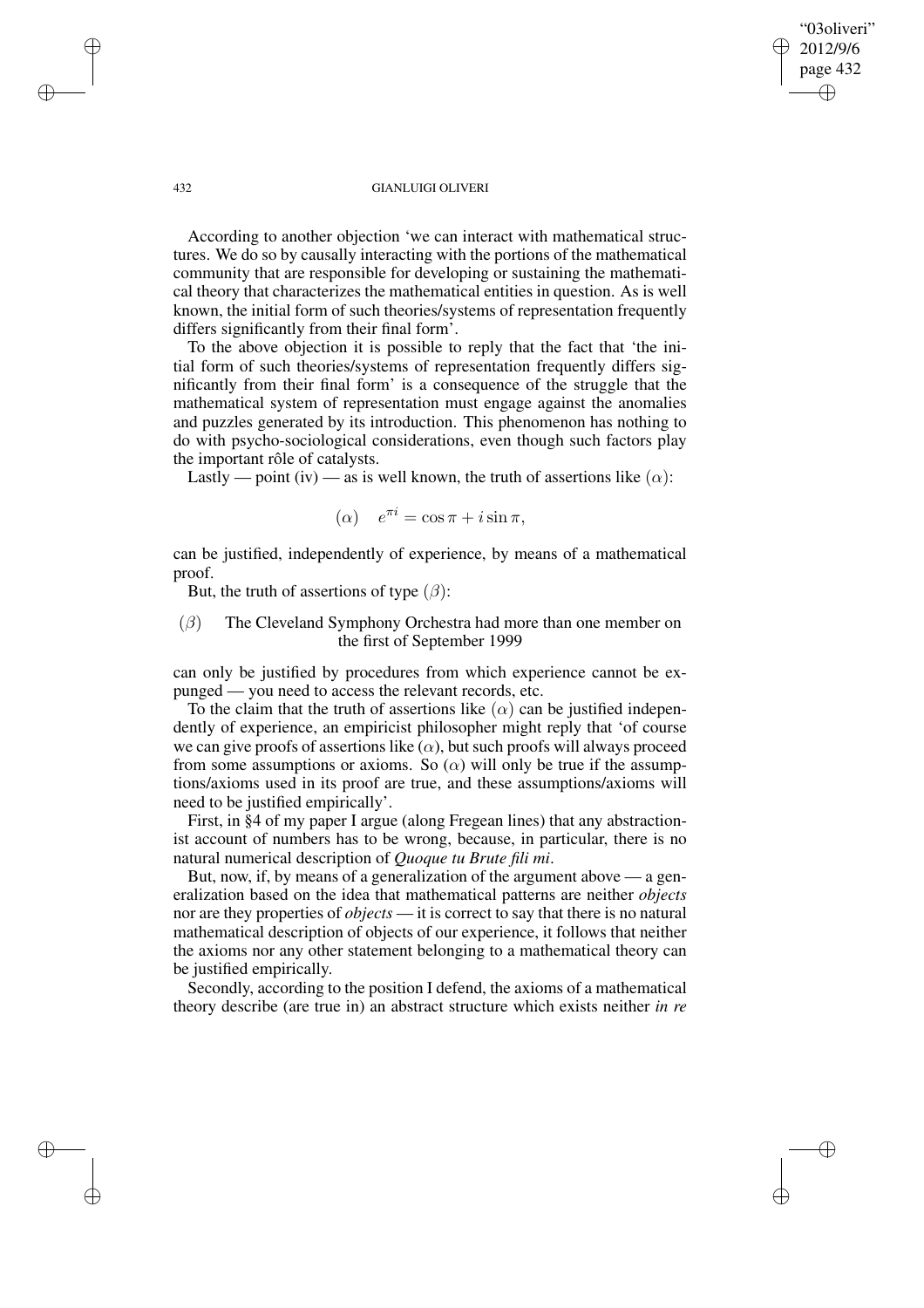$\rightarrow$ 

 $\rightarrow$ 

✐

✐

nor *ante rem*. Such a structure is one of the inhabitants of a third realm which very much resembles Popper's Third World.<sup>29</sup>

Now, since the Peano axioms are verifiably true independently of experience, and thus justified independently of experience, in the abstract structure realized by the set of natural numbers (the so-called 'standard model'), the group axioms are verifiably true independently of experience, and thus justified independently of experience, in the abstract structure realized by the set of rigid motions and reflections of an equilateral triangle, the field axioms are verifiably true independently of experience, and thus justified independently of experience, in the abstract structure realized by the set of complex numbers, etc. we have that the logical consequences of the Peano axioms, of the group axioms, of the field axioms, etc. will also be true in the same respective structures.<sup>30</sup>

If, in the light of what I have argued above, we return to the point from which our discussion originated, we can conclude that the justification for saying that certain statements are logical consequences of the Peano axioms (or of the group-axioms, etc.), and, therefore, the justification for saying that these very statements are true in all the structures in which the Peano axioms are true (or the group-axioms are true, etc.), is provided by means of mathematical proofs, i.e., it is independent of experience.

It is interesting to notice how points (iii) and (iv) strengthen each other. In fact, on the one hand, the abstract nature of mathematical patterns, and their being causally inert (point (iii)), explain why it is possible to establish the truth (or the falsity) of statements about them by means of procedures which do not appeal to experience (point (iv)).

Indeed, since the entities we are talking about are abstract, they do not occupy portions of space-time and, therefore, cannot be perceived; from this it follows that they cannot be objects of experience either, because experience contains a non-eliminable perceptual residuum.<sup>31</sup>

<sup>31</sup> The notion of experience I use here is deeply rooted in the philosophical tradition. Indeed, for Kant, 'experience is knowledge by means of connected perceptions' ([Kant, 1990], Deduction of the pure concepts of the understanding, Section 2, §26, p. 171). This type

"03oliveri" 2012/9/6 page 433

✐

✐

✐

<sup>29</sup> Concerning Popper's notion of Third World see footnote 34.

<sup>&</sup>lt;sup>30</sup> The remarks in the main text might give the impression that I take mathematics to be 'a collection of axiomatized theories' or, to put it in a different way, that for me the axiomatic method is *the* mathematical method. I, actually, entirely agree with what Yehuda Rav says at the end of [Rav, 2008] where, after having examined the dispute between Carlo Cellucci and me over the importance of the axiomatic method in mathematics (see [Cellucci, 2005] and [Oliveri, 2005]), concludes that 'as Cellucci has maintained, the axiomatic method is not *the* mathematical method *pace* Hilbert. But, as Oliveri has argued, we do need axioms; it only depends on what type of axioms and where and when do they come in'.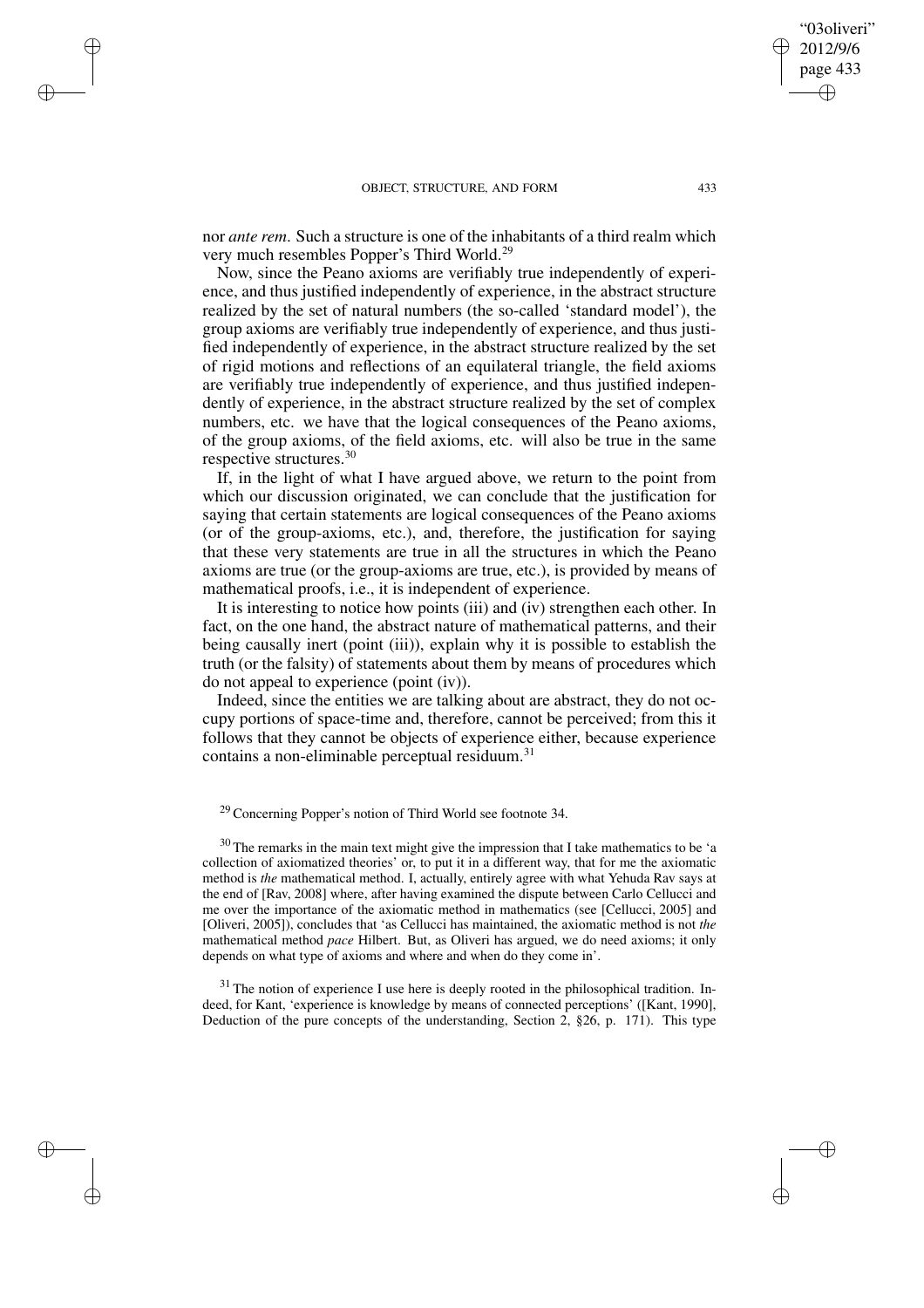### "03oliveri" 2012/9/6 page 434 ✐ ✐

✐

✐

### 434 GIANLUIGI OLIVERI

Moreover, since these entities are causally inert, there is no question of investigating them indirectly through the study of their interactions with entities of which we have experience, as it happens, instead, in astrophysics with objects like the black holes.

Consequently, appealing to experience cannot be an essential ingredient present in arguments aimed at establishing the existence and properties of mathematical patterns.

On the other hand, if we can obtain knowledge concerning the existence and properties of mathematical patterns independently of experience, it is unreasonable to think that they must be causally efficacious extensional entities. For, if they were causally efficacious extensional entities, they would, in particular, have to occupy portions of space-time and, thus, there would be at least one question about them that could not be answered independently of experience: what is their exact location in space-time?

Having argued points  $(i)$ – $(iv)$ , we are now in possession of some of the reasons why mathematical patterns differ from other mind-dependent entities. And since our discussion of some of the differences existing between mathematical patterns and other mind-dependent entities has increased our knowledge of the nature of mathematical patterns, it is important to take stock of what we have found so far about such matters before tackling other issues.

According to the information gathered so far, mathematical patterns are: (a) neither *objects* nor properties of *objects* (§§2–4); they are (b) universals not instantiated in portions of space-time (point (ii) above).

Furthermore, if by 'natural world' we mean the set of *objects* that occupy a portion of space-time and their properties,  $32$  it follows that (c) mathematical

of knowledge radically differs from the knowledge we obtain when we study 'relations of ideas', as it happens when we show that  $7 + 5 = 12$ .

Having said so, it is important to notice that I do not intend to deny that, as Husserl, Gödel, Parsons, and others have suggested, mathematical intuition produces genuine pre-reflective representations of mathematical entities, e.g., of essences (for Husserl), of relations between concepts (for Gödel), of types (for Parsons), etc. The important point, though, is that, since for me mathematical entities (patterns) are abstract entities, the pre-reflective intuition we have of them does not represent sensible objects and, therefore, the knowledge we obtain about such entities cannot be obtained 'by connecting perceptions', as it happens with entities we are acquainted with. From this it follows that, for me, mathematical knowledge is not empirical, under the technical Kantian notion of experience I adopt.

 $32$  To put it in a different way, one could say that what I mean by 'natural world' is a subset of the set of what Searle calls 'brute facts'. According to Searle, brute facts are portions of the real world which are totally independent of human agreement/opinion, whereas this is not the case for institutional facts. An example of brute fact is that the speed of light in the void is 299.790 km/s; whereas an example of institutional fact is that Italy is a member-state of the European Union. See on this [Searle, 1995], Ch. 1, p. 2.

 $\rightarrow$ 

 $\rightarrow$ 

✐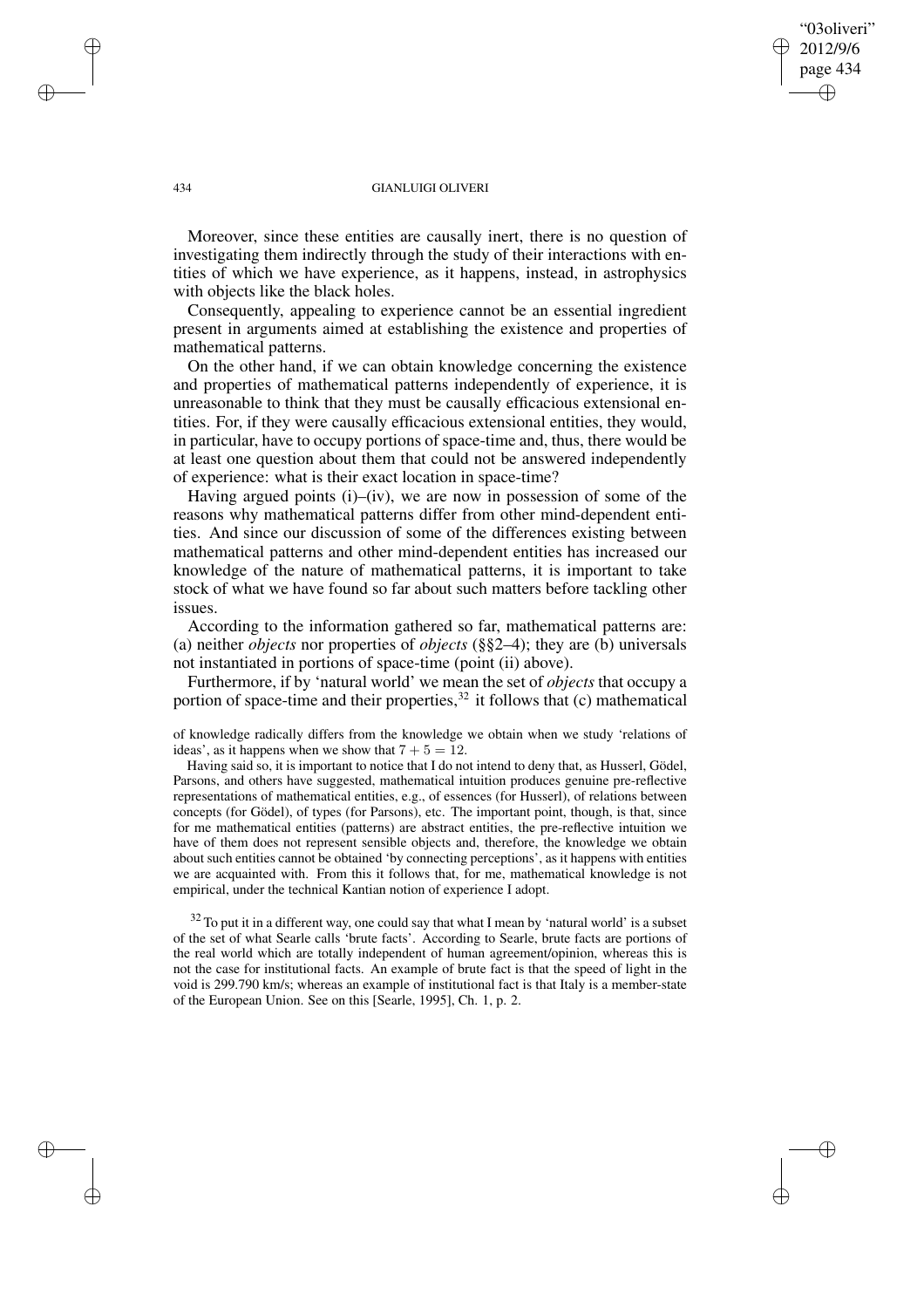$\rightarrow$ 

 $\rightarrow$ 

✐

✐

patterns are not elements of the natural world, even though (d) they depend on elements of the natural world (see point (i)).

Other intriguing properties of mathematical patterns that we have singled out in our discussion are that: (e) mathematical patterns are minddependent entities which, in spite of being (f) forms of (possible) representations, (g) are causally inert intensional objects.

At this point, if we take into account the properties of mathematical patterns listed above, we realize that properties (b), (c), and (g) imply that mathematical patterns belong to a realm of reality which differs from the natural world (property (c)), and that the relations obtaining among mathematical patterns, and between mathematical patterns and elements of the natural world, are not causal (property (g)).

Moreover, although mathematical patterns are mind-dependent entities, the communicability and objectivity of statements about their existence and properties — objectivity sustained by shared proof procedures — are sufficient to demarcate between mathematical patterns and sensations.

Therefore, what all these considerations seem to suggest is that mathematical patterns are the inhabitants of what Frege famously called 'the third realm'.<sup>33</sup>

However, properties (a), (d), and (f) make us realize that mathematical patterns do not exist independently of the natural world and of the mind. And this, of course, implies that, in contrast with what Frege thought about this, the third realm does not exist independently of the first and the second realms. On the contrary, the third realm comes into existence as a consequence of that part of human activity directed to the production of representations of regions of the first and of the second realm, and, with this, to the creation of the so-called 'space of reasons'.<sup>34</sup>

"03oliveri" 2012/9/6 page 435

✐

✐

✐

 $33$  For Frege, the first realm is populated by concrete objects, the second realm is the object of description of the so-called 'private language' or 'language of sensations', and the third is the realm of thoughts.

 $34$  My view of the third realm is similar to Popper's ideas on what he calls the 'Third World' (see on this [Popper, 1974a] and [Popper, 1974b]). Unfortunately, considerations relating to the already forbidding length of this paper make me realize that this is not the right place to engage in a discussion of my position on the third realm in relation to Popper's Third World.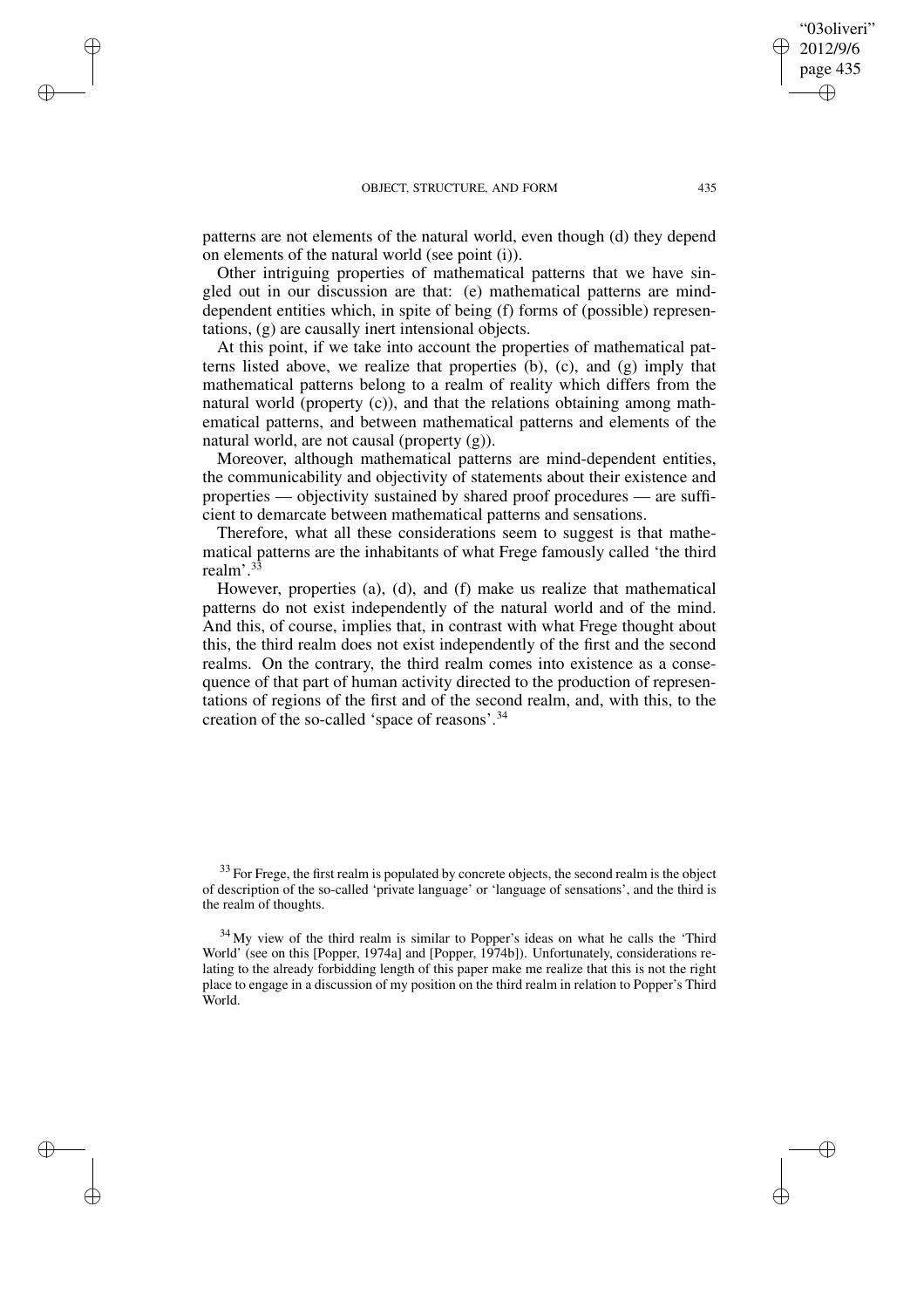#### 436 GIANLUIGI OLIVERI

"03oliveri" 2012/9/6 page 436

✐

✐

✐

✐

# 7. *Some advantages of the main view*

The position I defend about mathematics has many advantages with regard to more traditional versions of structural realism. I shall mention here only some of them.

First, since it is not an instance of Platonism about structures, like the structural realism of Resnik and Shapiro,<sup>35</sup> it is not affected by the traditional friction between an ontology of independently existing abstract entities, and the various unhappy attempts to provide a satisfactory epistemology for such things.

Indeed, being patterns (aspects) forms of perceptual or linguistic representations, they are given to us together with the representations. This allows me to show the existence of a beautiful harmony between the ontology of mathematical patterns, and the account of how we come to know them.

Secondly, in contrast with the views of Resnik and Shapiro on mathematical structures, my position — as a consequence of considerations similar to those produced in §2, and in §5, p. 17, concerning, in particular, the interaction of iconic and symbolic modes of representation — can be easily applied to structures described by non-categorical axiom systems like, for instance, the group-axioms and the topology-axioms.

For, on the one hand, seeing the set of rigid motions and reflections of an equilateral triangle as a group is very much like what I described in §§2 and 5 in terms of 'seeing something as a square of side r', for  $r \in \mathbb{R}^+$ .

Indeed, being the concept of group well founded there are, in particular, identity conditions for groups. Now, since the identity conditions for groups are provided by the relation of group-isomorphism this, being an equivalence relation, partitions the class of all things we see as groups into equivalence classes each of which is associated to (individuates) a unique, abstract, algebraic structure that, in the case mentioned above, is the dihedral group of order 6. Moreover, such a unique, abstract, algebraic structure is common to all the elements of the same equivalence class, etc. etc.

On the other hand, the dawning on us of the abstract, general, grouppattern (structure) is made possible by switching from a purely iconic/pictorial representational function of, for example, the multiplication table of the dihedral group of order 6, to a situation in which the multiplication table of

 $\rightarrow$ 

 $\rightarrow$ 

✐

<sup>35</sup> [Shapiro, 2000], Ch. 8, §4, p. 261:

It is surely correct to maintain that if there had never been any language (or any people), there would be trees, planets, and stars. There would also be numbers, sets of numbers, and Klein groups, if not baseball defenses. Such is the nature of *ante rem* structures.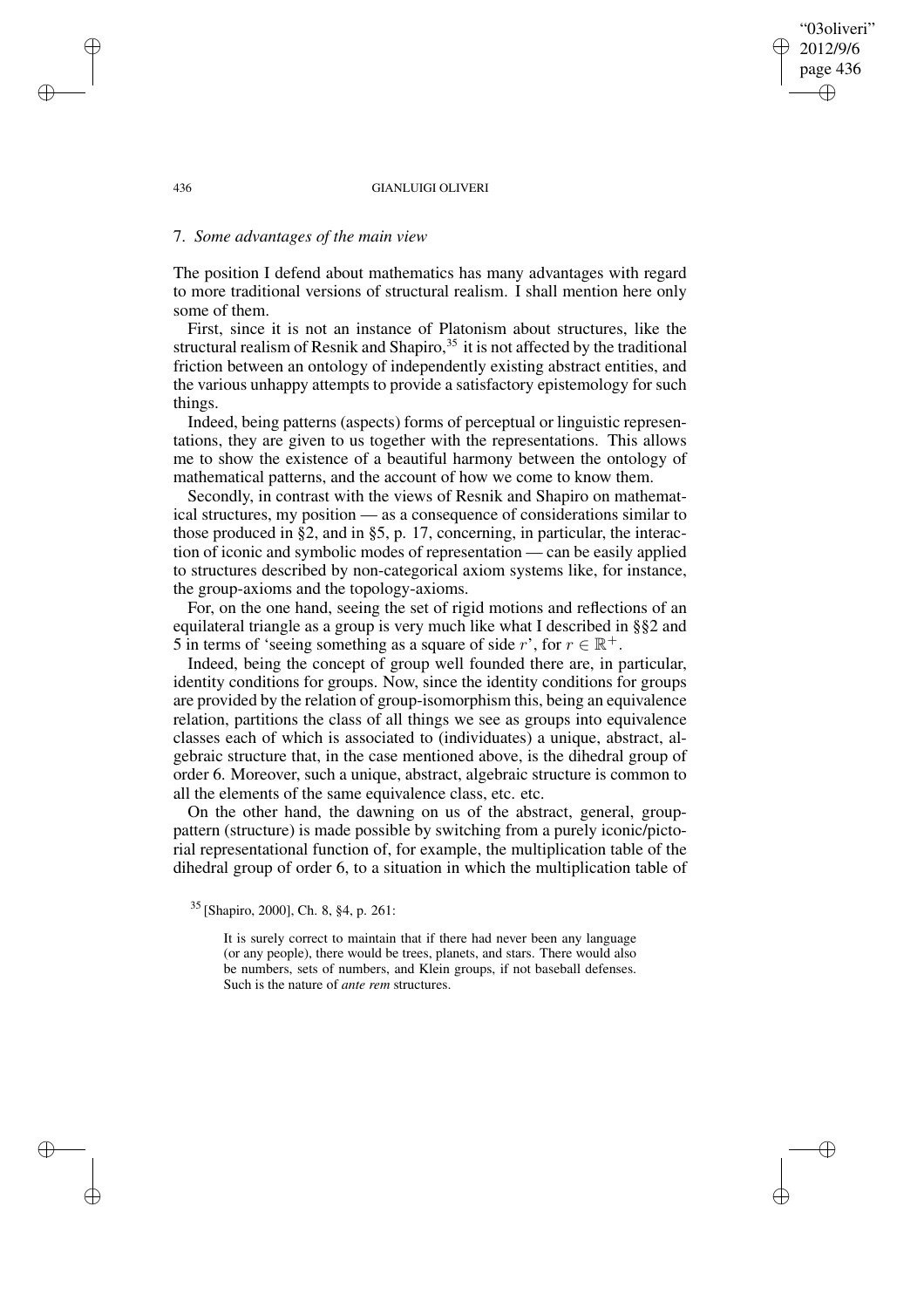$\rightarrow$ 

 $\rightarrow$ 

✐

✐

the dihedral group of order 6 is used as having both an iconic and a symbolic representational function.

Thirdly, my view of patterns provides a plausible account of mathematical intuition (pre-reflective representation), and of the applicability of mathematics to the empirical sciences.

It provides a plausible account of mathematical intuition, because since patterns are real, and are forms of representation, we can also have prereflective representations of them, and formulate conjectures about patterns, independently of the possibility of proving them.

Concerning the problem of explaining the applicability of mathematics to the empirical sciences, it is important to observe that: (1) the relational nature of mathematical patterns, being independent of the nature of the objects belonging to the domain on which the relations are defined, provides a plausible explanation of the possibility of applying these patterns to other domains; (2) since patterns are aspects of concrete objects, or aspects of aspects of concrete objects, etc. the link between mathematical patterns, and the realm of concrete objects (applicability to the empirical sciences) is established as part of the very act of bringing into existence mathematical patterns.<sup>36</sup>

Lastly, an important objection against the traditional Platonist,  $37$  whose Platonism extends to cover set theory, goes as follows. For the traditional Platonist, the Continuum Hypothesis (CH) must be either true or false of set-theoretical reality. For, according to him, such a reality exists independently of whether anybody thinks about it or not, and is the object of study of mathematical theories in general, and of set theory in particular.

But since, as a consequence of the independence of CH from the axioms of ZFC, it is perfectly legitimate to develop systems of set theory for which CH is true, and systems of set theory for which CH is false, it follows that traditional Platonism, besides being at a loss in dealing with propositions like CH, conflicts also with mathematical practice. (The same considerations apply to what has happened in geometry with Euclid's fifth postulate, and the introduction of non-Euclidean geometries.)

 $36$  With regard to points (1) and (2) above, we should notice that there are views of mathematics alternative to mine which are entitled to share in the merits which find expression in (1) and/or (2). For example, whereas any form of mathematical structuralism — and, therefore, in particular a version of mathematical structuralism that differs from mine — benefits from (1), a mathematical Aristotelianism *à la* Gillies benefits from (2).

 $37$  The term 'traditional Platonism' refers to all forms of Platonism, i.e., structural and nonstructural Platonism, alike with the exception of Plentiful Platonism. On Plentiful Platonism see footnote 40.

"03oliveri" 2012/9/6 page 437

✐

✐

✐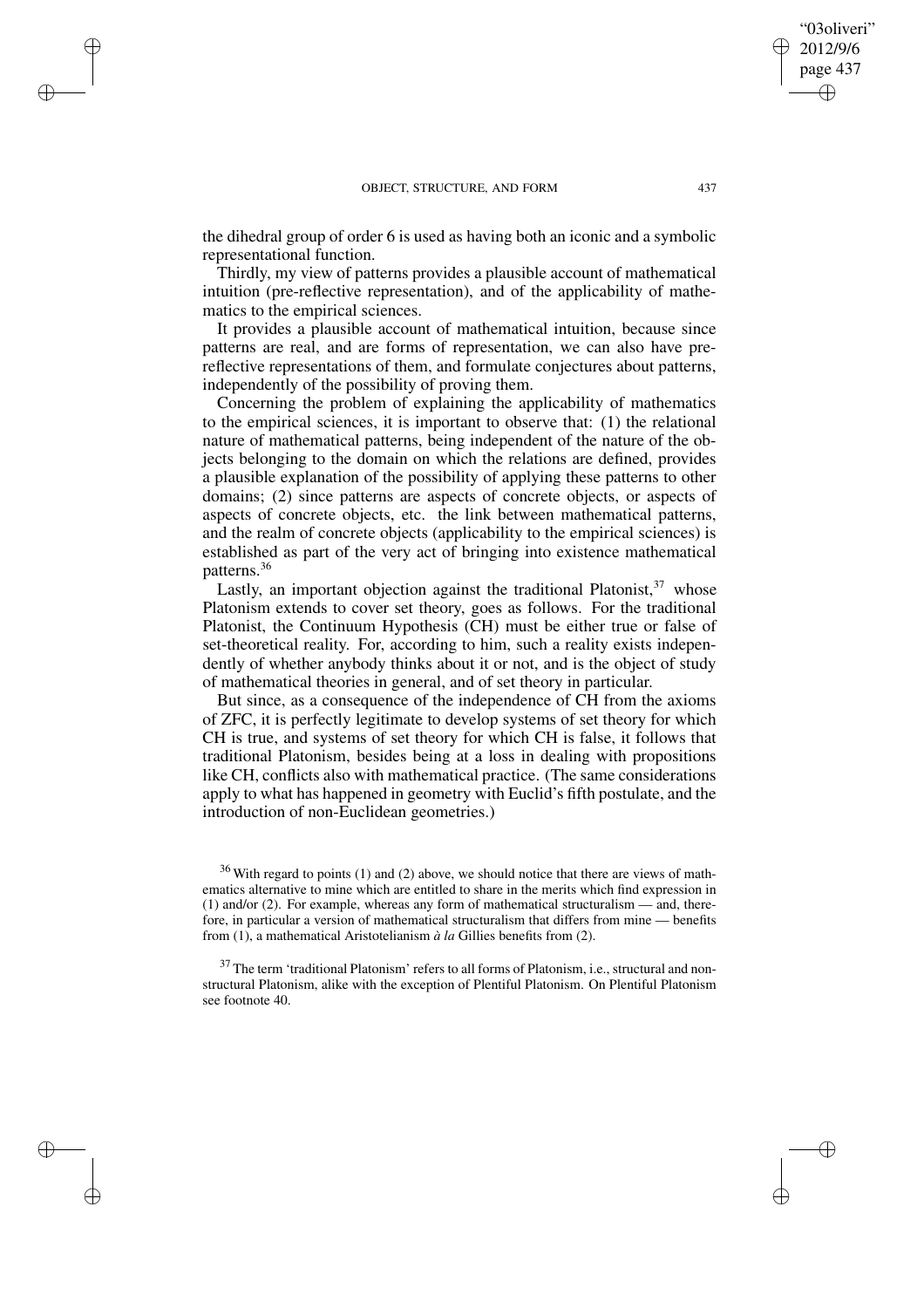# "03oliveri" 2012/9/6 page 438 ✐ ✐

✐

✐

### 438 GIANLUIGI OLIVERI

Traditional Platonism has great difficulties in dealing with propositions like CH, because there is an insurmountable obstacle in its way of explaining why and how CH and  $\neg$ CH give us information about mathematical reality, an insurmountable obstacle represented by the inconsistency of the set  ${CH, \neg CH}.$ 

Moreover, given that, for the traditional Platonist, CH and ¬CH cannot be both true of mathematical reality, it follows that, for him, the practice of developing both  $ZFC + CH$  and  $ZFC + \neg CH$  cannot be accounted for satisfactorily.

Indeed, such a practice seems, rather, to support a formalist view of mathematics according to which contributing to a mathematical theory is like playing a formal game based on conventionally established rules: the  $ZFC + CH$ game, or the ZFC  $+ \neg CH$  game.

The traditional Platonist's standard reply to the objection above is that given by Gödel: the reason why CH is independent of ZFC is that this formal system does not express all the essential features of set-theoretical reality. What mathematicians should do is discover new axioms that describe relevant properties of set theoretical reality, add them to ZFC, and prove CH from the extension so obtained.

In spite of its immediate appeal, I find this counter objection rather unsatisfactory, because, taking for granted that the operation suggested by Gödel can be carried out, there is no obvious reason why proving CH from an extension of ZFC should make illegitimate, or detract mathematical interest from, developing systems like  $ZFC + \neg CH$ .

On the other hand, the objection above not only can be easily answered by my version of mathematical realism, but, in actual fact, provides a strong support for it.

Since patterns, besides being dependent on concrete objects or on aspects of concrete objects (or on aspects of aspects of . . .) depend also (epistemically and metaphysically) on systems of representation (mathematical theories), there is no difficulty whatsoever in accounting for the reality of both patterns describable by a system of representation in which CH is taken to be true, and patterns describable by a system of representation in which CH is taken to be false.

To see this consider that, if ZFC is consistent, the consistency of  $ZFC + CH$ and of  $ZFC + \neg CH$  ensures the possibility of describing the set-theoretical reality which emerges in one case under the assumption that  $2^{\aleph_0} = \aleph_1$ , and in the other under the assumption that  $2^{\aleph_0} \neq \aleph_1$ .

As a confirmation of the correctness of talking here about the emergence of set-theoretical reality under the assumption that  $2^{\aleph_0} = \aleph_1$  and under the assumption that  $2^{\aleph_0} \neq \aleph_1$ , we have the existence of the forcing models produced by Cohen, forcing models which are at the heart of his proof of the

 $\rightarrow$ 

 $\rightarrow$ 

✐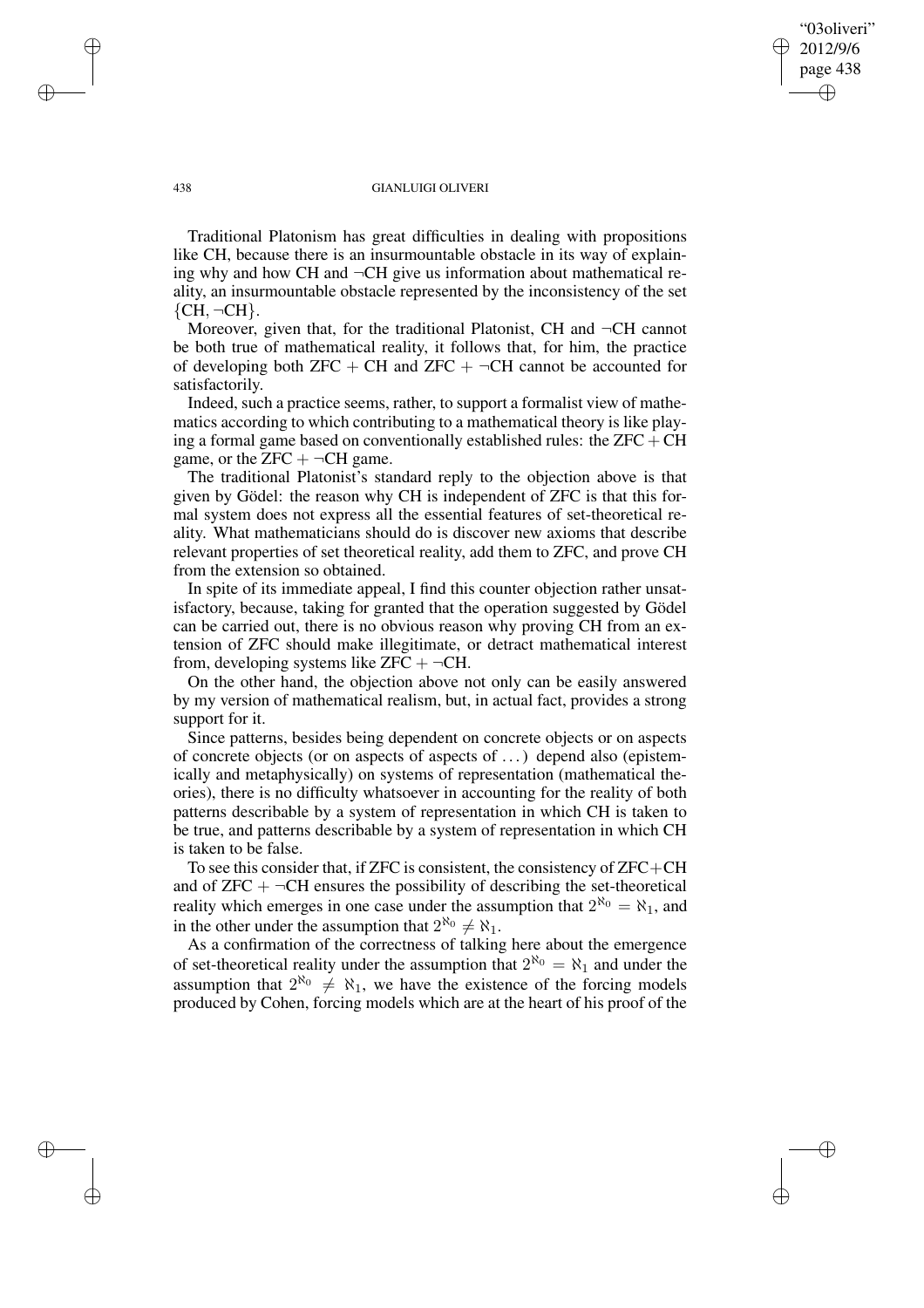$\rightarrow$ 

 $\rightarrow$ 

✐

✐

independence of CH from ZFC. This — on the relevance of models to the emergence of set-theoretical reality — is a deep point on which I must dwell a little longer.

If we study the history of mathematics, we realize that, time and again, models have been fundamental for the acceptance of a new mathematical theory. 38

There are very good reasons for this. One such reason is that (1) models provide consistency proofs of the new theory relative to an already accepted mathematical theory; and another important reason is that (2) models exhibit examples of (a) domains whose elements are already accepted mathematical entities, and of (b) (already accepted) mathematical relations defined on such domains, that satisfy the axioms of the theory in question supplying in this way some kind of existence proof for the entities postulated by the new theory.

It is the above condition (2) that is particularly important for us, because the existence of a model of a new mathematical theory  $T$  shows that the theorems of T are not a mere *flatus vocis*, but that they actually describe features of the mathematical reality represented by the model. But, of course, without a mathematical theory T there is no model of  $T!$  (Metaphysical dependence of mathematical patterns on systems of representation.)

There is, therefore, no conflict whatsoever between the version of mathematical realism I advocate, and the coexistence within mathematics of systems like  $ZFC + CH$  and  $ZFC + \neg CH$ , of systems of Euclidean and non-Euclidean geometries, of systems of real analysis in which the Archimedean property is true, and systems of real analysis in which the Archimedean property is false, etc.<sup>39</sup>

<sup>38</sup> As is well known, the technique of finding models of mathematical theories was explicitly developed only in the  $19<sup>th</sup>$  century as a consequence, among other things, of the controversies generated by the introduction of the non-Euclidean geometries (relative consistency proofs), and of the development of the axiomatic method (independence proofs).

However, there are important pre- $19<sup>th</sup>$  century examples of this phenomenon which, using an implicit notion of a model, aim at producing examples of entities postulated by a new mathematical theory in terms of entities postulated by an already accepted mathematical theory. Some notorious cases exemplifying this point are: (1) the representations given by the Pythagoreans of the positive integers, and of operations defined on positive integers like + and  $\times$  in terms of, respectively, configurations of points (the so-called 'triangular', 'square', etc. numbers), and operations defined on configurations of points; (2) the representations given by the ancient Greek mathematicians of the time of Euclid of the positive integers, and of operations defined on positive integers like  $+$  and  $\times$  in terms of lengths of line segments, and of operations involving line segments (as in geometric algebra); (3) the (much later) representations of the reals in terms of points of a line; (4) the representations of the complex numbers as points in  $\mathbb{R}^2$ ; etc.

 $39$  Notice that, since a mathematical formal system (like ZFC) can be seen as a mathematical (set-theoretical) extension of first-order, second-order, etc. logic, it follows that, in

"03oliveri" 2012/9/6 page 439

✐

✐

✐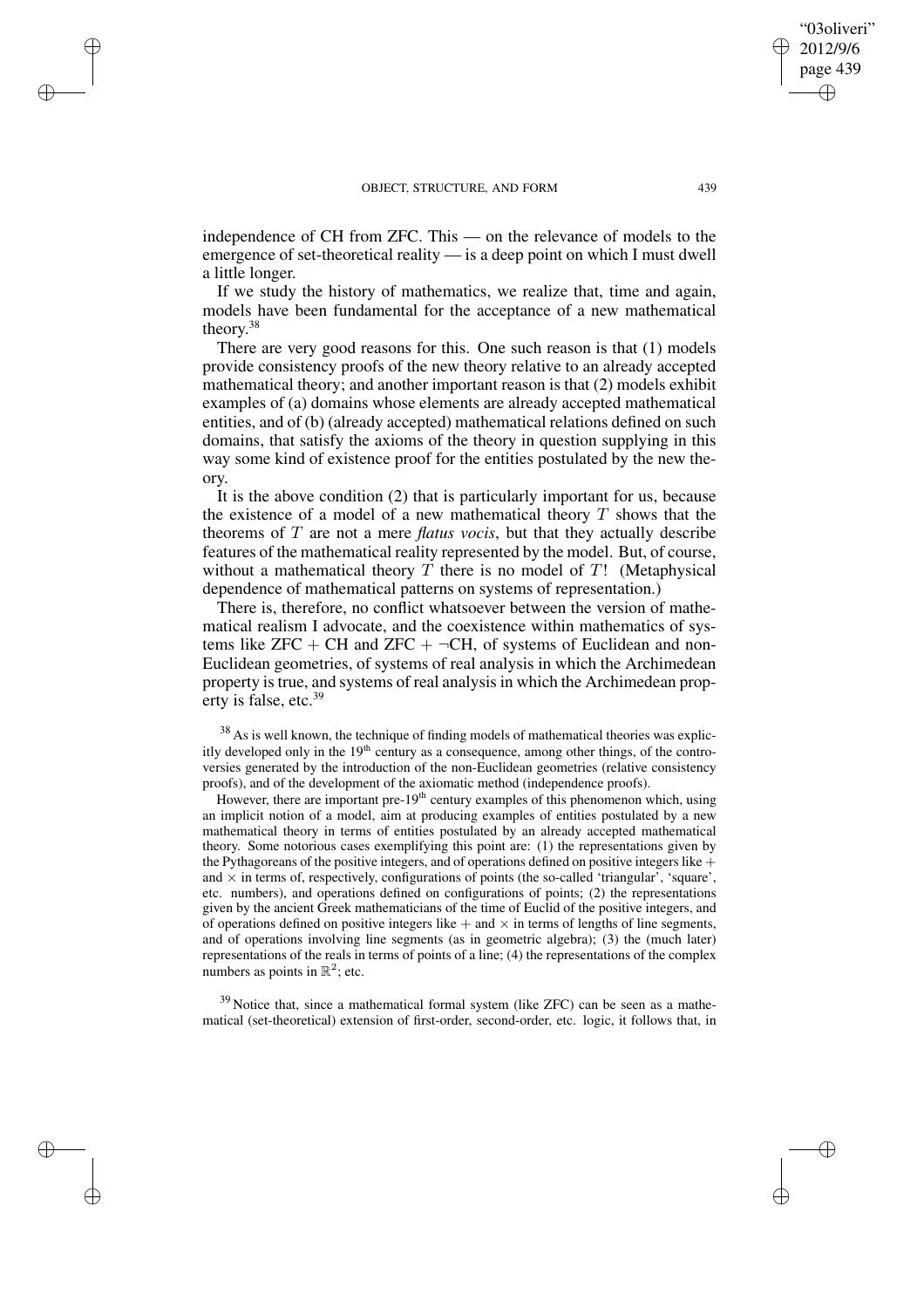$\bigoplus$ 

✐

### 440 GIANLUIGI OLIVERI

However, in closing this section and the paper, it is important to realize that this feature of my view of mathematics does in no way show that I defend some form of Plentiful Platonism.<sup>40</sup> For, an essential characteristic of my position is that, in contrast to a tenet common to all forms of Platonism, mathematical patterns do not exist independently of mathematical systems of representation.

| University of Palermo              |
|------------------------------------|
| Italy                              |
| E-mail: gianluigi.oliveri@unipa.it |

# **REFERENCES**

| [Assenza et alii 2004]           | Assenza, E. & Chiricò, D. & Perconti, P. (eds.):      |
|----------------------------------|-------------------------------------------------------|
|                                  | 2004, Logic, Ontology and Linguistics, Rubbet-        |
|                                  | tino Editore, Soveria Mannelli.                       |
| [Avellone <i>et alii</i> , 2002] | Avellone, M. & Brigaglia, A. & Zappulla, C.:          |
|                                  | 2002, 'The Foundations of Projective Geometry         |
|                                  | in Italy from De Paolis to Pieri', Arch. Hist. Ex-    |
|                                  | <i>act. Sci.</i> , vol. 56, pp. 363–425.              |
| [Bombieri, 2008]                 | Bombieri, E.: 2008, 'The Shifting Aspects             |
|                                  | of Truth in Mathematics', www.princeton.edu/          |
|                                  | $\sim$ fragroup/papers.html, pp. 1–20.                |
| [Cellucci, $2005$ ]              | Cellucci, C.: 2005, 'Mathematical Dis-                |
|                                  | course vs. Mathematical Intuition',<br>in             |
|                                  | [Cellucci & Gillies, 2005], pp. 137–165.              |
| [Cellucci $&$ Gillies, 2005]     | Cellucci, C. & Gillies, D. (eds.): 2005, Mathe-       |
|                                  | matical Reasoning and Heuristics, King's Col-         |
|                                  | lege Publications, London.                            |
| [Cole, 2008]                     | Cole, J. C.: 2008, 'Gianluigi Oliveri. A              |
|                                  | Realist Philosophy of Mathematics. Texts in           |
|                                  | Philosophy; 6', Book Review, Philosophia              |
|                                  | Mathematica, vol. 16, pp. 409-420; doi                |
|                                  | 10.1093/philmat/nkn012.                               |
| [Dales & Oliveri, 1998]          | Dales, H.G. & Oliveri, G. (eds.): 1998, Truth in      |
|                                  | <i>Mathematics</i> , Oxford University Press, Oxford. |

choosing a particular mathematical formal system, we, among other things, fix the limits of its deductive apparatus, i.e., the limits of its logic.

<sup>40</sup> According to P. Maddy, Plentiful Platonism is '[T]he view that there exists an objective world of sets corresponding to each and every consistent theory in a first-order language with ∈ as its sole non-logical symbol.' 1n [Maddy, 1998], p. 162.

 $\rightarrow$ 

 $\rightarrow$ 

✐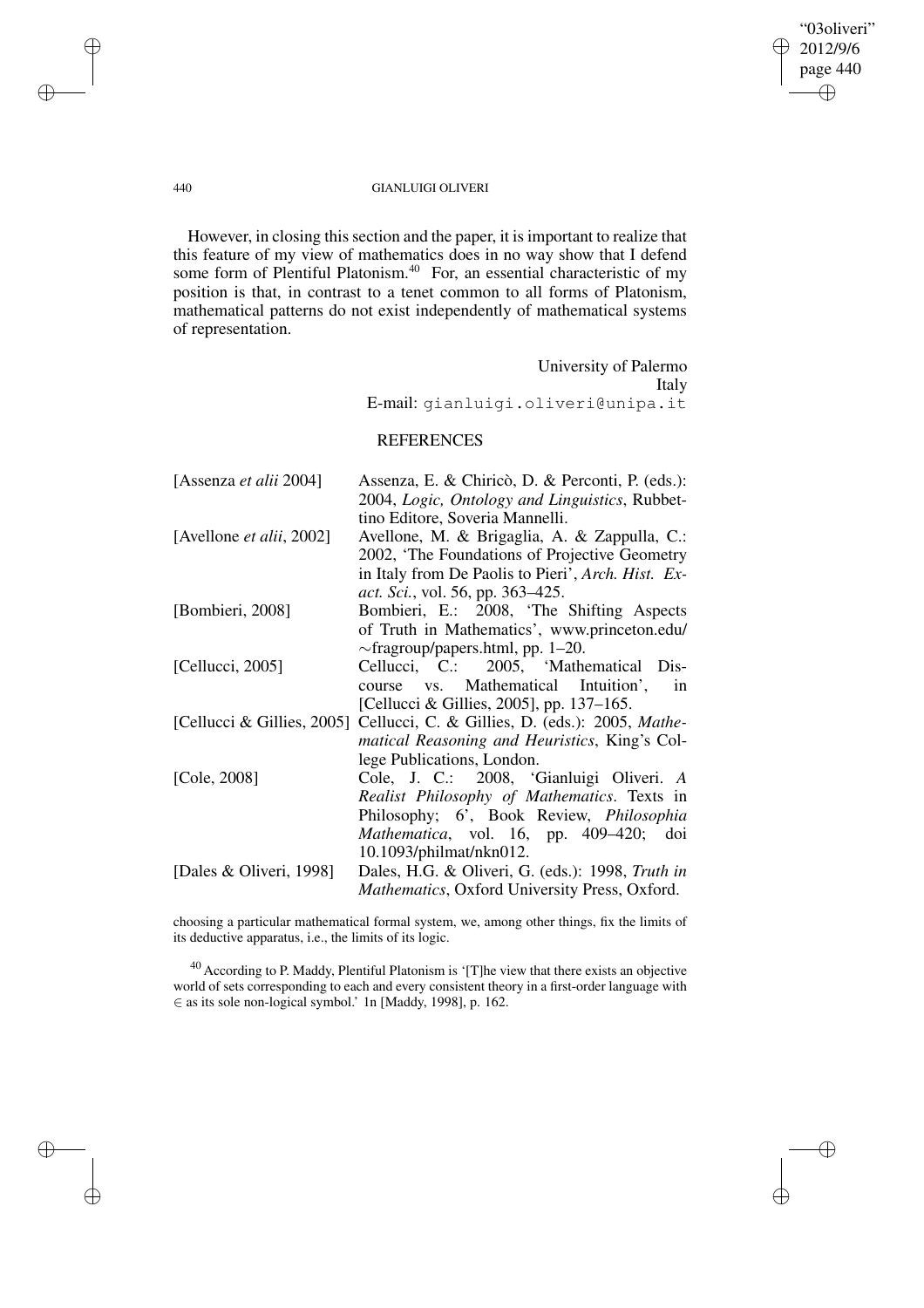$\bigoplus$ 

 $\bigoplus$ 

 $\bigoplus$ 

 $\bigoplus$ 

| [De Ruggiero, 1967] | De Ruggiero, G.: 1967, Storia della Filosofia,<br>Laterza, Bari.                                                                                                                                                                                 |
|---------------------|--------------------------------------------------------------------------------------------------------------------------------------------------------------------------------------------------------------------------------------------------|
| [Frege, 1980]       | Frege, G.: 1980, The Foundations of Arithmetic,<br>transl. by J. L. Austin, Second Revised Edition,<br>Northwestern University Press, Evanston, Illi-                                                                                            |
| [Galileo 1638]      | nois.<br>Galilei, G.: 1638, Discorsi e dimostrazioni<br>matematiche intorno a due nuove scienze in<br>[Galileo 1844].                                                                                                                            |
| [Galileo 1844]      | Galilei, G.: 1844, Opere Complete di Galileo<br>Galilei, Societá Editrice Fiorentina, Firenze.                                                                                                                                                   |
| [Hermes 1975]       | Hermes, H.: 1975, Enumerabilità, Decidibi-<br>lità, Computabilità, Edizione riveduta, trad. di<br>Edoardo Ballo, Boringhieri, Torino.                                                                                                            |
| [Kant, 1990]        | Kant, I.: 1990, Critique of Pure Reason, transl.<br>by Norman Kemp Smith, Macmillan, London.                                                                                                                                                     |
| [Maddy, 1998]       | Maddy, P.: 1998, 'How to be naturalist about<br>mathematics', in: [Dales & Oliveri, 1998], pp.<br>$161 - 180.$                                                                                                                                   |
| [Oliveri, 1997a]    | Oliveri, G.: 1997, 'Mathematics. A Science of<br>Patterns?', Synthese, vol. 112, issue 3, pp. 379-<br>402.                                                                                                                                       |
| [Oliveri, 1998]     | Oliveri, G.: 1998, 'True to the Pattern', in:<br>[Dales & Oliveri, 1998], pp. 253-269.                                                                                                                                                           |
| [Oliveri, 2004]     | Oliveri, G.: 2004, 'The third way: a realism with<br>the human face', in: [Assenza <i>et alii</i> 2004], pp.<br>$105 - 129.$                                                                                                                     |
| [Oliveri, 2005]     | Oliveri, G.: 2005, 'Do We Really Need Axioms<br>in Mathematics?', in: [Cellucci & Gillies, 2005],<br>pp. 119-135.                                                                                                                                |
| [Oliveri, 2007]     | Oliveri, G.: 2007, A Realist Philosophy of Math-<br>ematics, College Publications, London.                                                                                                                                                       |
| [Oliveri, 2010]     | Oliveri, G.: 2010, 'For a Philosophy of Mathe-<br>matical Practice' in: Van Kerkhove B., De Vuyst<br>J., Van Bendegem J. P. (eds.), 2010, Philosoph-<br>ical Perspectives on Mathematical Practice, pp.<br>89–116, College Publications, London. |
| [Popper, 1974]      | Popper, K. R.: 1974, Objective Knowledge.<br>An Evolutionary Approach, Oxford University<br>Press, Oxford.                                                                                                                                       |
| [Popper, 1974a]     | Popper K. R.: 1974, 'Epistemology Without a<br>Knowing Subject', in: [Popper, 1974], pp. 106–<br>152.                                                                                                                                            |

"03oliveri"  $\bigcirc$  2012/9/6 page 441

 $\bigoplus$ 

 $\bigoplus$ 

 $\bigoplus$